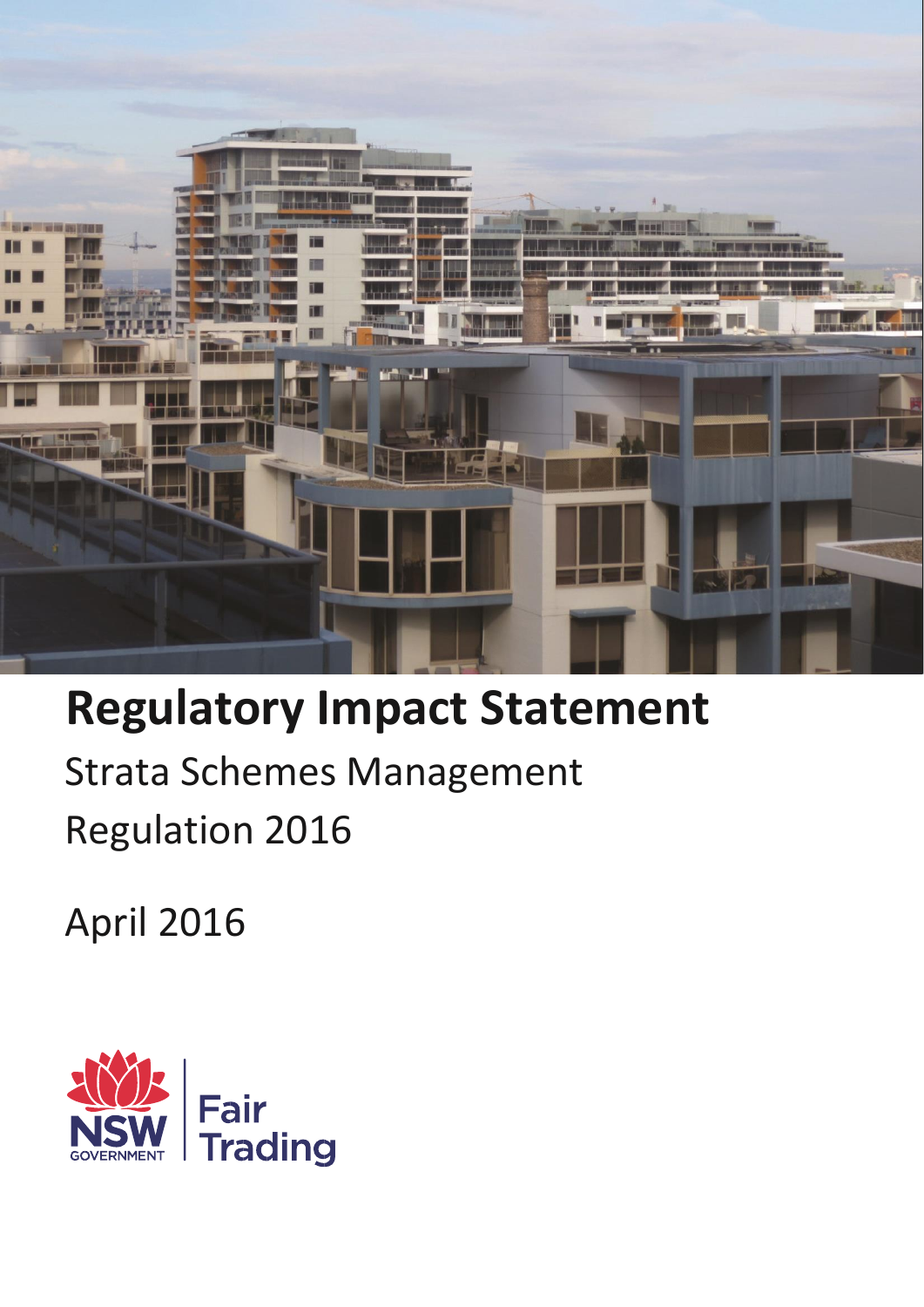#### **Published by**

NSW Fair Trading PO Box 972 PARRAMATTA NSW 2124 Tel: 13 32 20 [www.fairtrading.nsw.gov.au](http://www.fairtrading.nsw.gov.au/)

#### **Disclaimer**

This publication avoids the use of legal language, with information about the law summarised or expressed in general statements. The information in this document should not be relied upon as a substitute for professional legal advice.

For access to legislation in force in NSW go to the official NSW Government website for online publication of legislation at [www.legislation.nsw.gov.au.](http://www.legislation.nsw.gov.au/)

#### **Copyright Information**

© State of New South Wales through NSW Fair Trading, 2016

You may copy, distribute, display, download and otherwise freely deal with this information provided you attribute NSW Fair Trading as the owner. However, you must obtain permission from NSW Fair Trading if you wish to 1) modify, 2) charge others for access, 3) include in advertising or a product for sale, or 4) obtain profit, from the information. Important: For full details, see NSW Fair Trading's copyright policy at www.fairtrading.nsw.gov.au/copyright.html or email publications@finance.nsw.gov.au

# **Table of Contents**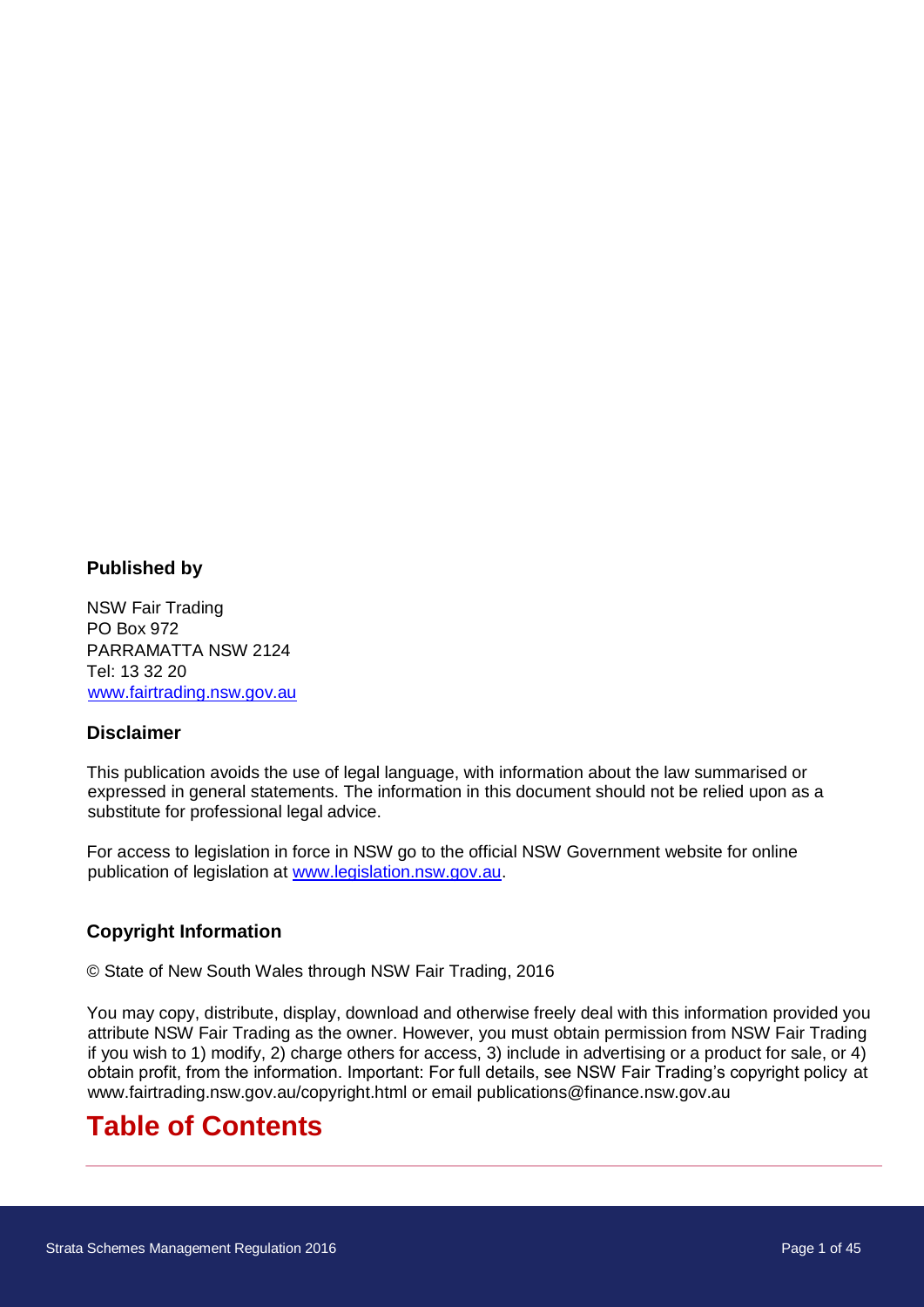| <b>EXECUTIVE SUMMARY</b>                         | 3  |
|--------------------------------------------------|----|
| <b>CONSULTATION PROCESS</b>                      | 4  |
| <b>Making a submission</b>                       | 4  |
| <b>OBJECTIVE AND RATIONALE OF THE REGULATION</b> | 6  |
| <b>Rationale</b>                                 | 6  |
| <b>Objectives</b>                                | 6  |
| <b>Options for achieving objectives</b>          | 7  |
| <b>IMPACT ASSESSMENT OF OPTIONS</b>              | 8  |
| <b>Assessment of option 1</b>                    | 8  |
| <b>Assessment of Option 2</b>                    | 10 |
| <b>Assessment of Option 3</b>                    | 10 |
| Summary of costs and benefits for each option    | 12 |
| <b>DISCUSSION OF THE PROPOSED REGULATION</b>     | 12 |
| <b>Owners corporations and strata committees</b> | 13 |
| <b>Financial management</b>                      | 17 |
| <b>Property management</b>                       | 18 |
| <b>By-laws</b>                                   | 22 |
| <b>Insurance</b>                                 | 23 |
| Records and information about strata schemes     | 23 |
| <b>Building defects</b>                          | 24 |
| Alternative dispute resolution                   | 27 |
| <b>Miscellaneous</b>                             | 27 |
| <b>Forms</b>                                     | 29 |
| <b>Model by-laws</b>                             | 29 |
| <b>Fees and penalties</b>                        | 33 |
| <b>APPENDIX 1</b>                                | 34 |
| <b>Background information</b>                    | 34 |
| <b>APPENDIX 2</b>                                | 35 |
| <b>Common Property Memorandum</b>                | 35 |
| <b>APPENDIX 3</b>                                | 39 |
| <b>Summary of the Regulation</b>                 | 39 |
| <b>APPENDIX 4</b>                                | 43 |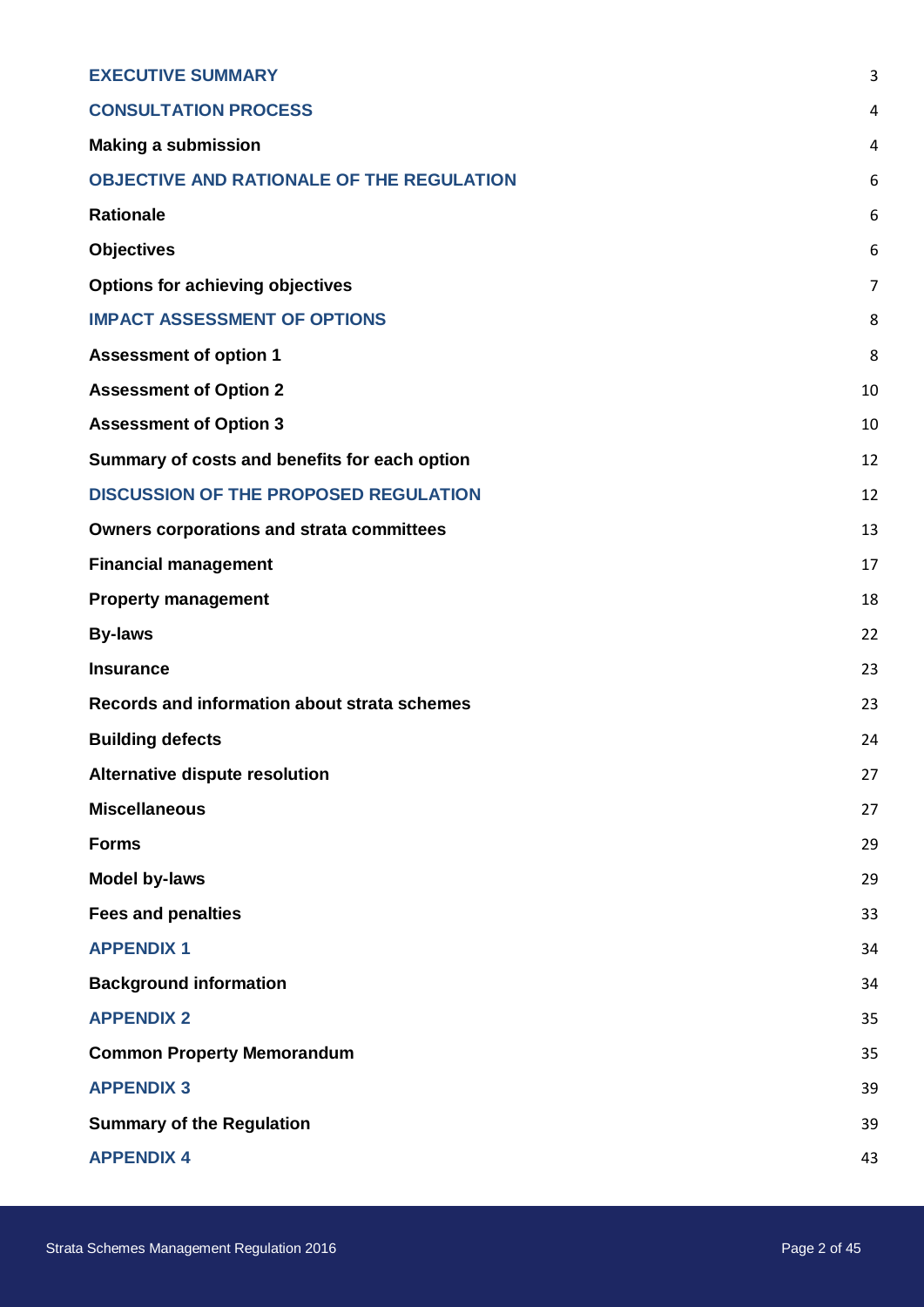# <span id="page-3-0"></span>**Executive summary**

The Strata Schemes Management Regulation 2016 (the Regulation) will support the new *Strata Schemes Management Act 2015* (the Act) which is due to come into effect in late 2016*.* 

The Act will provide a set of laws that modernise the way strata schemes operate and facilitate continued growth of strata title in NSW. The Act seeks to:

- help strata schemes be future-orientated with emphasis given to modern technology and contemporary methods of communication
- make it easier for owners corporations to manage issues like parking, pets, overcrowding and smoke drift
- establish a process for ensuring building defects are rectified early in the life of a new strata building
- improve the accountability of strata managers
- provide simple and effective means for resolving disputes and compliance with strata laws
- improve the management of scheme finances including record keeping  $\square$  establish flexible administrative and management arrangements.

The new Act requires new regulations to provide necessary administrative and procedural detail. The proposed Regulation will provide this detail and ensure the objectives of the Act can be achieved efficiently and effectively. The proposed Regulation seeks to ensure the Act's objectives are met by:

- providing a mechanism for nomination and appointment of strata committee members
- providing for modern forms of communication to be used for voting on motions and elections
- providing the operational detail for the new defect bond scheme
- providing fair and reasonable model by-laws that can be adopted or adapted by strata schemes  $\square$  prescribing the necessary forms and fees.

This Regulation Impact Statement (RIS) sets out the rationale and objectives of the proposed Regulation and various options for achieving those objectives. It also provides an assessment of the costs and benefits of each of the alternative options. The proposed Regulation is the alternative which provides the greatest net public benefit.

This RIS contains a detailed discussion on important aspects of the proposed Regulation and seeks feedback from stakeholders and the strata community. Submissions are invited on any of the matters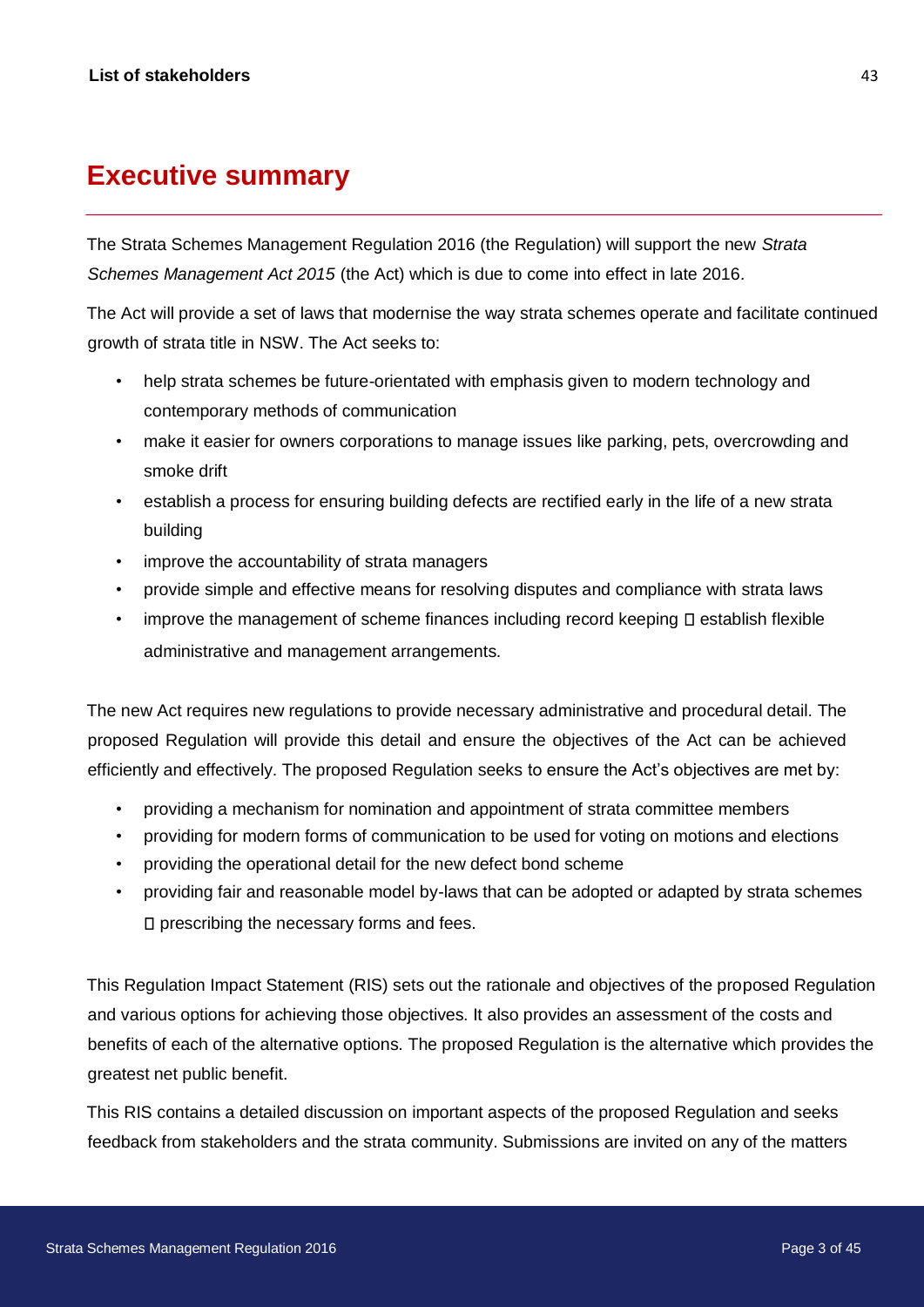raised in the discussion or anything else contained in the proposed Regulation. All submissions will be considered and evaluated and any necessary changes will be made to address the issues identified before the final Regulation is published.

# <span id="page-4-0"></span>**Consultation process**

# <span id="page-4-1"></span>**Making a submission**

Interested organisations and individuals are invited to provide a submission on any matter relevant to the proposed Regulation.

Matters covered by the principal Act – the *Strata Schemes Management Act 2015* – are not the subject of the consultation process.

We would prefer to receive submissions by email and request that any documents provided to us are produced in an 'accessible' format. Accessibility is about making documents more easily available to those members of the public who have some form of impairment (visual, physical, cognitive). Further information on how you can make your submission accessible is contained at [http://webaim.org/techniques/word/.](http://webaim.org/techniques/word/) 



We invite you to read this paper and provide comments. Additional copies of the RIS and the proposed Regulation can be downloaded from [www.fairtrading.nsw.gov.au.](http://www.fairtrading.nsw.gov.au/) Printed copies can be requested from NSW Fair Trading by phone on (02) 9895 0791.

You can make submissions by:

email to:  $\Box$ Strataconsultation@finance.nsw.gov.au D post submissions to the following address:

Strata Schemes Management Regulation 2016 Policy & Strategy Fair Trading Policy PO Box 972 PARRAMATTA NSW 2124

#### **The closing date for submissions is COB Friday, 27 May 2016.**

#### **Important note: release of submissions**

All submissions will be made publicly available. If you do not want your personal details or any part of your submission published, please indicate this clearly in your submission together with reasons. Automatically generated confidentiality statements in emails are not sufficient. You should also be aware that, even if you state that you do not wish certain information to be published, there may be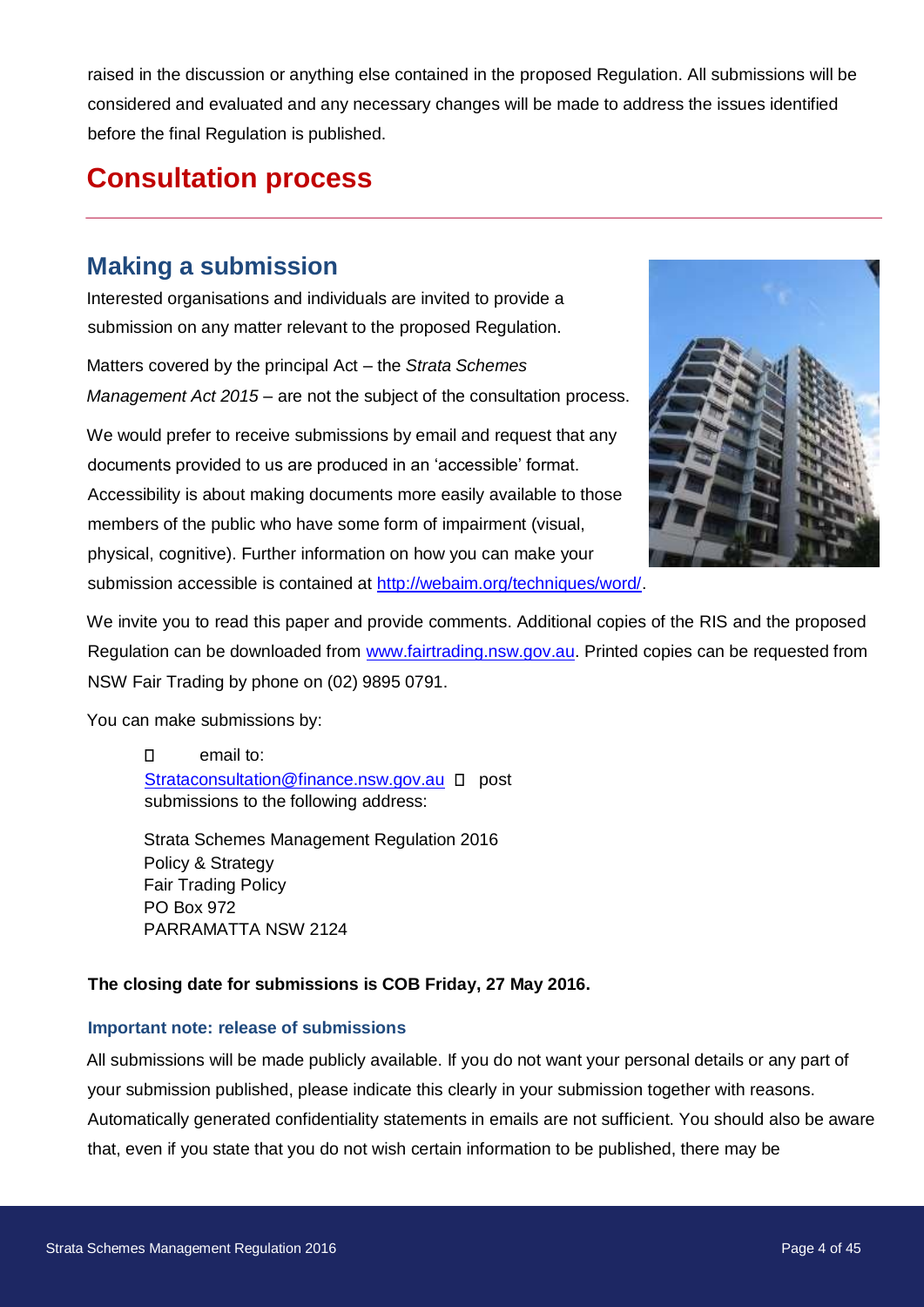circumstances in which the Government is required by law to release that information (for example, in accordance with the requirements of the *Government Information (Public Access) Act 2009*). It is also a statutory requirement that all submissions are provided to the Legislation Review Committee of Parliament.

#### **Identified stakeholders**

The RIS has been provided directly to some stakeholder organisations. A list of these stakeholders is provided at Appendix 4.

#### **Evaluation of submissions**

All submissions will be considered and assessed and the proposed Regulation will be amended, if necessary, to address issues identified. If further information is required targeted consultation will be undertaken before the Regulation is finalised.

#### **Commencement of the Regulation**

After the Minister for Innovation and Better Regulation has finalised the Regulation it will be submitted to the Governor for approval.

Once approved by the Governor, the Regulation will be published on the official NSW Government websi[t](http://www.legislation.nsw.gov.au/)e for online publication of legislation at [www.legislation.nsw.gov.au](http://www.legislation.nsw.gov.au/) and in the NSW Government Gazette*.* Information on how to access the Gazette is available on the NSW Parliamentary Counsel's website.

Depending on the nature and scale of issues raised in submissions, we anticipate that the Act and Regulation will commence by the end of 2016.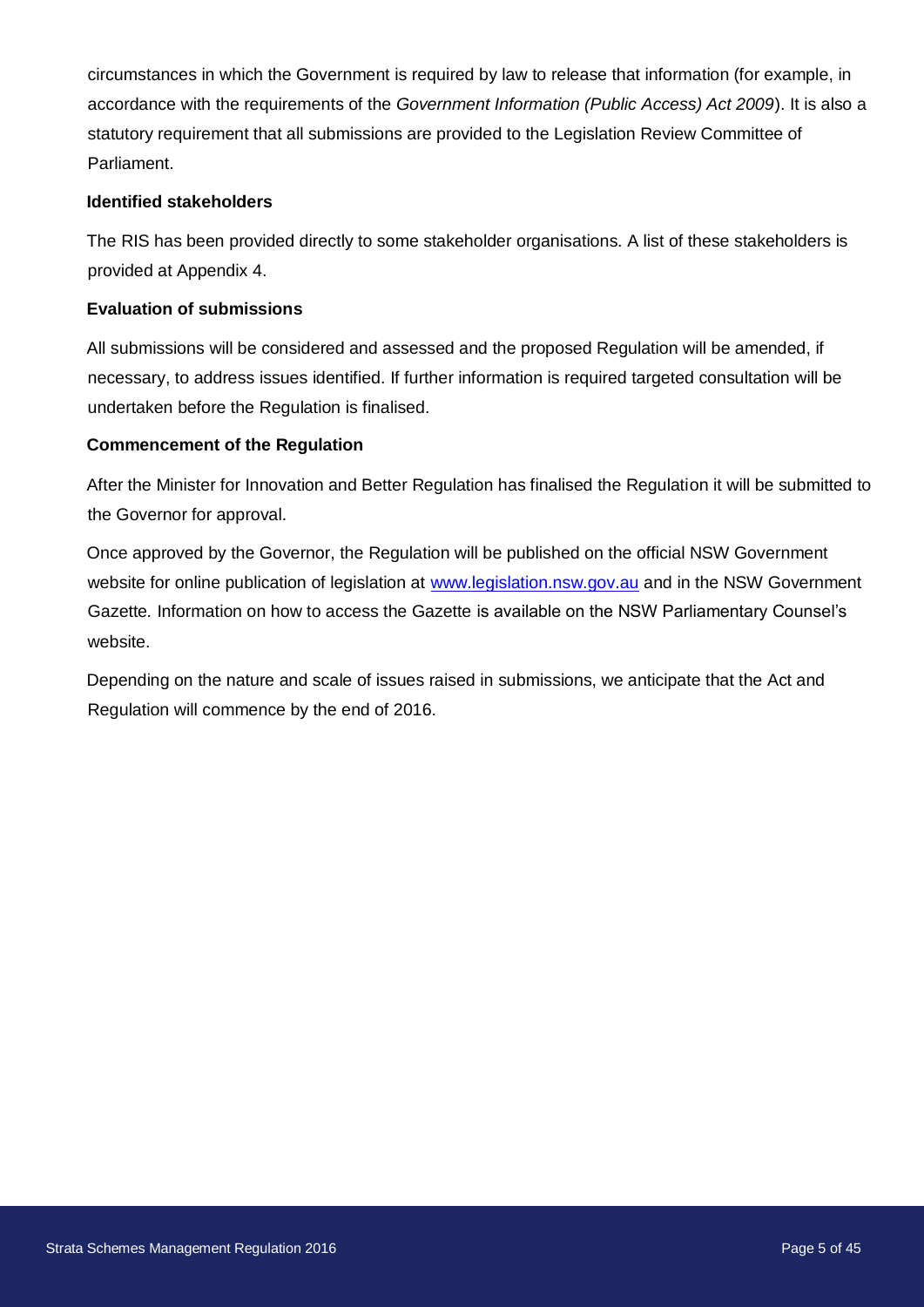# <span id="page-6-0"></span>**Objective and rationale of the Regulation**

# <span id="page-6-1"></span>**Rationale**

It is necessary to make new regulations because:

- The current Strata Schemes Management Regulation 2010 made under the *Strata Schemes Management Act 1996* will cease to have effect when the new Act commences.
- The new Act will introduce significant changes through a new legislative framework for strata living. Supporting regulations must be made to prescribe the necessary administrative detail so that the new Act can operate efficiently.
- Without supporting regulations, the new Act cannot be effectively administered or enforced.

# <span id="page-6-2"></span>**Objectives**

The proposed Regulation will support the Act. It is integral to the Act's effective operation and the achievement of its aims. The main purpose of the Act is to provide a set of laws to allow owners corporations to effectively manage strata schemes and resolve disputes if they arise. It recognises the high level of governance and decision-making required to successfully run and operate a scheme, and provides owners with the powers required to carry out democratic elections, create modern by-laws, set levies and undertake legal action where appropriate.

The Act is designed to find a balance between freedom and flexibility for schemes to make collective decisions while ensuring there are sufficient safeguards in place to guard against unfair practices.

The primary objective of the Regulation is to provide the legislative support and administrative detail necessary for the operation of Act, enabling it to function efficiently and allow for the effective management of strata schemes

The proposed Regulation will provide details for many features of the Act including:

- the functions of owners corporations which may only be delegated to a strata committee or strata agent
- procedures for the election of strata committees and tenant representatives
- voting procedures for owners corporations and strata committees including secret ballots; electronic and remote voting; and pre-meeting voting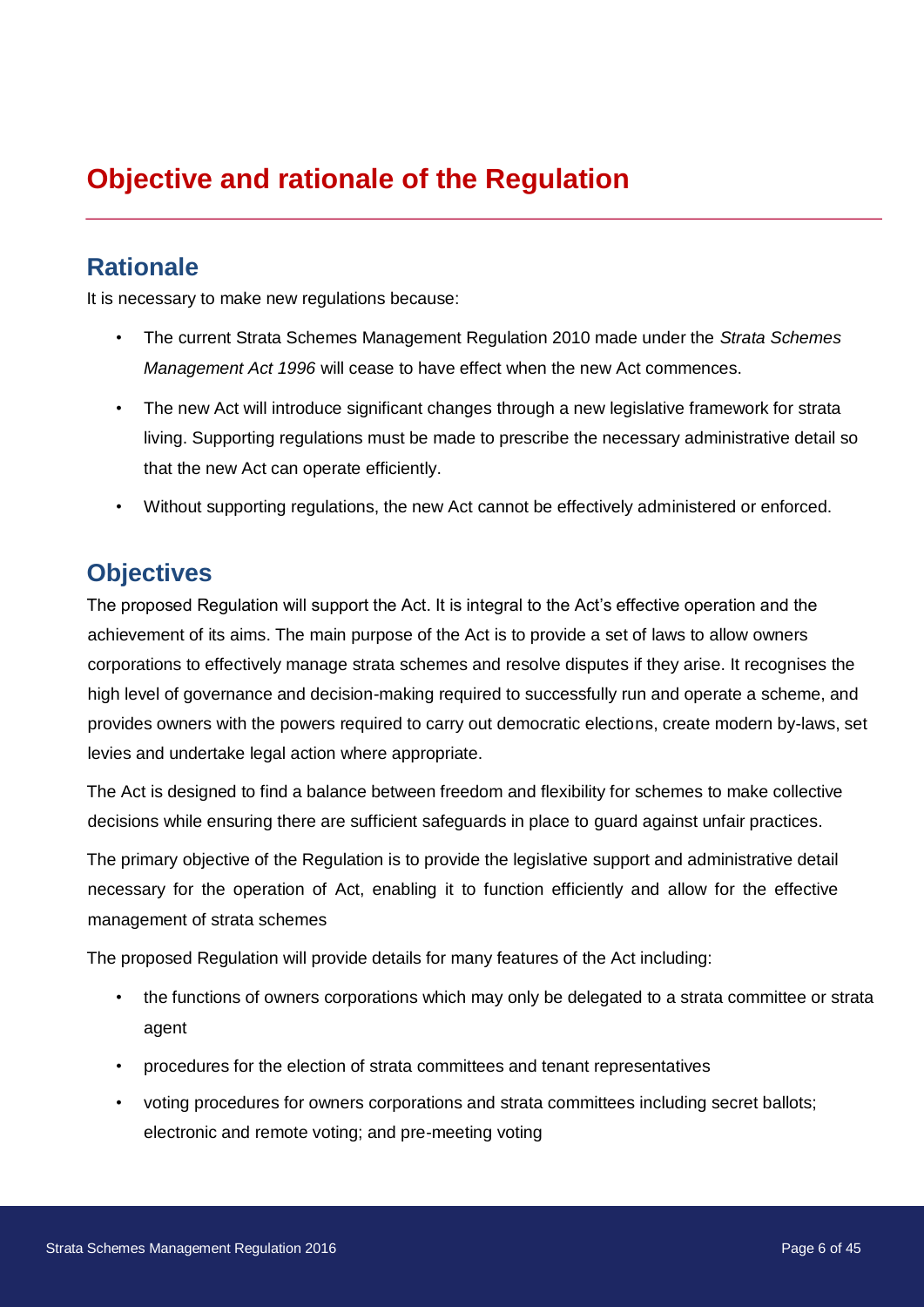- financial matters including requirements for accounting records, expenditure on legal services for which owners corporation approval is not required, matters to be included in overdue contribution payment plans and statements of key financial information
- model by-laws for use by strata schemes
- insurance requirements for an owners corporation
- persons who may be appointed as building inspectors for the purposes of reporting on building defects in new strata schemes
- building bonds for building work in new strata schemes, including the basis for determining the amount of a bond, documents to be lodged with a building bond, procedures for payment of a bond and reviewable decisions relating to building bonds.

# <span id="page-7-0"></span>**Options for achieving objectives**

The objective of the proposed Regulation is to provide operational and administrative detail to support the Act*.* Options for achieving those objectives are:

#### **Option 1**

Maintain the status quo – Do not make the proposed Regulation, and instead remake the Regulation to be identical to the existing Regulation.

#### **Option 2**

No action – Allow the existing Regulation to lapse under the sunset provisions of the *Subordinate Legislation Act 1989* and do not make any replacement Regulation.

#### **Option 3**

Make the proposed Regulation – the provisions of the Regulation will provide updated legislative support and administrative detail for the Act.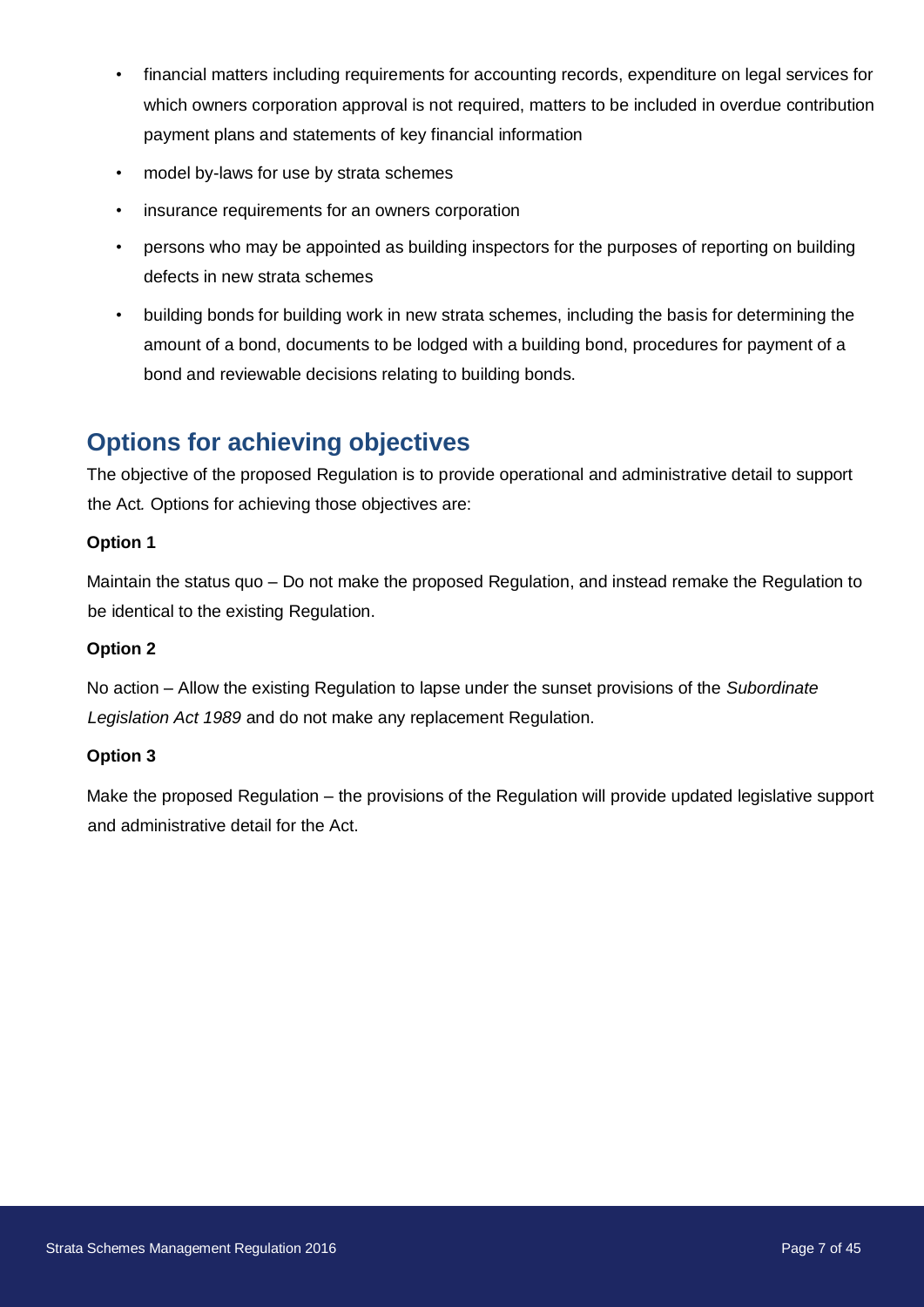# <span id="page-8-1"></span><span id="page-8-0"></span>**Assessment of option 1**

Maintain the status quo – Do not make the proposed Regulation and instead remake the Regulation to be identical to the existing Regulation.

#### **Option 1 - Costs**

This option would remake the existing Regulation and therefore would be unlikely to impose new direct costs on the sector. There would be no additional costs for lot owners, owners corporations, strata managing agents or the Government. Systems and procedures would not need to be modified and the strata community would not need to adapt to many of the changes in the Act.

However, the Government has identified the need for modern strata policy that facilitates growth and development in the sector and ensures that strata schemes are sustainable, now and in the future. A growing number of people are living and working in strata (currently 25 per cent of the NSW population) and this number is expected to nearly double by 2040. Amendments in the Act have been developed to provide for long-term planning and management of strata schemes. The Act will support this growth and provide a framework for schemes to operate effectively and efficiently.

If the Regulation is not updated to accommodate amendments in the Act, the new legislation would be without the necessary administrative detail and support required to fully achieve its objectives. This means that there is a significant opportunity cost created by this option. Many of the amendments in the Act that would not be able to operate effectively without the proposed Regulation. This would mean that the sector would not be able to benefit from reforms such as allowing modern communication methods for meetings, improved processes for dealing with abandoned goods and the protections of the strata defects bond scheme.

#### **Option 1 - Benefits**

The primary benefit of this option is that owners corporations and other strata stakeholders would not be required to update any systems or process, or adjust to the new legislative requirements in the Act. However, the current Regulation is outdated and does not provide the flexibility and efficiency that the proposed Regulation offers. As a result the associated benefits of this options are likely to be minimal for lot owners, owners corporations and associated stakeholders.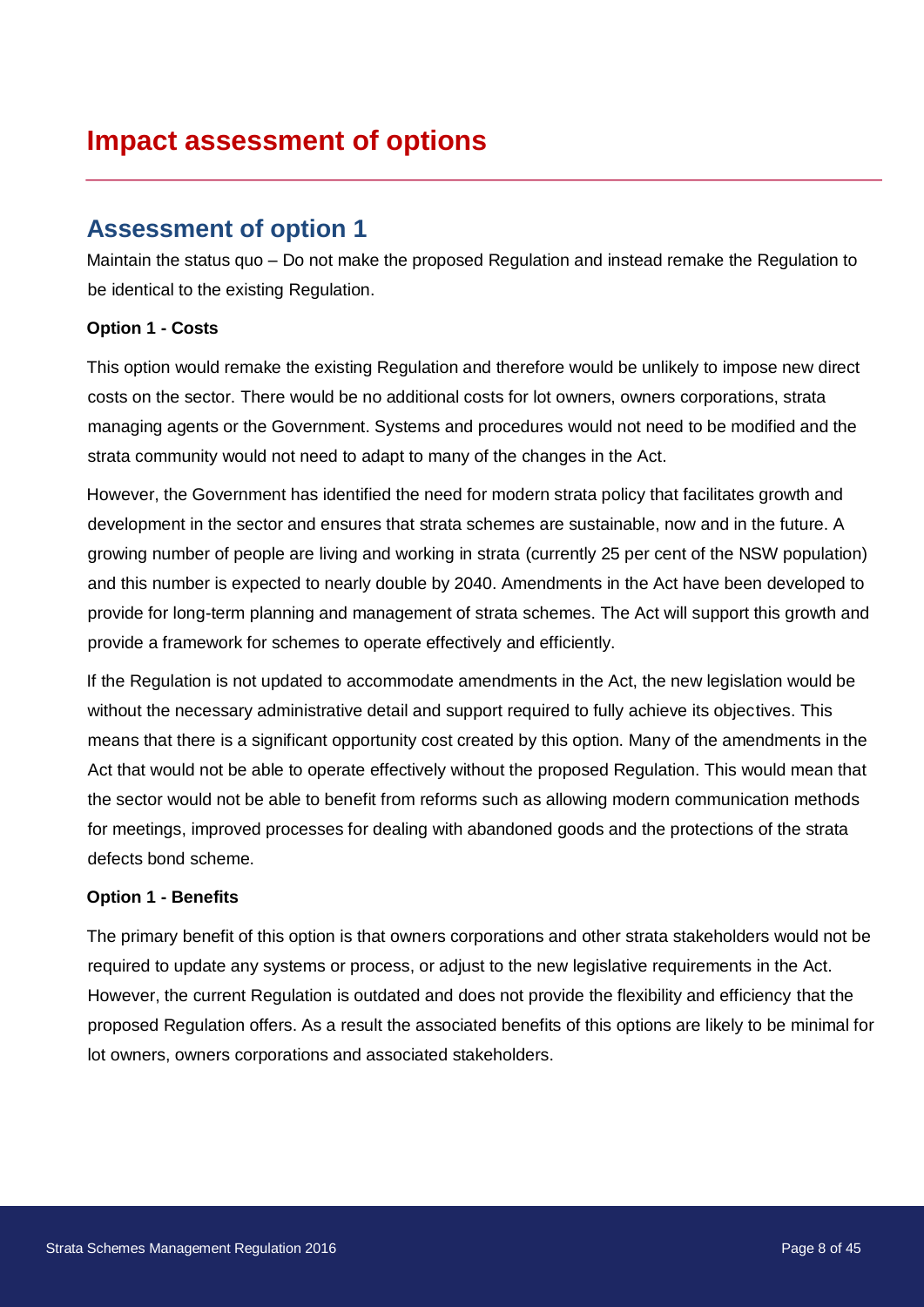#### **Option 1 - Conclusion**

Option 1 is unlikely to have any substantial positive impact. The full benefits and objectives of the new Act cannot be realised without an updated Regulation. Consequently, the overall benefit of this option has been assessed as low for strata stakeholders.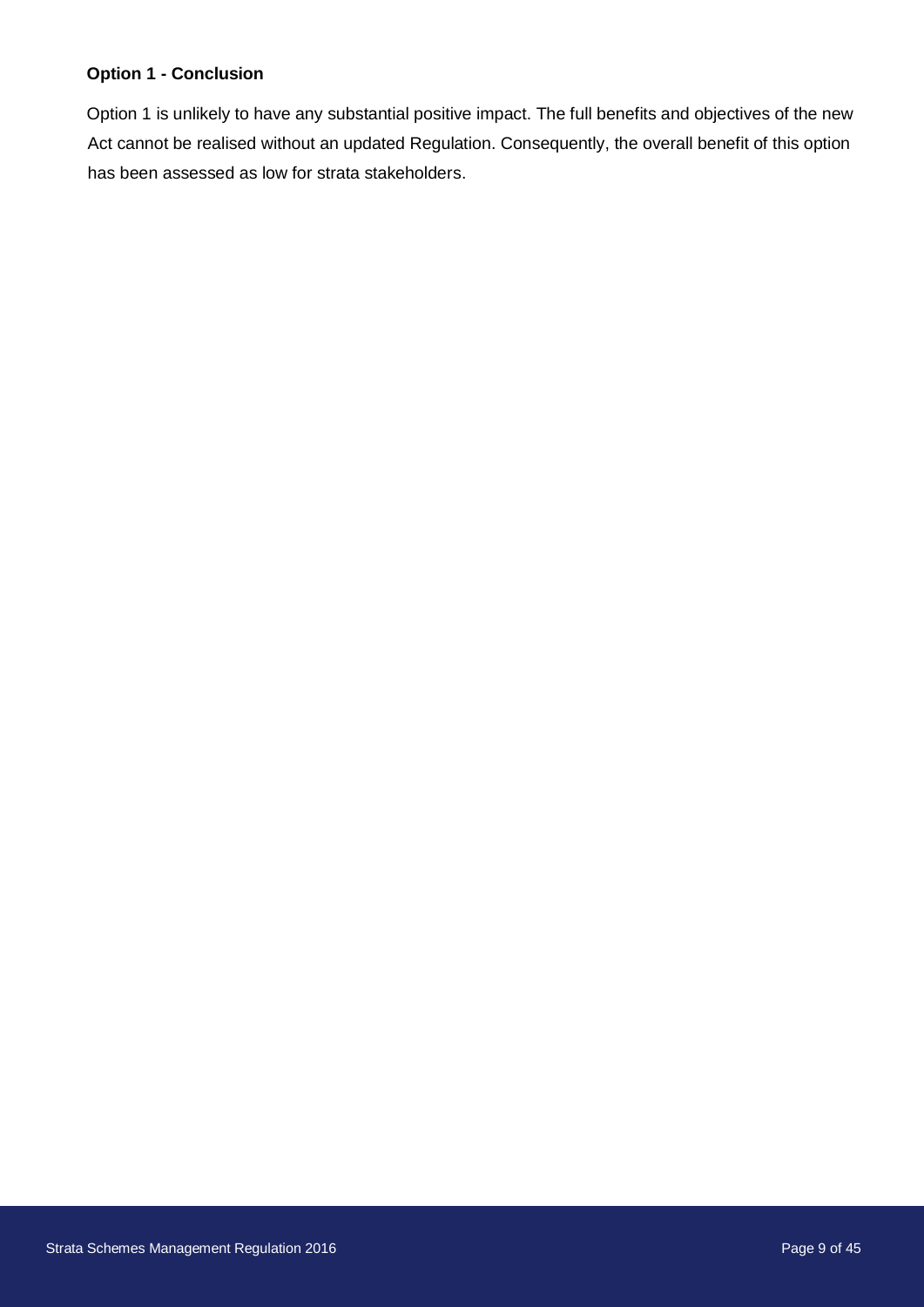# <span id="page-10-0"></span>**Assessment of Option 2**

No action – Allow the existing Regulation to lapse under the sunset provisions of the *Subordinate Legislation Act 1989* and do not make any replacement Regulation.

#### **Option 2 - Costs**

The current Regulation has been in place since 2010 and would be automatically repealed in September 2017 if it is not remade under the sun setting provisions contained in the *Subordinate Legislation Act 1989*.

Allowing the 2010 Regulation to lapse would be likely to create confusion and disruption for most stakeholders in the strata sector. Further, without a Regulation the Act would not have the necessary legislative support to achieve its aims and operate effectively.

Similar to option 1, there would be no support for the substantial amendments to the Act, creating a significant opportunity cost. To operate effectively the Act relies on details to be prescribed in the Regulation. If the current Regulation lapses and is not replaced by the proposed Regulation, the majority of the Act's reforms will be inoperable.

#### **Option 2 - Benefits**

There are likely be minimal benefits resulting from this option.

#### **Option 2 - Conclusion**

Allowing the current Regulation to lapse would likely result in costs for the sector and be unlikely to deliver any benefits. The overall benefit of this option is estimated to be low.

# <span id="page-10-1"></span>**Assessment of Option 3**

Make the proposed Regulation.

#### **Option 3 - Costs**

Commencing the new Act and the proposed Regulation is likely to result in adjustment costs for various stakeholders in the strata community. Residents of strata schemes and those that provide support services (e.g. strata managers, lawyers) will need to understand the provisions of the new Regulation and adjust their practises accordingly. There are also likely to be associated compliance costs for the strata industry.

However, NSW Fair Trading will support the operation of the proposed Regulation by administering an information and education campaign to help strata communities understand their new rights and obligation. This activity will assist stakeholders to adjust to the new provisions and should help to mitigate some of their adjustment costs. The campaign will include outputs such as web pages, fact sheets and face-to-face presentations.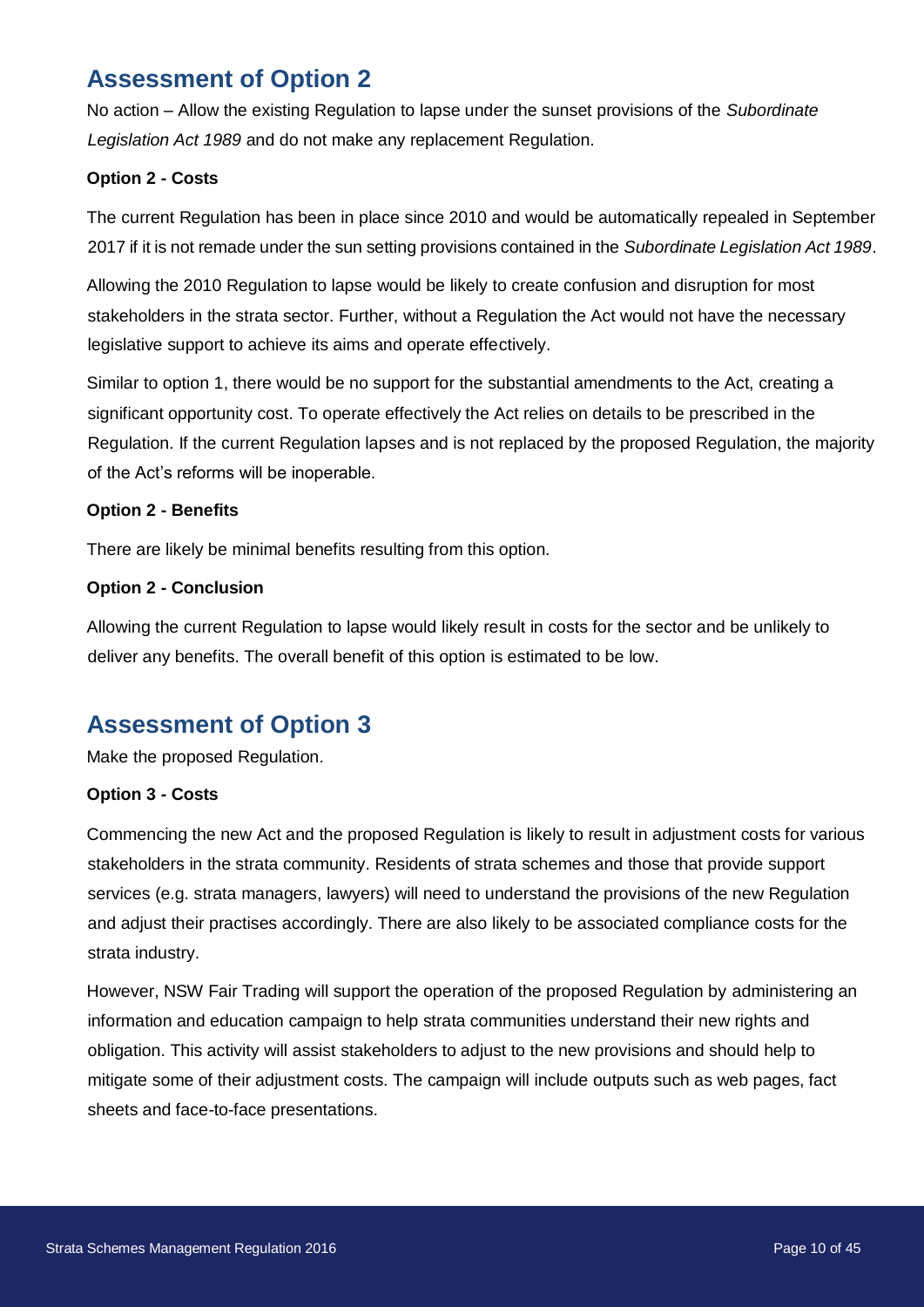#### **Option 3 - Benefits**

The new Act includes a number of amendments that will improve the way schemes are administered, allow for better enforcement of by-laws and improve the management of building defects. The proposed Regulation will give effect to significant parts of this regulatory framework.

For example, the Act requires the preparation of a maintenance schedule by an original owner to ensure the owners corporation has all the necessary information it requires to effectively maintain the property.

The proposed Regulation outlines what is to be included or attached to the initial maintenance schedule. This will help owners corporations maintain the life of the building and assist it to estimate and establish an adequate capital works fund for future work.

Reforms are also designed to increase accountability for owners corporations regarding financial management and provide better information to lot owners. The Act requires owners corporations to prepare financial statements as well as a statement of key financial information for each reporting period for the administrative and capital works funds and any other fund kept by the scheme. These key financial information statements condense and simplify information contained in the financial statements for the scheme and ensure lot owners are able to access a summary of key information to assist them to easily understand the scheme's financial position. They will act as an alternative to distributing full financial statements to owners which can be detailed and difficult for owners to understand.

The proposed Regulation contains prescribed forms for the Act and provides for the actual content of these key financial information statements and will enable owners corporations to adhere to this new requirement in the Act and ensure owners receive the benefit of this reform.

The proposed Regulation provides suggested by-laws to help schemes better manage issues relating to smoke drift, pet ownership, parking and overcrowding.

NSW Fair Trading and local councils regularly receive feedback that strata lots only meant for a small number of people are being occupied by large numbers of people, a problem better known as 'overcrowding.' Section 137 of the Act aims to address this issue by providing for a by-law to be approved by an owners corporation limiting the number of unrelated adults who may occupy a bedroom in a lot. The proposed Regulation contains specific provisions to support the way this by-law operates and introduce safeguards to ensure families are not disadvantaged or discriminated against.

In response to community feedback, the Regulation provides model by-laws to make it easier to keep pets as opposed to automatically prohibiting pet ownership. Model by-law 5 contains alternative options for owners corporations to adopt and contains specific provisions to ensure these by-laws operate effectively.

The proposed Regulation also introduces a new model by-law that deals exclusively with the issue of smoke drift in schemes to enable schemes to choose an option that will suit their schemes.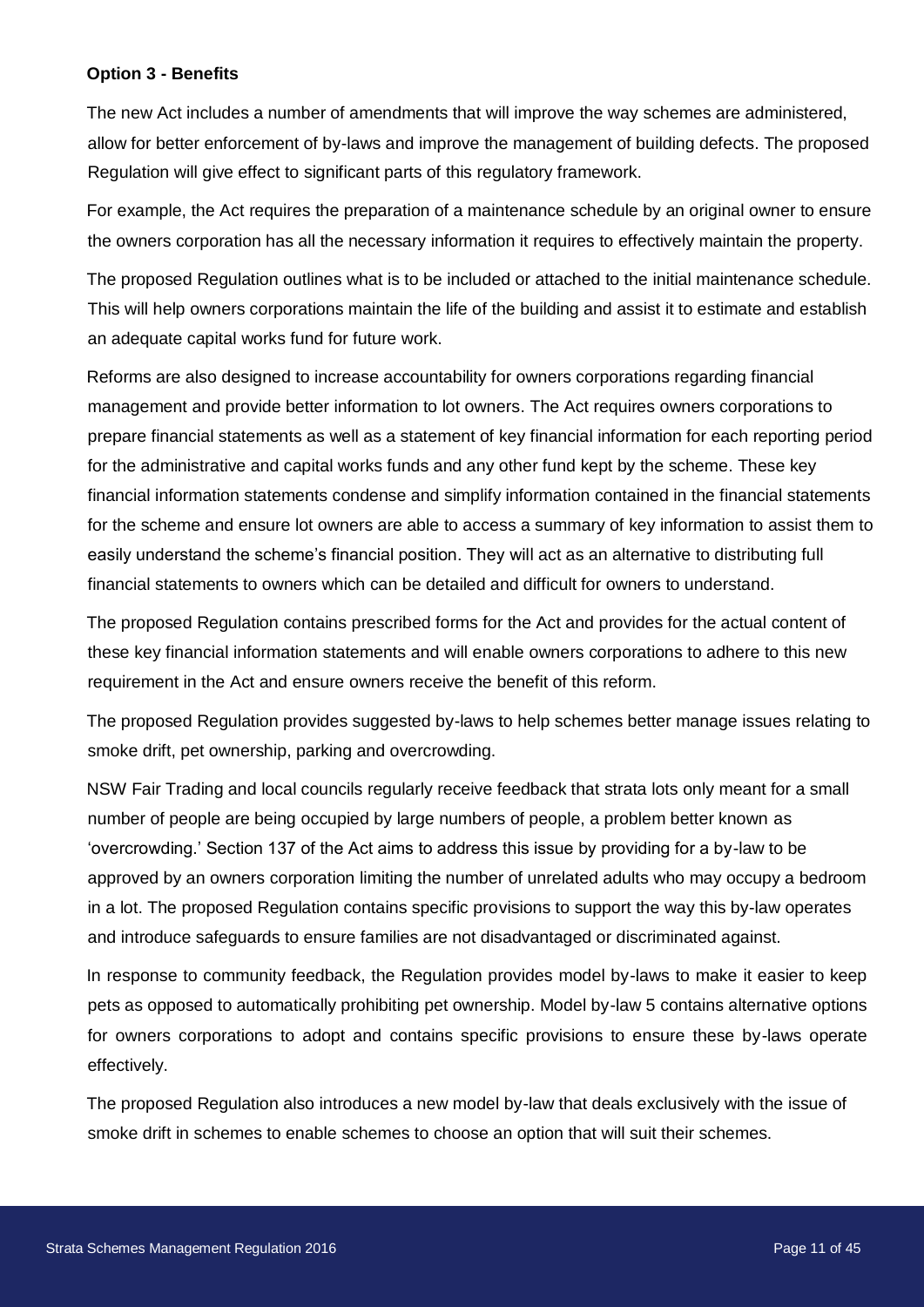Under the proposed Regulation, owners corporations will be provided with a mechanism to deal with the disposal of abandoned goods and the issue of motor vehicles left on common property, which has previously caused schemes frustration and expense.

The proposed Regulation also sets out a number of operational provisions for the strata building defects bond scheme that will allow it to operate effectively. Without this detail set out in the proposed Regulation the new defect bond scheme would be unable to operate and the significant benefits that the scheme will provide to strata consumers and stakeholders would not be recognised.

#### **Option 3 - Conclusion**

The practical application of many parts of the Act rely on the proposed Regulation being made. The benefits to stakeholders and the strata community of option 3 have been assessed as high and are considered to substantially outweigh any costs to be borne by Government and the industry.

# <span id="page-12-0"></span>**Summary of costs and benefits for each option**

| <b>Option</b>   | <b>Likely costs</b> | <b>Likely benefits</b> | <b>Overall benefit</b> |
|-----------------|---------------------|------------------------|------------------------|
| <b>Option 1</b> | Low                 | Low                    | Negative               |
| Option 2        | High                | Low                    | Negative               |
| <b>Option 3</b> | Medium              | High                   | <b>Positive</b>        |

*Figure 1.0: Summary of costs and benefits for each option* 

#### **Preferred option**

Option 3 - making the proposed Regulation, is the preferred option as it will facilitate the operation of the new Act that will deliver strata stakeholders a modern and more efficient regulatory framework.

# <span id="page-12-1"></span>**Discussion of the proposed regulation**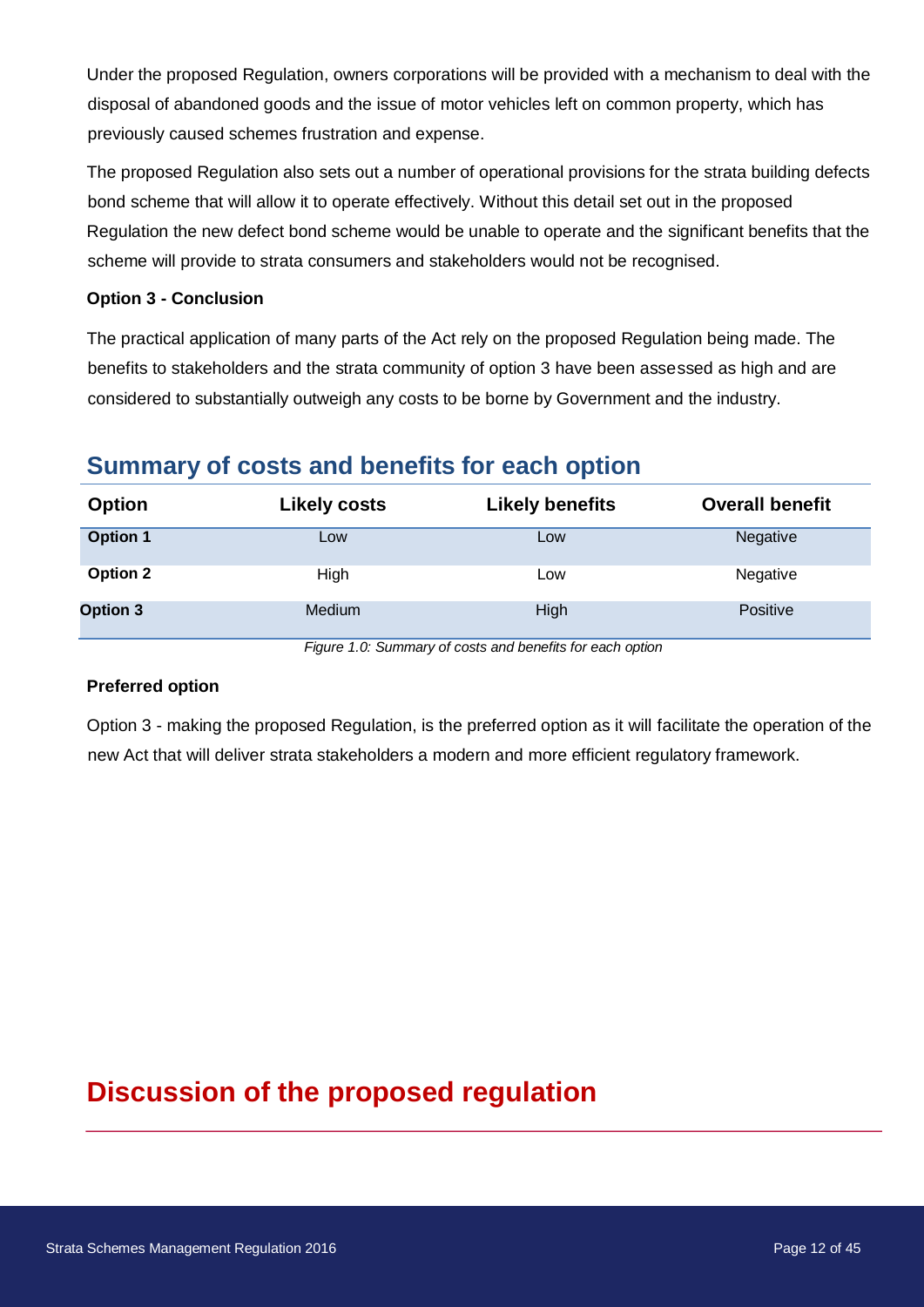Submissions are welcome on any aspect of the proposed Regulation or any other relevant issue. Feedback on issues is encouraged regardless of whether the issue has been specifically raised in this RIS.

The following discussion points provide greater context for some provisions in the proposed Regulation and seek feedback on some important aspects.

A summary of the proposed Regulation is provided at Appendix 3.

# <span id="page-13-0"></span>**Owners corporations and strata committees**

### **Functions that may only be delegated to strata committee member or strata managing agent (clause 4)**

Section 13 of the Act sets out a number of owners corporation functions that may only be delegated to a strata committee or a strata managing agent (if one has been appointed). These functions are considered key functions to the running of a scheme and therefore should be carried out by a person who holds a position of responsibility. They include the levying of contributions, handling the money of the owners corporation, taking out insurance for the scheme and maintaining records. Additional functions can also be prescribed in the Regulation.

Clause 4 of the proposed Regulation lists additional functions that may only be delegated to a strata committee or a strata managing agent. These include giving certificates under section 184 and arranging for the inspections of records and other documents under section 183 of the Act and are the same functions listed in the current Regulation.

**1. Are there any other functions of the owners corporation that should only be able to be** 

**delegated to a member of the strata committee or a strata managing agent?** 

#### **Agenda for first annual general meeting (AGM) (clause 5)**

The original owner (usually the developer) must hold the first AGM within two months of the end of the initial period. The initial period ends when two thirds of the lots in a scheme have been sold.

1. The first AGM is particularly important for new lot owners as a number of significant items are considered such as the number of members of the **strata** committee, whether a strata managing agent should be appointed and the handover of important documents from the original owner.

Section 15 of the Act sets out the agenda for the first AGM and provides for additional items to be prescribed in the Regulation. Clause 5 sets out these additional items which include the recognition of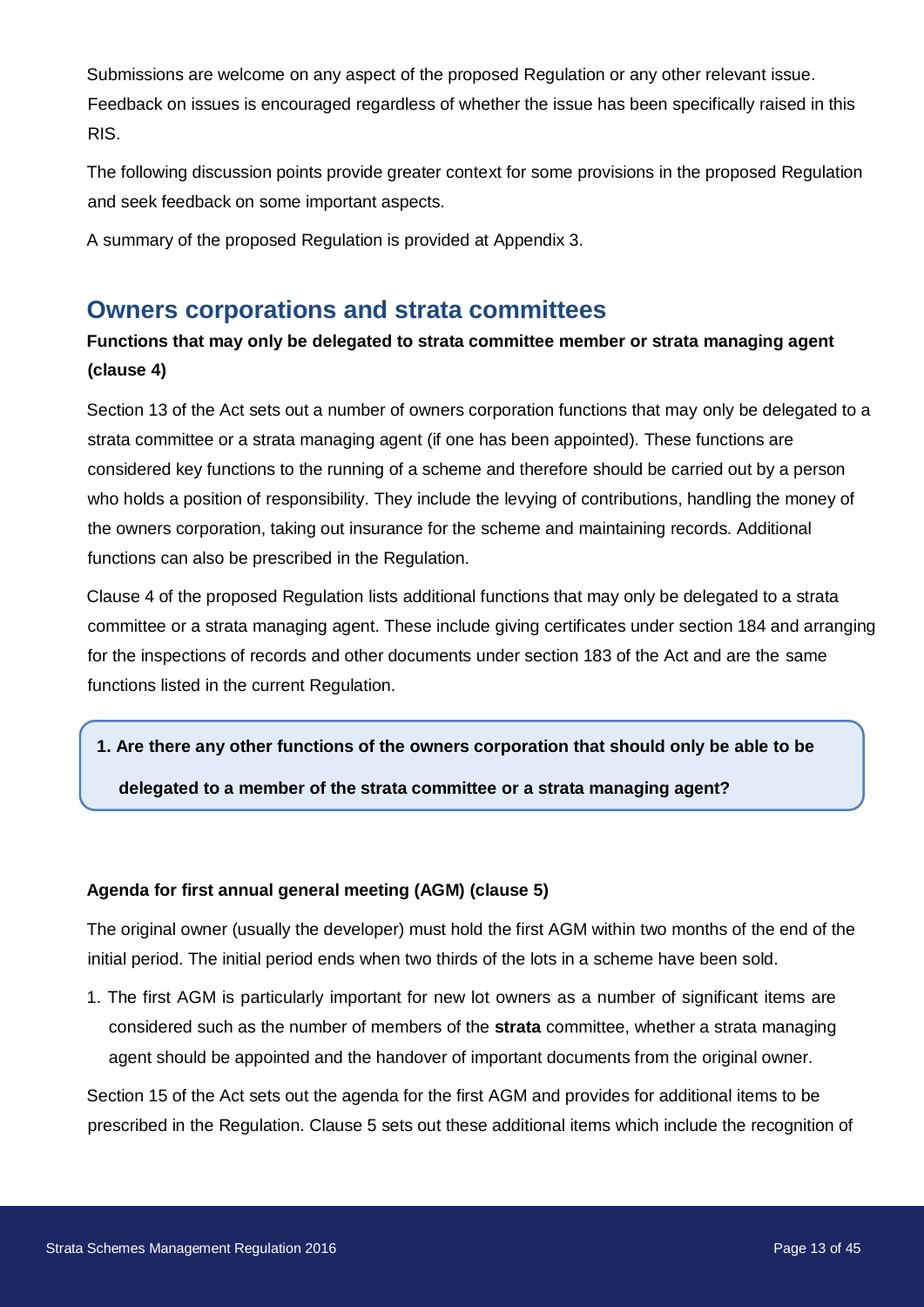the nomination of a tenant representative for the strata committee (if one has been nominated) and the appointment of a building inspector for the purposes of Part 11, which relates to building defects.

### **2. Are there any additional items that should be included in the agenda of the first AGM of the owners corporation?**

#### **Documents and records to be provided to owners corporation before first AGM (Clause 6)**

Under section 16 of the new Act, the list of documents that must be handed over to the owners corporation by the original owner or developer at the first AGM has been updated and consolidated. The original owner is obliged to hand over documents such as plans, specifications, the certificate of title for the common property and any interim report of a building inspector under Part 11 of the Act.

Clause 6 lists additional documents and records that must be provided before the first AGM and includes any valuation of the building obtained for insurance purposes and any maintenance and service manuals that the original owner may hold.

These documents help the owners corporation make informed decisions about their scheme and how the building should be maintained. The original owner is required to provide these documents no later than 48 hours before the first AGM commences.

If the original owner does not supply the required documents to the owners corporation by the first AGM, a maximum penalty of \$11,000 may be imposed by the Tribunal.

#### **3. Are there any additional documents or records that the original owner or lessor should**

**be obliged to provide to the owners corporation before the first AGM?** 

#### **Tenant representatives (clauses 7 and 8)**

The new Act recognises the important position that tenants play in the life of their strata scheme. The proposed Regulation sets out the procedures for the nomination of a tenant representative. A representative can only be nominated if the scheme has tenants in at least half of the number of lots.

The tenant representative is entitled to attend and speak at meetings of the committee, however they could be excluded if certain financial matters are to be discussed. Tenant representatives cannot make up a quorum for a meeting and do not have any formal voting rights.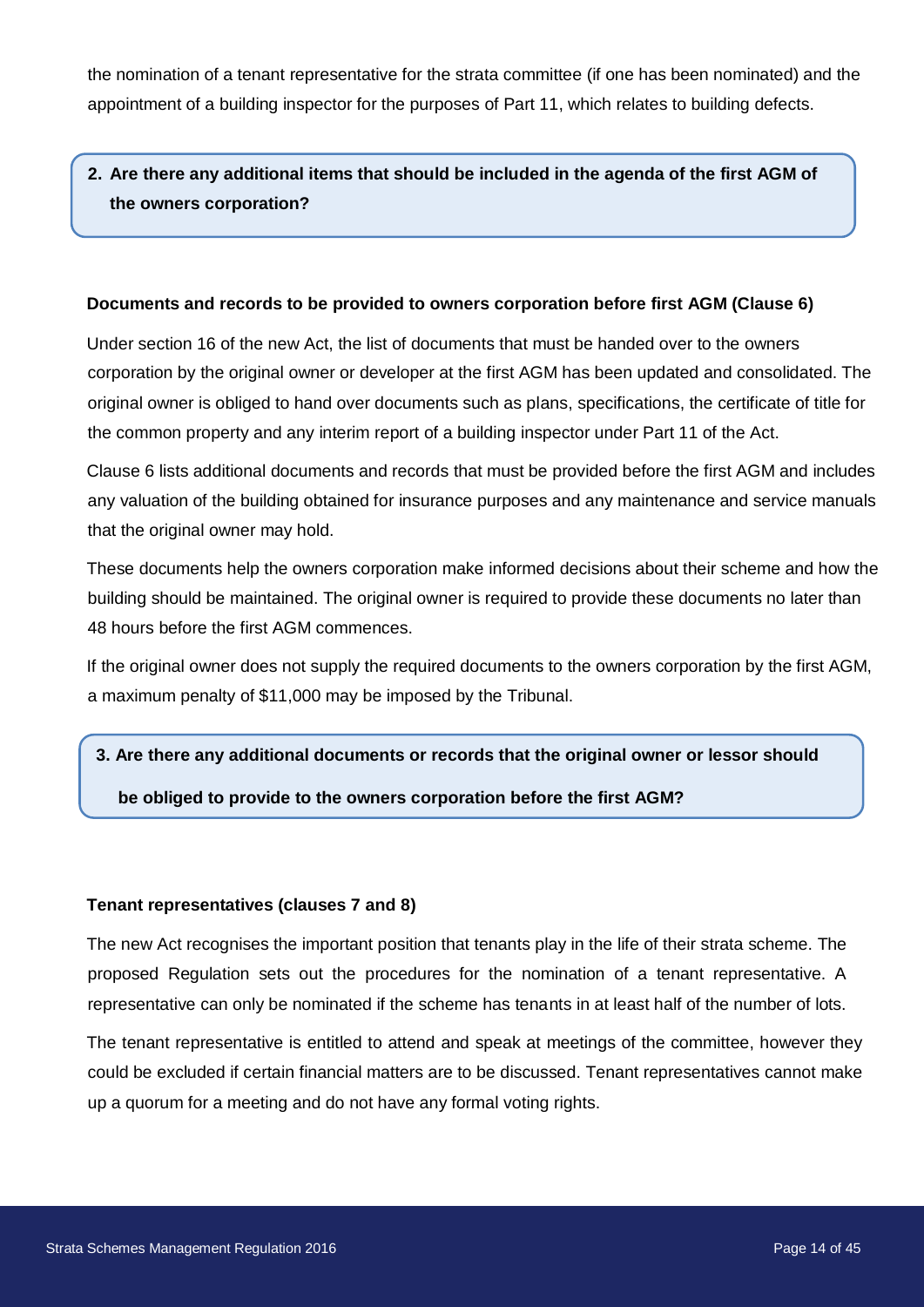Clause 7 provides that the person who convenes the AGM must also convene a meeting of eligible tenants so they can nominate a person for the position of tenant representative. Notice must be given in writing to each eligible tenant (who has been notified to the owners corporation) at least 21 days before the meeting is scheduled, and at least 7 days before the AGM. The tenant representative is determined by majority vote of the tenants present at the meeting. The tenant representative's term commences at the end of the AGM.

Clause 8 sets out the circumstances, and the procedures that must be followed, when a tenant representative ceases to hold office. This includes when a tenant ceases to be a tenant of the scheme, if they resign from the position or at the end of the next AGM when another representative is appointed.

# **4. Are the procedures for nominating a tenant representative to the strata committee set out in clauses 7 and 8 fair and reasonable? If not, what procedures would be preferable and why?**

#### **Election of strata committee (clauses 9 and 10)**

The strata committee of the owners corporation administers the day-to-day running of the scheme and is elected at each AGM. The strata committee then elects the officer bearers - the Chairperson, Secretary and Treasurer.

Clauses 9 and 10 of the proposed Regulation outline the procedures to be followed for electing members of the strata committee. Clause 9 sets out how nominations can be made and how nominees may be declared elected to the positions if the number of nominees equal the number of positions. Clause 10 outlines how the ballot should be conducted if there are more nominees than positions.

Clause 14 provides that owners corporations can vote to adopt various forms of electronic voting. This is a new provision encouraging owners corporations to use modern forms of technology to conduct meetings such as specialised voting websites, email and skype.

Schedule 1, clause 5 of the Act provides that candidates can be nominated for election prior to a meeting or at the meeting. As nominations can be accepted at the meeting, pre-meeting voting cannot be used for the election of the strata committee.

**5. Are the procedures for electing the strata committee set out in clauses 9 and 10 appropriate? If not, what procedures would be preferable and why?**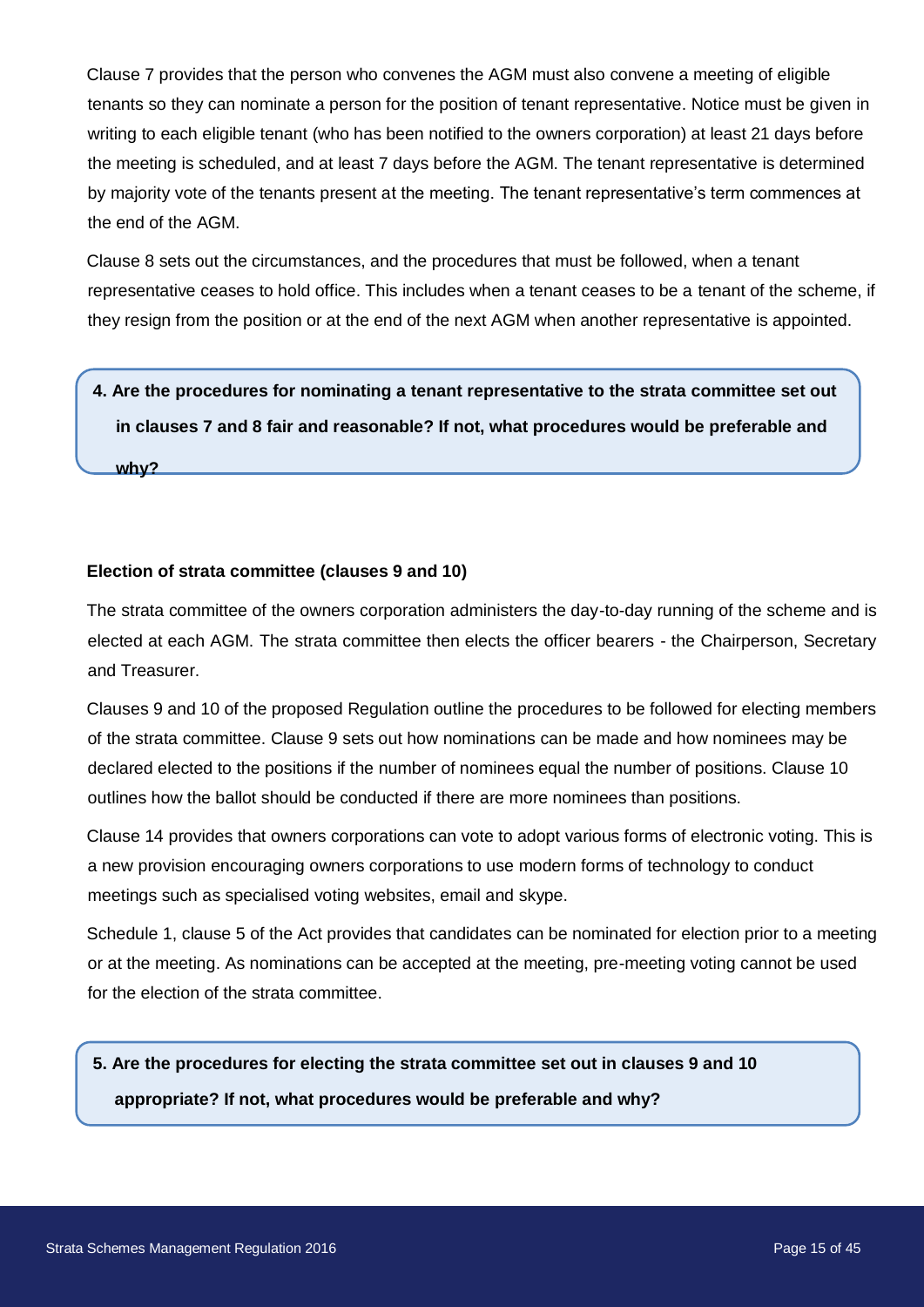#### **Priority votes (clause 12)**

A priority vote is a vote cast by a mortgagee or covenant chargee of a lot. A vote at a meeting by the owner of a lot will not count if a priority vote is cast on the same issue. Two days' written notice must be provided to the lot owner of an intention to cast a priority vote.

A priority vote may be cast in the circumstances set out in Schedule 1, clause 24 of the Act. A priority vote may relate to insurance, budgeting or fixing a levy, a motion that requires a special resolution or unanimous resolution or a motion that requires expenditure by the owners corporation of an amount that exceeds the amount prescribed by the regulations.

Clause 12 sets this amount as the amount calculated by multiplying \$1,000 by the number of lots in the scheme. This is the same multiplier as in the current Regulation and applies for all lots in all types of strata schemes and is not differentiated for large schemes.

#### **6. Is the current multiplier of \$1,000 per lot an appropriate amount for priority votes?**

#### **Voting (clauses 14, 15 and 16)**

Many decisions impacting a strata scheme must be decided by vote by the owners corporation or the strata committee. Clauses 14 allows owners corporations and strata committees to vote to adopt modern electronic means of voting. This may include voting via telephone, video-conferencing, email or other electronic means. Owners corporations can also adopt postal voting for motions if they choose to do so.

Pre-meeting electronic voting provides flexibility to schemes and may enable more lot owners to participate in meetings, particularly those who do not reside in the scheme or who are unable to attend AGMs in person. However, as previously noted, pre-meeting electronic voting cannot be used for the election of members of the strata committee as nominations may be made during a meeting.

Clause 15 sets out procedures for pre-meeting electronic voting and clause 16 set out the procedures that must be used for postal voting to ensure probity and fairness.

**7. Are the procedures for electronic, pre-meeting electronic and postal voting set out in clauses 14, 15 and 16 fair and reasonable? If not, what procedures would be preferable and why?**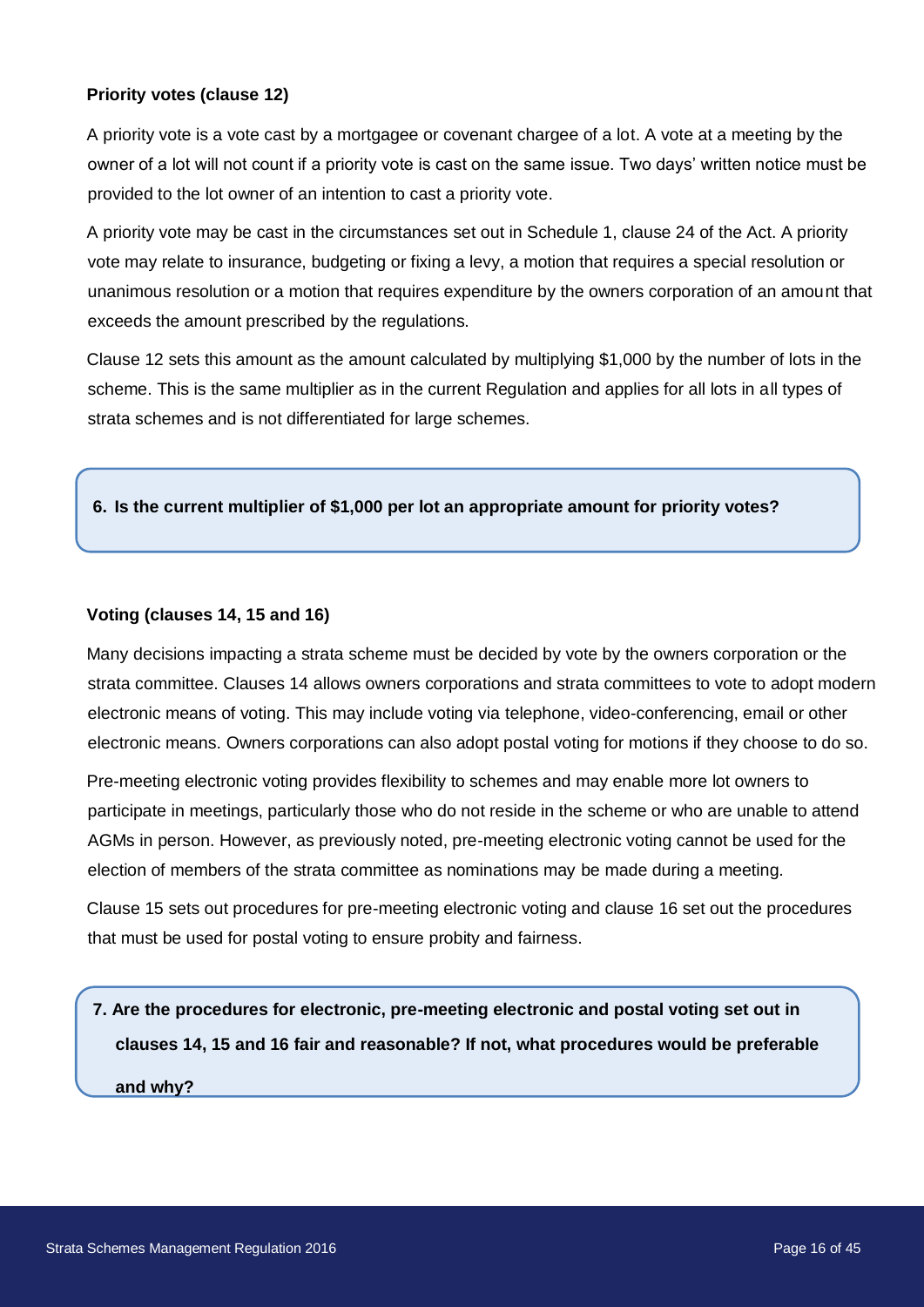# <span id="page-17-0"></span>**Financial management**

#### **Payment plans for unpaid contributions (clause 19)**

Owners corporations can sometimes experience difficulty recovering outstanding contributions from lot owners. Section 85(5) of the Act provides that owners corporations may decide either generally or in particular cases to enter into payment plans with lot owners in order to recover unpaid contributions.

Clause 19 sets out the requirements for what must be included in a payment plan. A payment plan must be in writing and must include information such as the name and address of the lot owner, the amount of any overdue contribution and any interest payable, the manner in which the payments are to be made, the contact details of a member of the strata committee who is responsible for dealing with any matters arising from the payment plan and a statement that the existence of the payment plan does not limit the right of the owners corporation to take action to recover the amount of the unpaid contribution.

#### **8. Is there any other information that should be included in a payment plan?**

#### **Notice of recovery action for unpaid contributions (clause 20)**

Under section 86 of the Act the owners corporation can seek to formally recover unpaid money. The owners corporation can apply to the Tribunal or directly to the NSW Local Court for a judgement debt against a person who has unpaid contributions or interest and can also claim any costs incurred in recovering the debt. Recovery actions in the NSW Local Court include garnishee of wages and garnishee of rental money owed to a landlord from a real estate agent's trust account.

To do this the owners corporation must first issue a notice a notice to the lot owner setting out the amount owed, including interest or expenses sought to be recovered, the proposed recovery action and other matters prescribed by the Regulation.

Clause 20 sets out additional information that must be included in a notice of recovery action. This includes the date the amount was due to be paid, the manner in which the payment may be made, whether a payment plan may be entered into and any other action that may be taken to arrange for payment of the amount.

**9. Is there any other information that should be included in a notice of recovery action?**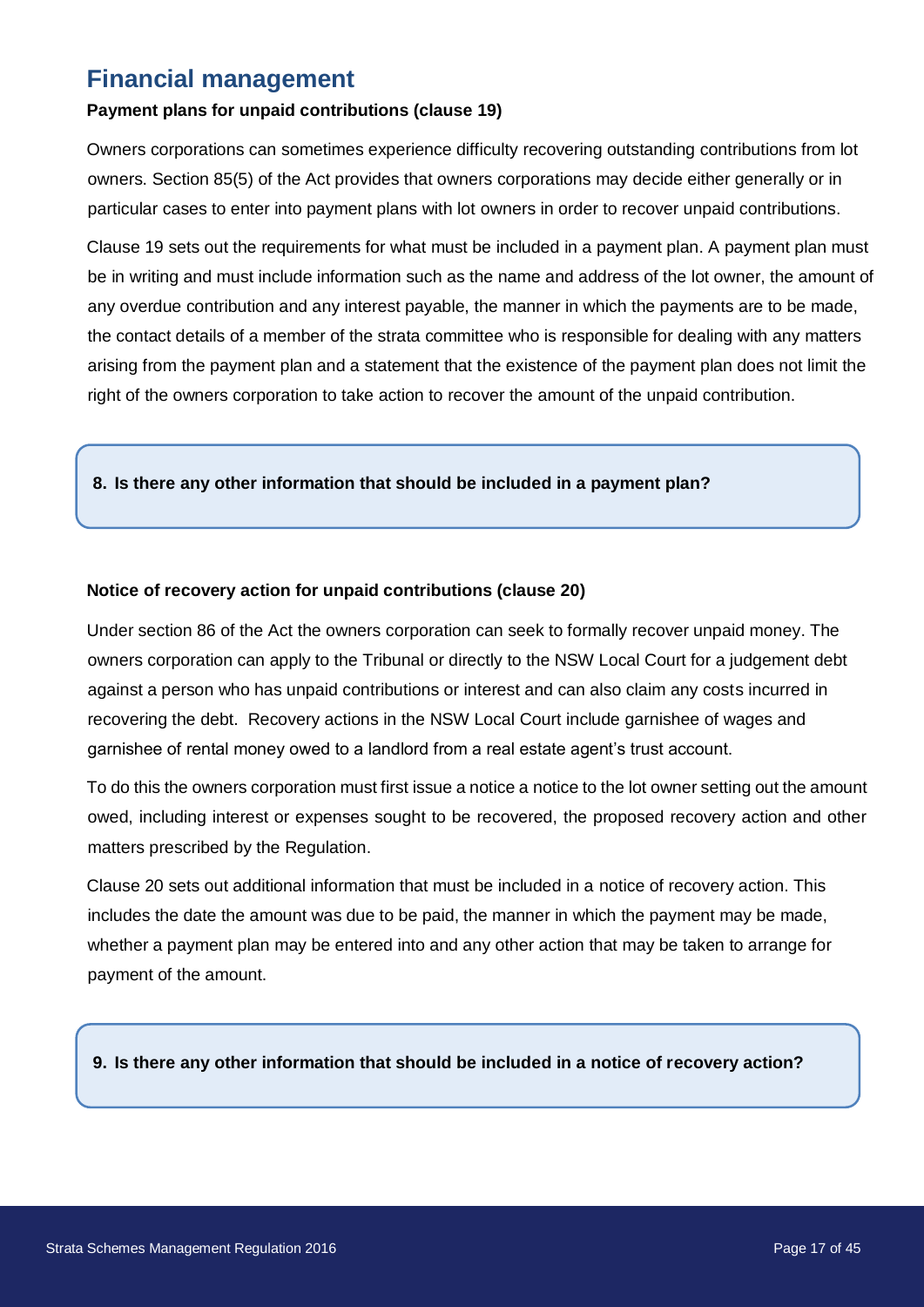#### **Accounting records (clause 23)**

Section 96 sets out the accounting records that must be kept by an owners corporation. Section 96(3) requires that separate accounting records must be kept for the administrative fund, the capital works fund and any other fund kept by the owners corporation.

Clause 23 sets out the additional accounting records that an owners corporation must keep for the purposes of section 96 of the Act. These are:

- consecutively numbered receipts
- a statement of deposits and withdrawals for the owners corporation accounts
- a cash record
- a levy register.

**10. Are there any other accounting records that the owners corporation should keep?** 

#### **Limits on spending by large schemes (clause 26)**

The Act requires the owners corporation of large schemes to obtain at least two quotes for expenditure over the amount prescribed by the Regulation. The proposed limit is \$30,000. This limit is the same as in the current Regulation and has not changed since 2010.

This limit seeks to ensure owners corporations or strata committees acting on their behalf are not making purchases or seeking services of significant value without getting the best price possible for goods or services. The limit does not apply to expenditure on legal services or in emergency situations such as burst water pipes, or serious damage caused by fire or storm or any other natural disaster.

**11. Is \$30,000 still an appropriate limit for expenditure by large schemes not requiring at least two quotes? If not, what would be an appropriate amount and why?** 

# <span id="page-18-0"></span>**Property management**

#### **Common property memorandum (clause 27)**

Owners corporations and lot owners are sometimes unsure about the division of responsibilities for maintaining parts of the strata property. Section 107 of the Act provides that scheme by-laws can adopt a common property memorandum prescribed by the regulations which defines who is responsible for repairing, replacing or maintaining items or areas of the scheme. Clause 27 prescribes the Common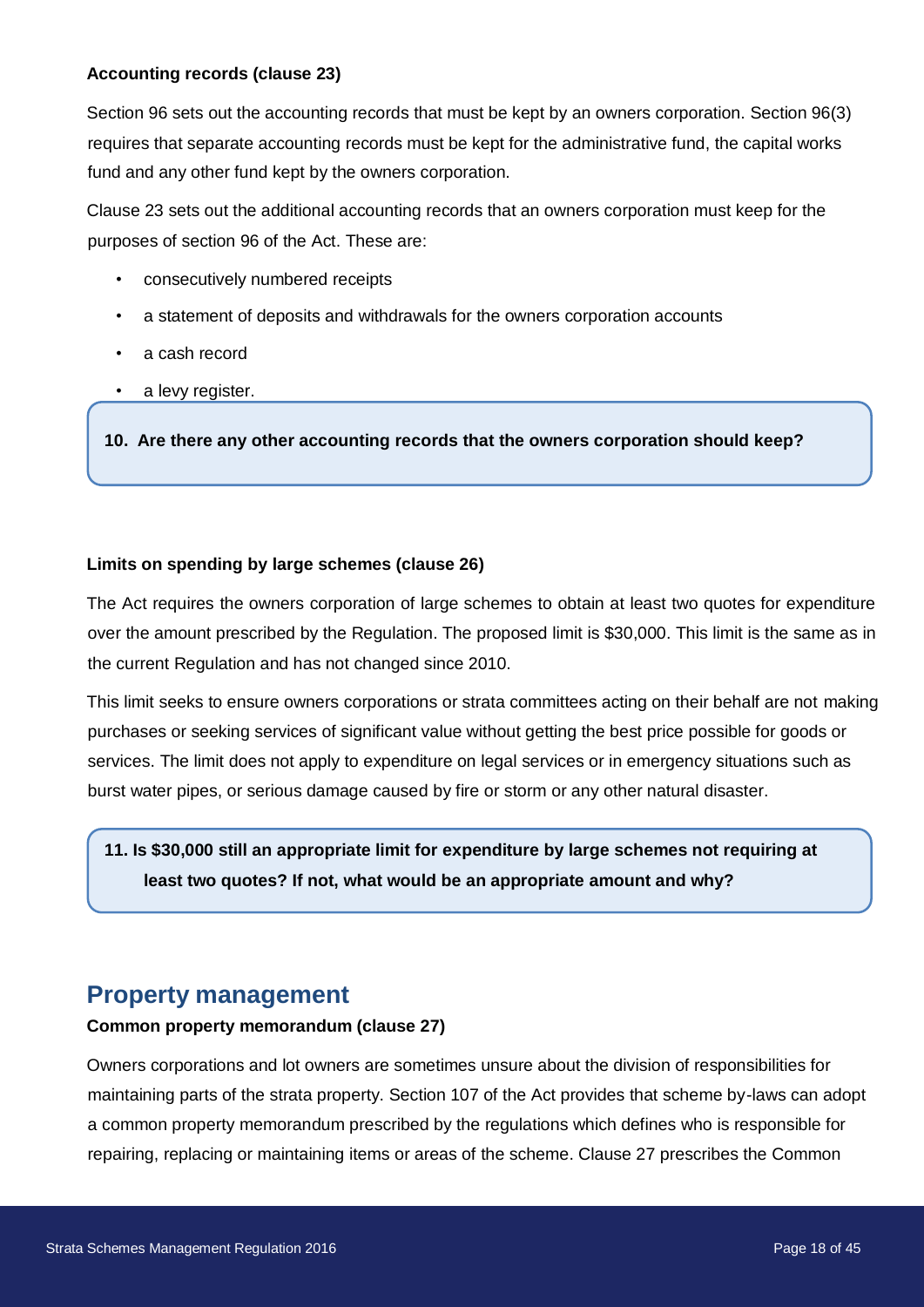Property Memorandum that may be adopted for the purposes of section 107 of the Act, which will be published in the NSW Government Gazette and on the NSW Fair Trading website. A copy of the proposed Common Property Memorandum is at Appendix 2.

The Common Property Memorandum has been developed in close consultation with industry and reflects the consensus on what constitutes common property in a strata scheme and is therefore the responsibility of the owners corporation and what is the responsibility of the individual lot owner.

The owners corporation can only modify the Common Property Memorandum to provide that it does not apply to specific items, such as items that are not common property of that particular strata scheme; or that are the subject of a common property rights by-law or a by-law made under section 108 of the Act. Section 108 allows an owners corporation to make by-laws authorising changes to the common property and makes provision for lot owners to have the ongoing responsibility for the care and maintenance of that common property.

# **12. Does the proposed Common Property Memorandum appropriately set out maintenance responsibilities? If not, what responsibilities or items should be amended and why?**

#### **Minor renovations by owners (clause 28)**

Section 110 of the Act allows owners to do certain 'minor renovations' to their lot if approved by a general resolution of the owners corporation. This category includes work that is more significant than cosmetic work but would not likely have a major impact on common property such as changing recessed light fittings, renovating a kitchen and reconfiguring walls. Other minor renovations can be prescribed by the regulations.

When applying for approval the owner must provide certain information to the owners corporation including plans, times and dates for the work and who will be carrying out the work.

Owners corporations will not be allowed to unreasonably reject approval of renovations, but approvals may include conditions such as using licensed tradespersons and how rubbish is to be removed. The Tribunal will be able to determine what is reasonable. If they wish, owners corporations can delegate responsibility for this decision-making to their strata committee.

Minor renovations also include installing or replacing wood or other hard floors. Changes to flooring can often result in an increase in the transmission of noise to other lot owners who may live below the lot, sometimes causing great distress and often leading to disputes within schemes.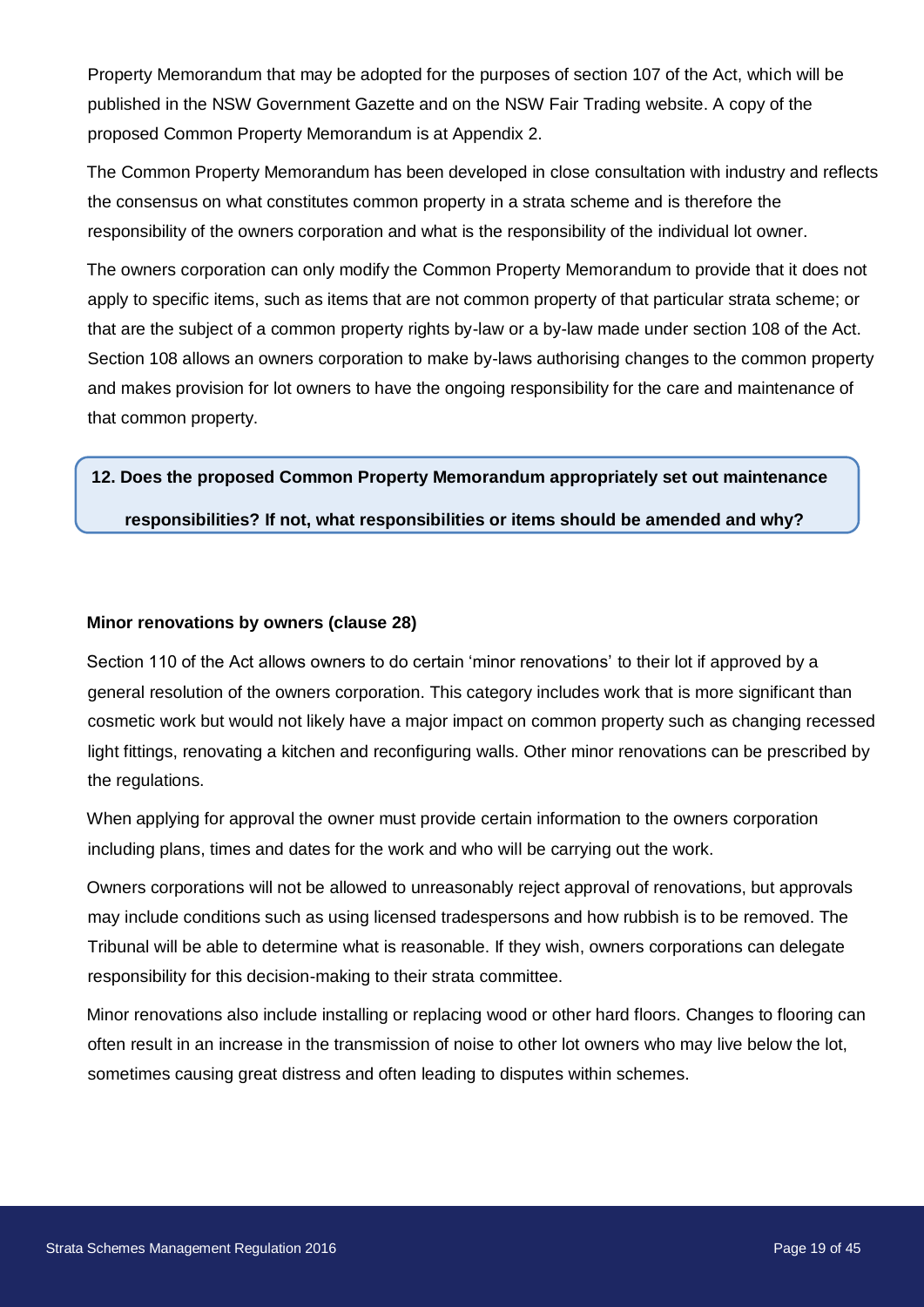Clause 28 therefore adds removing carpet or other soft floor coverings to expose underlying wooden or other hard floors as a minor renovation for the purposes of section 110 of the Act, as this could have a similar impact to installing hard floors.

### **13. Are there any other types of renovations that should specifically be included as minor renovations?**

#### **Initial maintenance schedule (clause 29)**

The Act requires original owners to provide an initial maintenance schedule to the owners corporation. This schedule is intended to help the owners corporation understand their obligations and costs associated with maintaining the common property. The maintenance schedule will also be used for setting annual budgets and levies during the initial period.

Clause 29 details the items of the common property that a maintenance schedule must address such as air conditioning systems, fencing, electrical and mechanical systems, pools and lifts.

The clause also details what is to be included or attached to the initial maintenance schedule such as warranties for systems and equipment, manuals or maintenance requirements provided by manufacturers and the name and contact details of the manufacturer and installer of any of those items.

### **14. Is the list provided in clause 29(1) appropriate for a maintenance schedule? Should any other items be included?**

#### **Window safety devices (clause 30)**

To prevent children falling from windows, all strata buildings in NSW must be fitted with devices that allow windows to be locked at 12.5 centimetres from 13 March 2018.

Clause 30 sets out the requirements for the device and which windows the requirements apply to. Clause 30 is essentially the same as the current Regulation, which provides that the requirements apply to a window in a building if the internal floor is two metres or more above an external surface below the window. However, stakeholders have requested some clarification on this.

Some unconventional or older complexes have windows that open onto another external surface, such as awnings, roofs, stairwells or balconies. While these external surfaces may not strictly be two metres or more below the internal floor, they may still leave children exposed to falls if that external surface is two metres or more above the ground surface of the strata complex.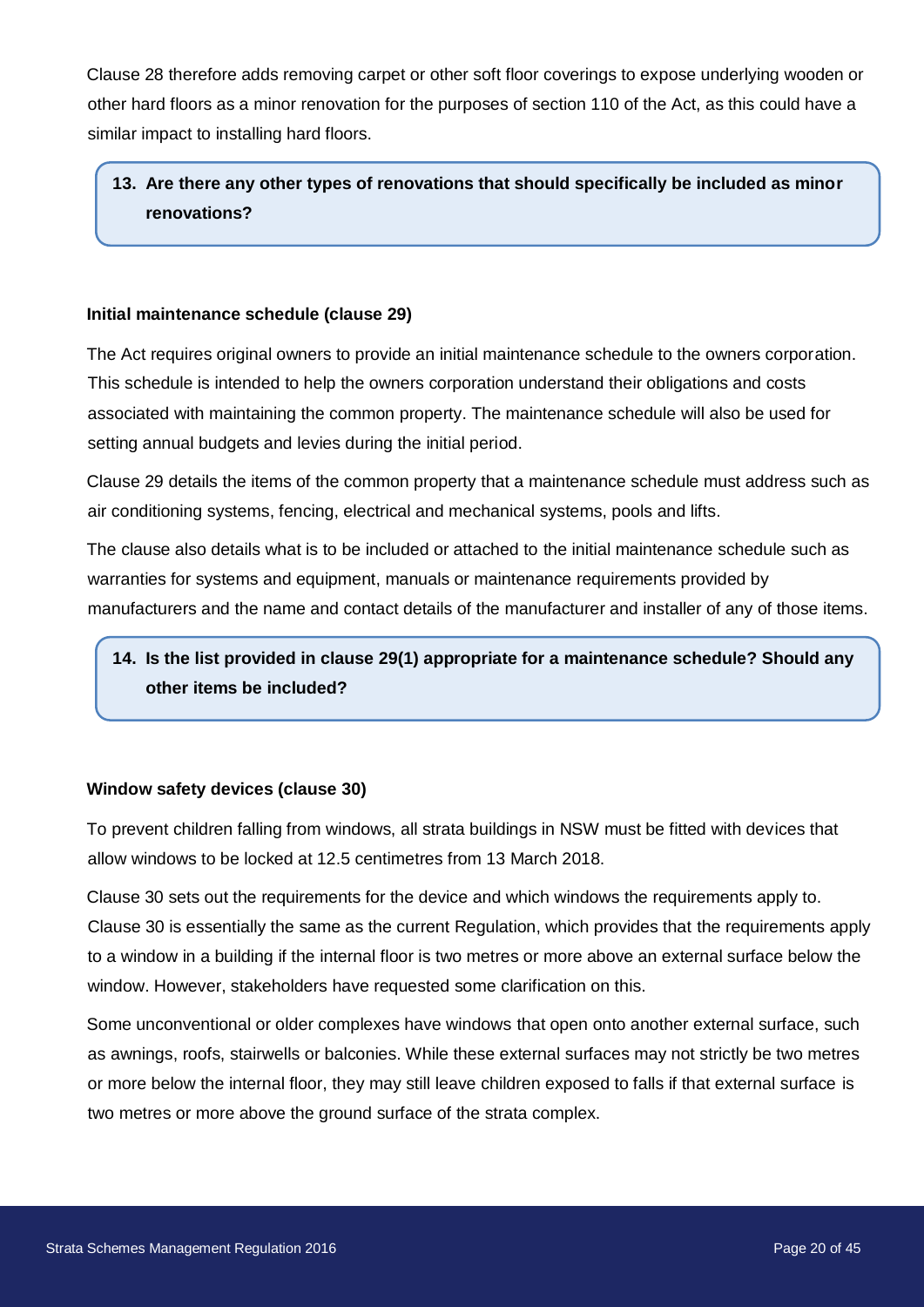Clause 30(2)(d) of the proposed Regulation therefore amends the requirements to refer to the ground surface or any external surface. The requirements will now include circumstances where the internal floor is above an external surface that is not two metres or more below it, but is two metres or more above the ground surface.

### **15. Does the proposed amendment in clause 30 clarify the window safety requirements for unconventional or older strata complexes?**

#### **Disposal of abandoned goods and payment of proceeds (clauses 32 and 33)**

Clause 32 deals with goods left on the common property, other than motor vehicles (which are dealt with under clause 34) and things permitted by the owners corporation. It allows owners corporations to dispose of goods provided they give sufficient notice. A disposal notice containing certain information must be placed on or near the goods indicating that the item will be disposed of if not removed within the period specified (this cannot be less than 48 hours). If the goods block an entrance or exit or otherwise cause a hazard, they can be moved before having a disposal notice placed on them.

Owners corporations can dispose of the goods by selling them or by any other lawful manner if the required procedures have been followed. If the goods are perishable or consist only of rubbish, they can be disposed of immediately.

The owners corporation is not liable for its handling or disposal of the goods if the requirements of the Regulation have been complied with and any purchaser of the goods receives good title to the items.

Clause 33 allows the person who owned the goods to apply to the Tribunal for an order that the owners corporation pay them any proceeds of sale (less reasonable costs). The owners corporation must keep a record of goods sold for up to 12 months.

### **16. Does clause 32 provide a fair and reasonable process for dealing with abandoned goods on common property? If not, how could the process be improved?**

#### **Removal of motor vehicles (clause 34)**

Clause 34 offers a remedy for owners corporations if a motor vehicle is left on the common property and blocks and exit or entrance or otherwise obstructs the use of common property. It provides that an owners corporation can move a vehicle to another location, or to the nearest place to which it may be lawfully moved, if a removal notice has been placed on or near the vehicle and the vehicle has not been moved within the specified period (this cannot be less than 48 hours).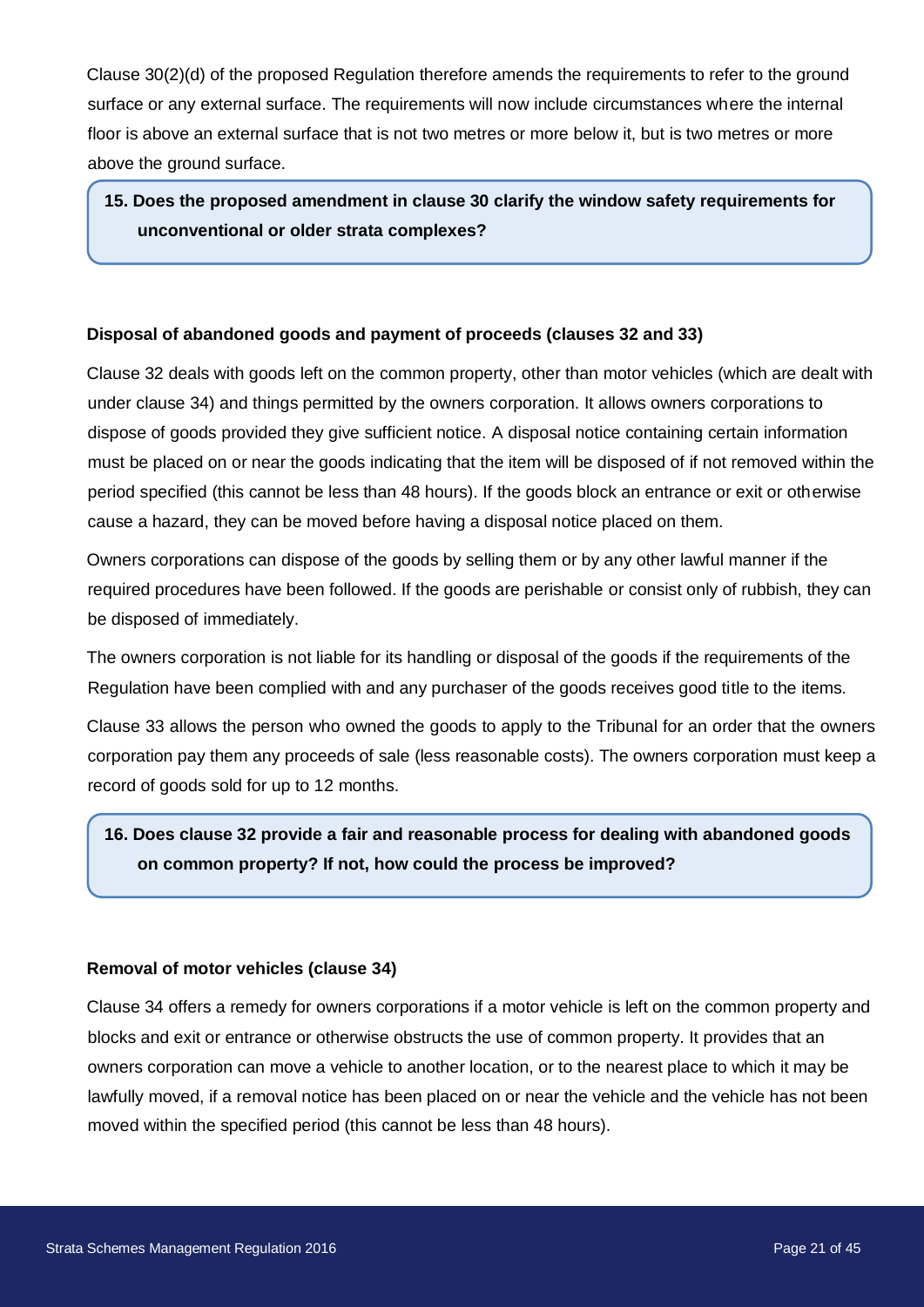The notice will include:

- a description of the vehicle
- the date and time the notice was issued
- the date and time the vehicle will be moved from the common property if it is not moved or collected.

The owners corporation is not be liable for its handling of the motor vehicle if they have complied with the requirements of the Regulation.

### **17. Does clause 34 provide a fair and reasonable process for dealing with abandoned vehicles on the common property?**

# <span id="page-22-0"></span>**By-laws**

#### **Occupancy limit by-laws (clauses 36 and 37)**

Section 137 of the Act provides that a by-law may limit the number of adults who can reside in a lot. The limit cannot be less than 2 adults per bedroom. The by-law must be consistent with any planning approval or other applicable law and the Act also provides that the Regulation may prescribe certain circumstances where such a by-law has no effect.

Clause 36 of the proposed Regulation provides that if all the adults who reside in the lot are related to each other, such a by-law will have no effect. This includes if the person is a parent, guardian, grandparent, son, daughter, grandchild, brother, sister, uncle, aunt or cousin of the other person. The clause also recognises de facto and carer relationships.

For a person who is Aboriginal or Torres Strait Islander, the exception also includes extended family or kin according to the indigenous kinship system of the person's culture.

This will help ensure that occupancy by-laws are not used to disadvantage families or people from cultural backgrounds in which extended families generally live together.

Clause 37 defines a person who is considered a 'resident' of a lot for the purposes of a by-law made under section 137 of the Act. The clause defines someone as a residentQ if the lot is their principal place of residence for three months or more.

#### **18. Are there any circumstances which should be exempt from an occupancy by-law?**

**19. Is the proposed definition of 'resident' appropriate? If not, what would be a more appropriate definition?**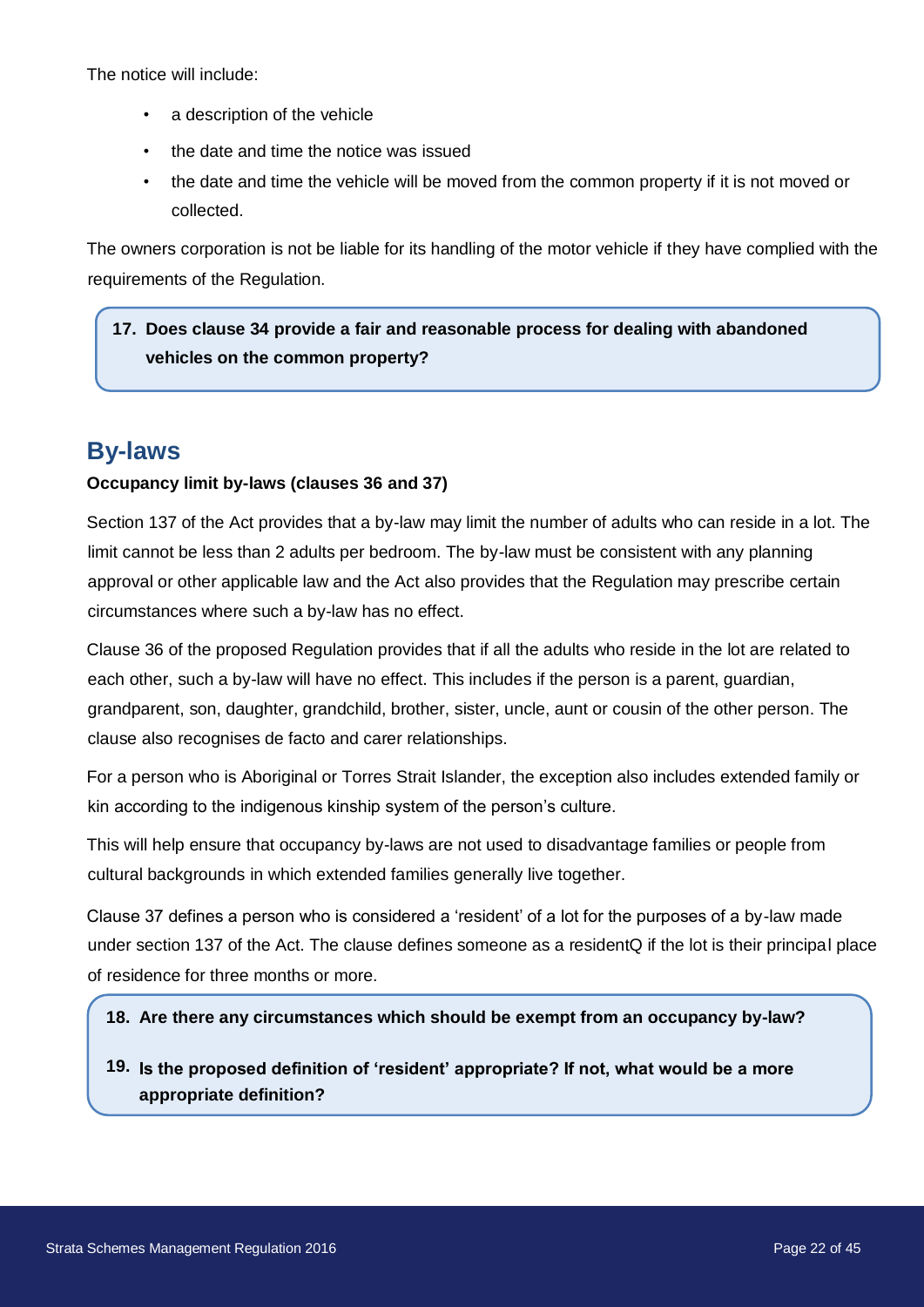### <span id="page-23-0"></span>**Insurance**

#### **Calculation of insurance limit and minimum insured amount (clause 40)**

Clause 40 sets out the manner of calculating the insurance limit under a damage policy. The amount is calculated by adding together the estimated cost of carrying out the work that a damage policy is required to provide for and the estimated cost of making the payments that a damage policy is required to provide for. This also sets the minimum amount a building must be insured for as required by section 161(1)(a) of the Act and is the same as the requirements under the current Regulation.

### **20. Is the proposed setting of the minimum insured amount appropriate? If not, how should the minimum insured amount be determined?**

# <span id="page-23-1"></span>**Records and information about strata schemes**

The Act and Regulation require owners corporations to keep certain financial and administrative records for the scheme. Owners corporations are able to charge a fee for inspection of these records, to recoup the costs of storing and providing the records. There is no requirement to keep or provide the records electronically, however electronic records could make inspection of strata records much more efficient and effective for owners and potential buyers. Electronic storage may also ultimately lower costs for owners corporations and therefore lower fees could be charged to those who wish to inspect the records.

Alternatively, the fees able to be charged by an owners corporation for inspection of records in paper form could be lower in order to provide an incentive to schemes to convert to electronic records.

- **21. Should strata scheme records be required to be kept and made available in electronic form?**
- **22. Alternatively, should electronic storage be encouraged by setting lower fees that may be charged for inspection of paper records?**

#### **Electronic voting records (clause 41)**

During consultation on the new strata laws, the Government identified the need to improve the governance and operation of owners corporations by encouraging greater participation by lot owners. The new laws deliver on this by allowing electronic voting methods, postal voting and secret ballots.

Section 180(1) of the Act requires certain records be retained for a period of seven years. This includes records such as meeting minutes, financial statements, proxies and copies of any strata managing agent agreement or building manager agreement entered into by the owners corporation. These documents are considered to be the owners corporations key business records.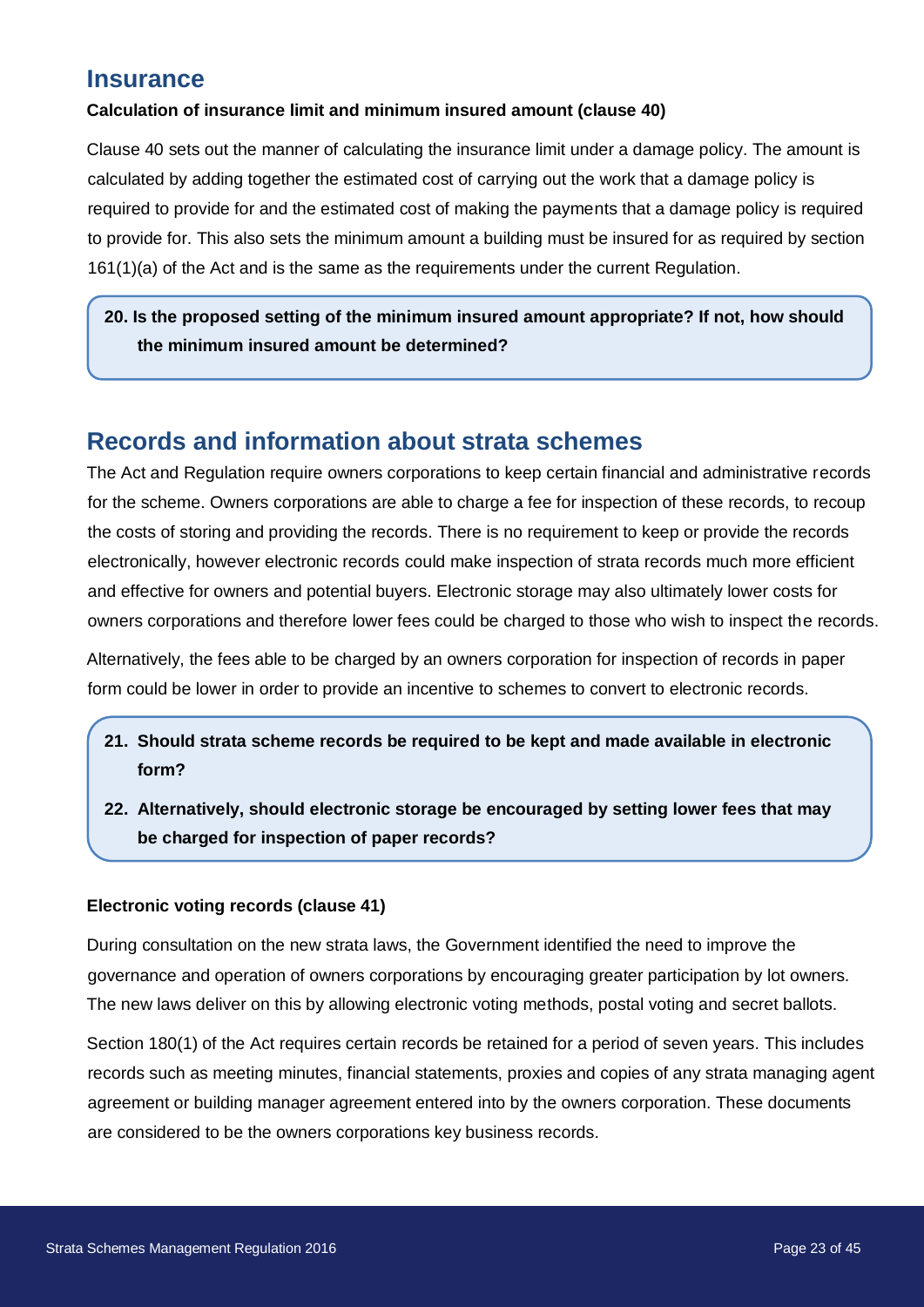Section 180(2) of the Act allows for a different time period to be prescribed for keeping certain records. Clause 41 of the proposed Regulation provides that records of voting papers, including electronic voting records, must only be kept for 13 months.

This will allow voting records to be held for sufficient time to be inspected under section 182 of the Act and used in any appeal situation if required. Records of decisions made via the voting will all be recorded in the minutes of meetings which will still be retained for seven years.

The 13 month retention period will not apply to voting papers in relation to the collective sale and renewal scheme in the *Strata Schemes Development Act 2015*. These documents will still be kept for seven years.

#### **23. Is 13 months an appropriate period of time for keeping voting records?**

# <span id="page-24-0"></span>**Building defects**

The Act provides for a building defects bond and rectification scheme which aims to reduce the costs associated with building defects for all parties, minimise time delays and reduce the incidence of drawnout and expensive legal action. The scheme will encourage developers and builders to minimise defects and establishes processes for rectifying defects when they do occur.

#### **Building inspectors (clause 45)**

An important part of the process is the appointment of suitably qualified building inspectors who will carry out a defect inspection of a new strata building. Section 193(2) of the Act provides that the Regulation will prescribe the class of persons qualified to be appointed as a building inspector.

Clause 45 provides that the class of persons will be members of a strata inspector panel established by the:

- (a) Housing Industry Association
- (b) Master Builders Association of NSW
- (c) Australian Institute of Building
- (d) Australian Institute of Building Surveyors
- (e) Australian Institute of Building Consultants
- (f) Engineers Australia
- (g) Australian Institute of Architects
- (h) Association of Accredited Certifiers.

Only members of the strata inspector panels established by these bodies will be qualified to be inspectors, not general members of the associations. It is considered that these professional bodies are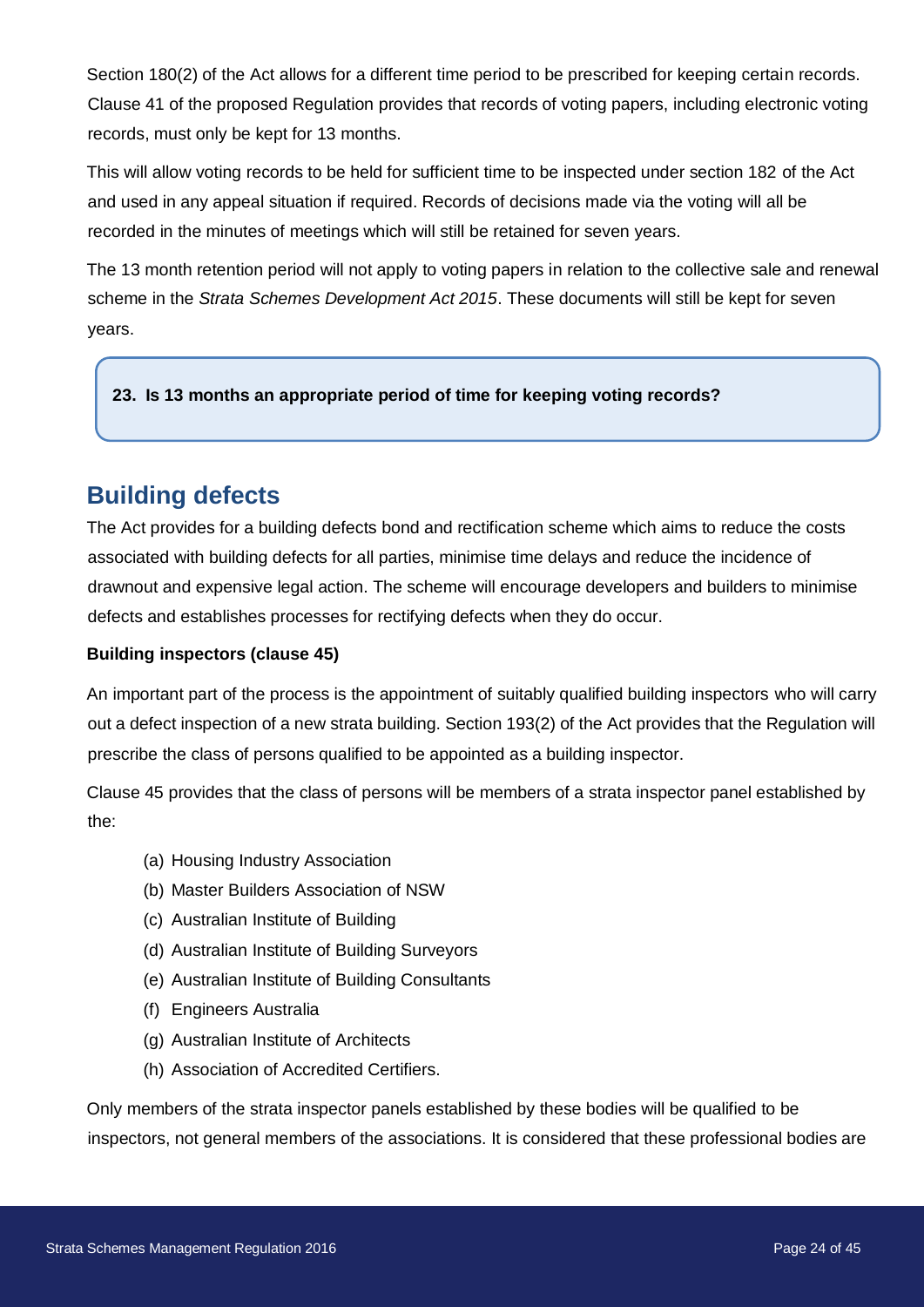best placed to determine the skills and knowledge required by the role. It is acknowledged that the establishment of these panels may take time, however inspections will not be required until buildings begun after the commencement of the new Act are completed.

This panel process, together with requirements in the legislation for the independence of the inspector and the vetting of the appointment by the owners corporation, will help ensure that appointed inspectors are professional, qualified, and independent inspectors who will discharge their duties effectively and efficiently within the time constraints imposed by the legislation.

### **24. Are there any other professional bodies that building inspectors could be drawn from? If so, what are they and why?**

#### **Disclosure of previous employment by developer (clause 46)**

Section 195(2) of the Act places a positive requirement on both the developer and the building inspector to disclose to the owners corporation if the inspector has previously been employed by the developer, or by a contractor of the developer, before the owners corporation considers the appointment. This allows the owners corporation to make a fully informed decision about the appointment of the inspector. A penalty of 200 penalty units (\$22,000) applies for a breach of this requirement.

Clause 46 prescribes a period of 2 years before appointment as a building inspector within which such employment must be disclosed.

### **25. Is the disclosure period of 2 years between employment by the developer and consideration of appointment as a building inspector appropriate? If not, what should the period be, and why?**

#### **Building bonds (clause 50)**

Section 207(2) of the Act provides that the amount secured by a building bond is to be two per cent of the contract price for the building work. The building bond will be the money available to the owners corporation to rectify any remaining defects not rectified by the builder. The determination of the contract price is therefore very important. Section 189 of the Act provides that the definition of *contract price* is the price determined by the regulations.

Clause 50(1) provides that the contract price for building work is the price paid under the contract for that work, or if the work has not been completed, the reasonable estimate of the price payable under the contract for that work.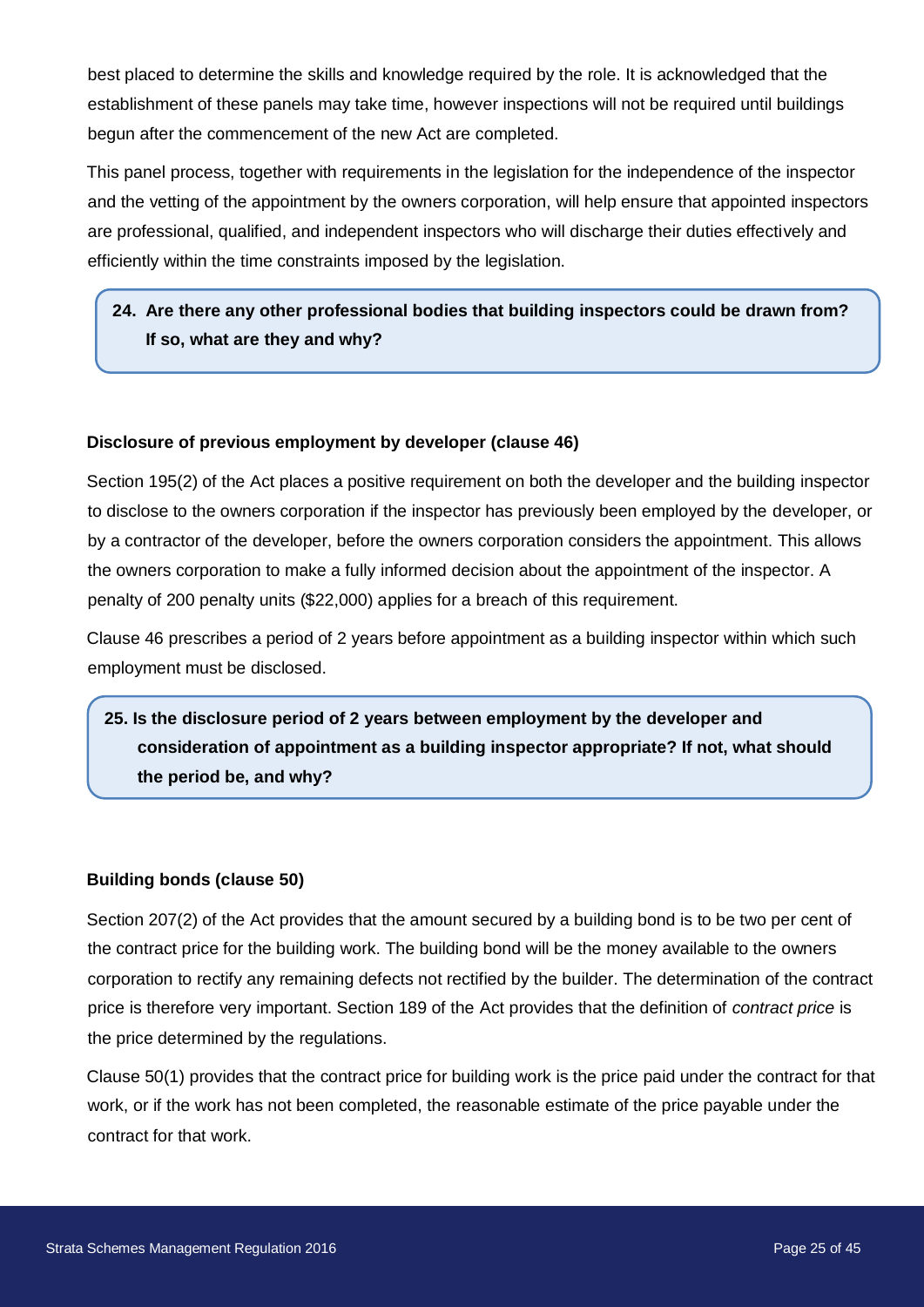Under section 211 of the Act, the Tribunal may make an order determining the contract price of building work for the purposes of determining the amount of a building bond.

Clause 50(2) of the Regulation provides that for the purposes of section 208 of the Act, a building bond may be in the form of an insurance bond. This clause provides flexibility in the form of the bond that is to be lodged by a developer under the scheme, allowing for the reduction of red tape and lower costs.

#### **26. Should** *contract price* **be determined in some other way? If so, how and why?**

#### **Use of building bond to meet costs of inspections or report (clause 54)**

Section 210(2) of the Act prohibits the use of the building bond to meet the costs of defect inspections or reports. This is to preserve the building bond for use by the owners corporation to rectify any defects that remain at the end of the process.

Clause 54 provides one exception to this prohibition providing that where the developer is bankrupt or insolvent and costs or fees associated with inspections or reports have not been paid, they may be paid from the building bond. This ensures that the building inspector is able to complete the required inspections and produce the interim and final reports to assist the owners corporation.

### **27. Are there any other circumstances in which the building bond should be able to be accessed to meet the costs of inspections or reports? If so, what are they?**

#### **Payment of building bond (clause 55)**

Clause 55 provides that the Secretary of DFSI cannot pay the whole or any part of the building bond unless 14 days written notice is first given to the owners corporation and the developer of the strata scheme. This provides both the owners corporation and the developer with an opportunity to apply for a review of the decision.

Clause 55(2) provides that if an application for a review is made, the amount is not to be paid until the application for review is determined.

#### **28. Is 14 days adequate notice of the proposed payment of the bond by the Secretary?**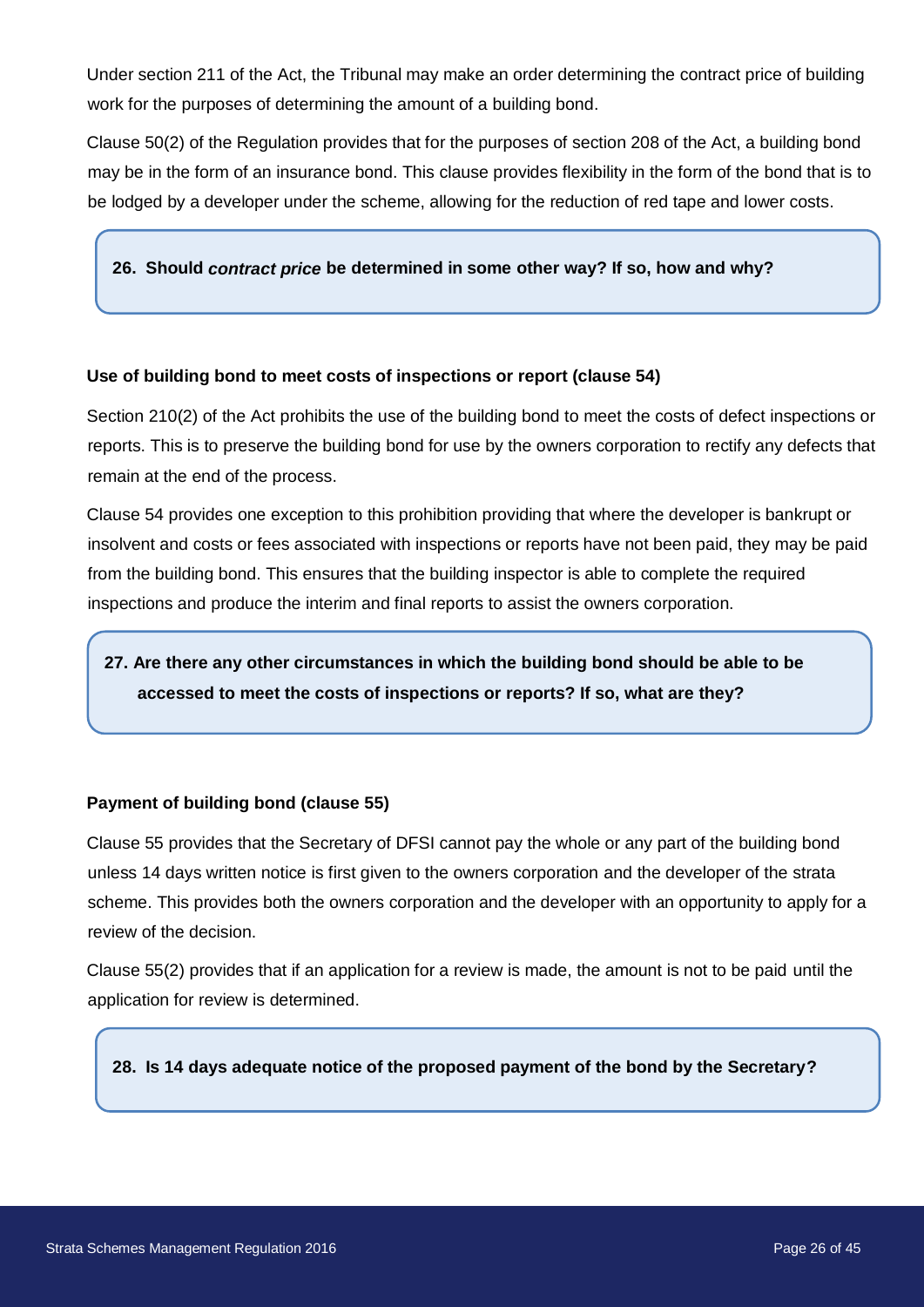# <span id="page-27-0"></span>**Alternative dispute resolution**

#### **Attendance and representation, costs and termination (clauses 59, 60 and 61)**

Under the new Act, mediation will continue to be the preferred way to resolve disputes if the parties cannot achieve agreement between themselves. Section 227 of the new Act provides that most applications to the Tribunal cannot be accepted without the parties first attempting to resolve their dispute through mediation. Exceptions to this include applications for orders to appoint a strata managing agent or an order to allocate unit entitlements.

Mediation is an informal negotiation process in which a neutral mediator assists those involved in a dispute to achieve their own settlement. Clause 60 of the Regulation provides that a mediation session must be attended by each party, or a representative of the party if all other parties consent to the representation. Other parties may attend a mediation session with the leave of the mediator.

Clause 61 provides that the parties to a mediation are to pay their own costs associated with the mediation.

Clause 62 provides that a mediator may terminate a mediation at any time. A party may terminate a mediation at any time by giving notice to the mediator and each other party.

### **29. Are the requirements in clauses 60, 61 and 62 appropriate for the conduct of mediations? If not, what should they be and why?**

# <span id="page-27-1"></span>**Miscellaneous**

#### **Limit for gifts to strata managers (clause 62)**

More than 1,600 strata managing agents are licensed with NSW Fair Trading. As the sector grows, the Government needs to ensure adequate checks and balances are in place for agents who provide these services – activities that can have a huge impact on the quality of life of those living and working in strata communities.

Under section 57(2) of the Act, strata managing agents cannot, in connection with the provision of their services as an agent, request or accept gifts or benefits for themselves or another person. The Act provides that this restriction does not apply to gifts or benefits of a value under the limit prescribed by the Regulation. Clause 62 sets this at \$60.

This amount is similar to restrictions placed on employees in comparable areas of responsibility. It will allow the acceptance of gifts and benefits such as reasonable refreshments, pens, books and other small token gifts.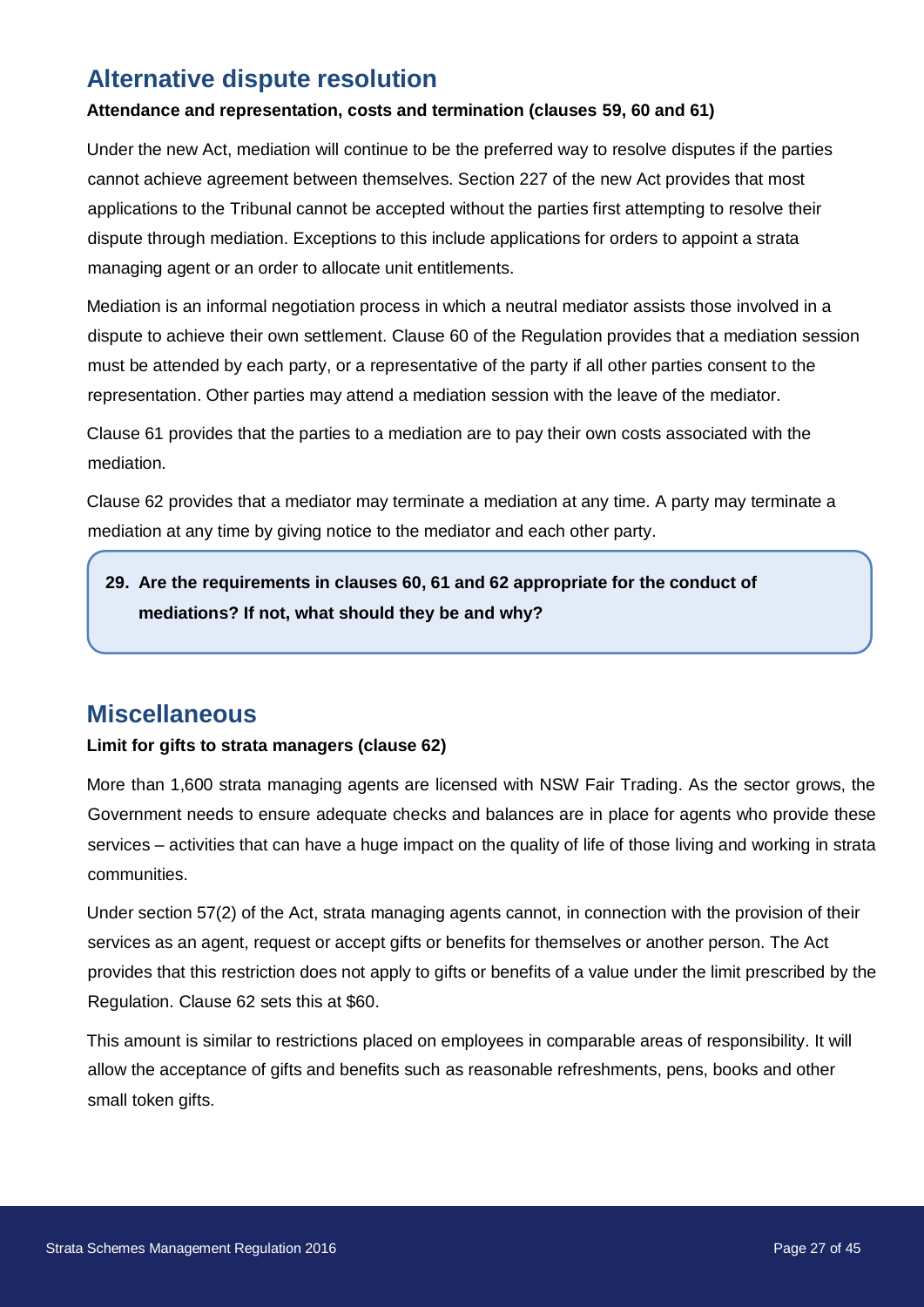It is important to note that the requirements do not affect any gifts or other benefits an agent's employer may provide during the course of their employment. The restriction does not relate to conferences and other training provided to a strata managing agent by their employer, or payment in accordance with the terms of the appointment of the strata managing agent or which has been otherwise approved by the owners corporation.

NSW Fair Trading will provide guidelines for agents and owners corporations during implementation of these new requirements.

#### **30. Is the prescribed limit of \$60 for gifts to strata managers an appropriate amount?**

#### **Amendment to clause 1(5) of Schedule 3 to the Act (clause 66)**

Clause 66 replaces clause 14(1) of Schedule 3 of the Act as a transitional provision for the terms of appointment of strata managing agents, including circumstances where an agent may be reappointed before section 50(1) of the new Act commences.

Section 50(1) of the Act provides that the term of appointment (including any additional term under an option to renew) of a strata managing agent expires (if the terms of the appointment does not end earlier or is not ended earlier for any other reason):

- if the strata managing agent is appointed by the owners corporation at the first AGM, at the end of the period of 12 months following that appointment
- in any other case, at the end of the period of three years following the appointment.

Clause 14 of Schedule 3 addresses transitional provisions that are to support the new Act in relation to strata managing agents who may have been appointed to manage a scheme prior to the new Act commencing.

Clause 14(1) provides that the term of appointment (including any reappointment) ends on the day that is three years after the day that the term commenced or that is six months after the commencement of the clause (whichever occurs later).

The transitional arrangements, while assisting strata managing agents, are also meant to assist owners corporations if they wish to make new management arrangements under the provisions of the new Act.

During consultation on the new laws, some stakeholders raised concerns that a number of current contracts have a rollover that is part of the term (a successive term). In these cases, the provisions of clause 14(1) would apply and the existing contract could be extended for an additional three years, increasing the term up until three years more than the time that may be left in the original contract. If a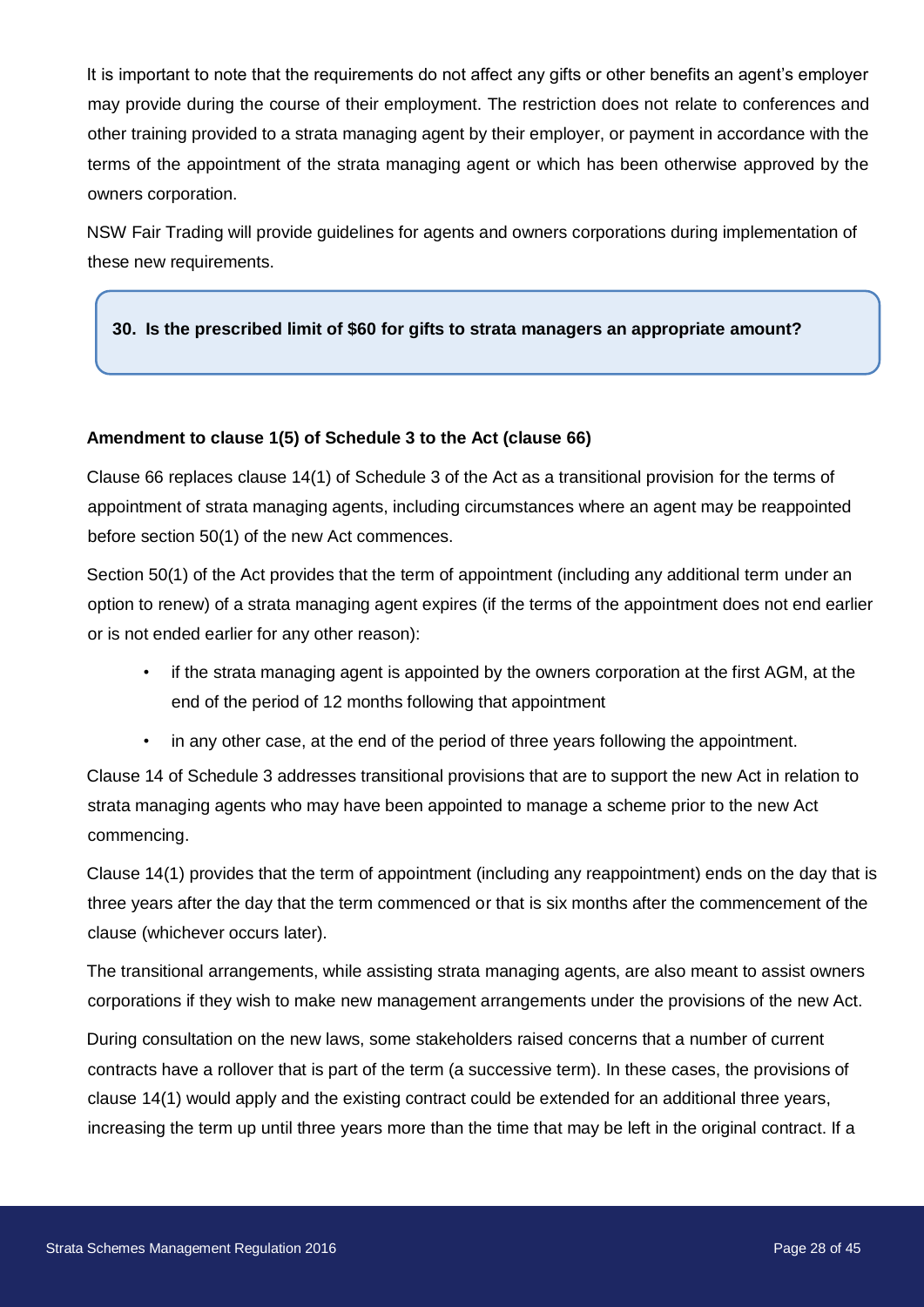contract ended one month after the Act commences, the same issue would arise. There would also be problems if the contract was already in 'rollover' at the time of the new legislation commencing.

The amendment of clause 14(1) addresses the roll over period to provide certainty in ending a contract once the new laws commence. Clause 66 now replaces the wording in clause 14(1) providing that the term of appointment of a strata managing agent appointed or reappointed before the commencement of section 50(1) of the Act, that is in force on at commencement, ends on the following day:

- if the agent was appointed or reappointed for a term (including any rollover or extension period) of three years or more, on the day that is three years after the term commenced or that is 6 months after the commencement of section 50(1) of the Act, whichever is the later, or
- if the agent was appointed or reappointed for a term (including any rollover or extension period) of less than 3 years, on the day that the term ends or that is 6 months after the commencement of section 50(1) of the Act, whichever is the later.

### <span id="page-29-0"></span>**Forms**

#### **Strata information certificate (Form 4 of Schedule 1)**

A strata information certificate, which is issued under section 184 of the Act, provides essential financial and management information about the strata scheme. The certificate provides crucial information such as whether any special levies have been imposed by the owners corporation, or whether a strata renewal committee has been formed to examine the possibility of selling the scheme.

An owner, mortgagee or covenant chargee of a lot in a strata scheme, or a person authorised by them, can request the certificate. A potential purchaser may request the certificate in order to examine the finances of the scheme, including details of the administrative fund and the capital works fund.

Form 4 of Schedule 1 sets out the requirements of the strata information certificate and replaces the current form under section 109 of the *Strata Schemes Management Act 1996*.

**31. Is there any additional information that should be included in the strata information certificate in Form 4?** 

# <span id="page-29-1"></span>**Model by-laws**

#### **Model by-laws for residential strata schemes (Schedule 3)**

The proposed Regulation provides a set of model by-laws which strata schemes can choose to adopt. In some cases, the model by-laws may be put in place by the original owner of a new scheme before the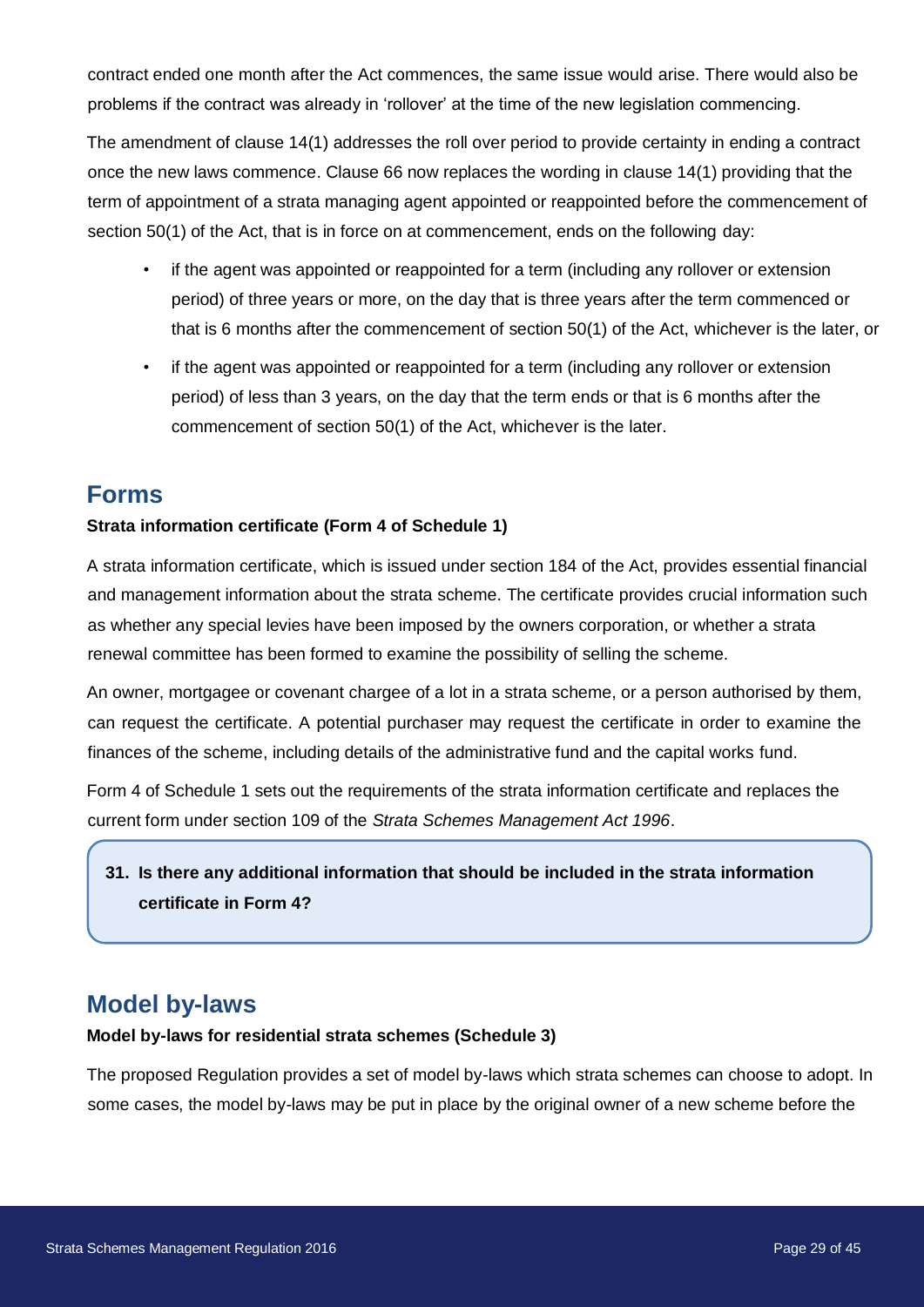first AGM. However, owners corporations are free to amend the model by-laws at any point to suit their circumstances.

All owners and tenants in a scheme are legally obliged to comply with the by-laws of that scheme. The new Act increases the maximum civil penalty for a breach of a by-law from five to 10 penalty units (from \$550 to \$1100). If a further breach of the same by-law is detected within 12 months of the Tribunal imposing a penalty for an earlier breach, the maximum penalty is doubled. Owners corporations are also not obliged to serve a notice of compliance to the owner or occupier for a subsequent breach.

Below are some of the amendments included in the new model by-laws for residential strata schemes

#### **Model by-law 5 – Keeping animals**

During consultation on the new laws, NSW Fair Trading received many submissions from the community and stakeholders that pet ownership was unreasonably restricted in many schemes. This is a particular problem for pet owners looking to buy or rent a unit, and those people looking to downsize from a house with a yard where a pet is kept, to a unit.

The new model by-law makes it easier to keep pets in a scheme. The current model by-laws include three options for regulating pet ownership in schemes. One of these options imposes a total ban on pet ownership which has been removed in the new model by-law.

Owners corporations will still be able to vote to adopt a different pet by-law to better suit their scheme (as they are able to now).

The new model by-law replaces the current three options with two options:

**Option A** – allows a lot owner or occupier to keep any animal once they notify the owners corporation in writing. The owner or occupier must keep the animal within the lot, supervise the animal when it is on the common property and clean up after the animal on all areas of the lot or the common property.

If the owners corporation or a lot owner considers that a particular animal is a nuisance or hazard or interferes unreasonably with enjoyment of the common property, they can apply to the Tribunal for an order under section 158 of the Act to have the animal removed or otherwise deal with the nuisance or hazard.

**Option B** – provides that an owner or occupier may keep an animal on the lot or the common property with the written approval of the owners corporation. The owners corporation must not unreasonably withhold its approval. If approval is withheld, the lot owner or occupier can apply to the Tribunal for an order permitting the keeping of the animal.

An owner or occupier who keeps a pet must adhere to the same requirements for supervising the animal as in option A above.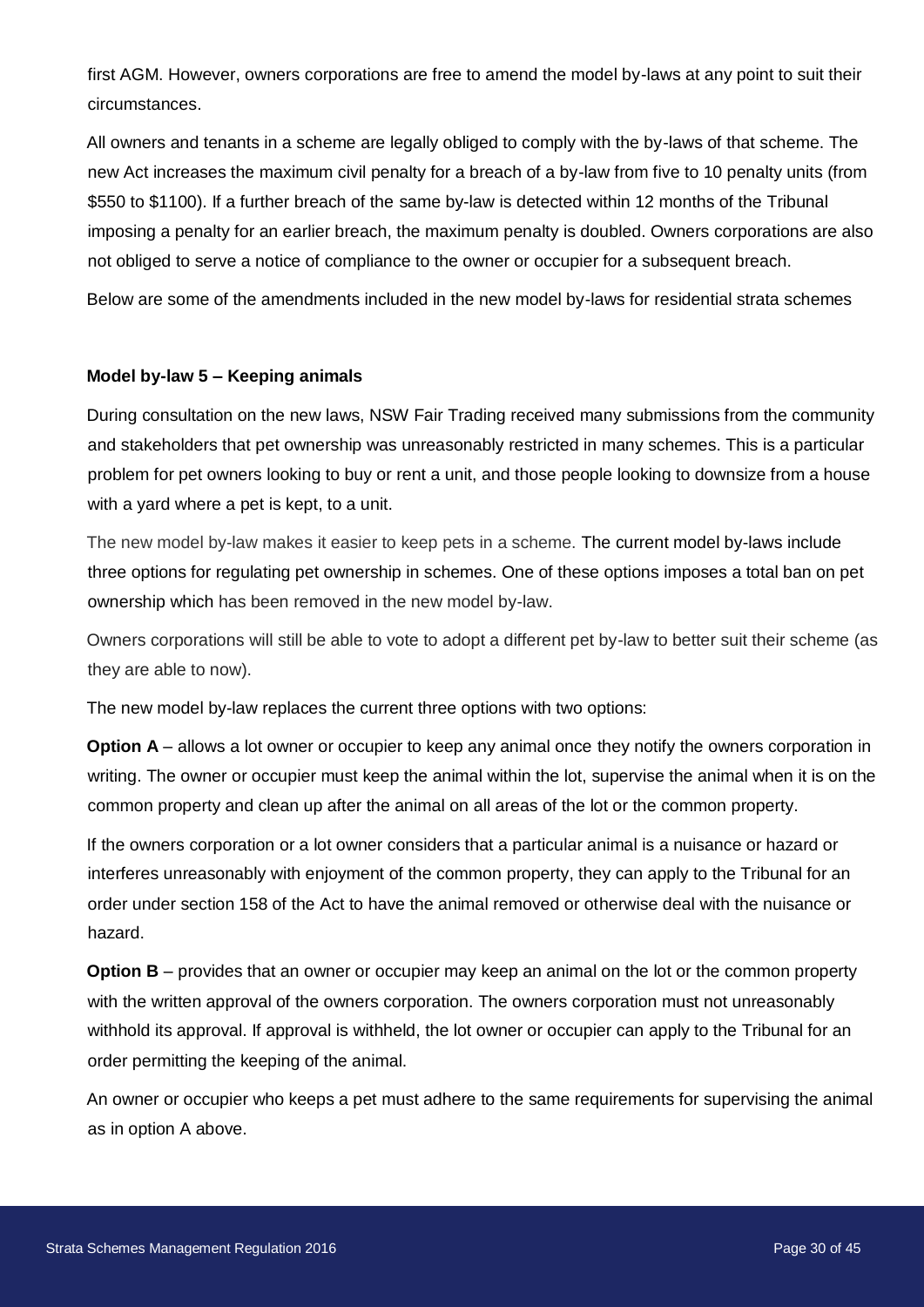Option B also includes that the owners corporation may require evidence from an owner or occupier wishing to keep an animal that it is an assistance animal as referred to in section 9 of the Commonwealth *Disability Discrimination Act 1992*.

Section 139(5) of the Act provides that a by-law cannot prevent the keeping of an assistance animal. Assistance animals are trained and certified to provide specialised assistance to people, including those whose eyesight is impaired and people with severe epilepsy.

Option A is the default option if the owners corporation does not choose an option when registering the model by-laws.

### **32. Does the keeping of animals model by-law provide useful options for regulating pet ownership in strata schemes? If not, what other options would be preferable and why?**

#### **Model by-law 7 – Behaviour of owners, occupiers and invitees**

This by-law requires that residents and invitees must be adequately clothed and not use language or behave in a manner likely to cause offence to other residents when on comon property. Residents must also take all reasonable steps to ensure that invitees do not behave in a manner likely to interfere with the peaceful enjoyment of other residents or people using the common property.

The by-law is intended to ensure residents behave appropriately when using the common property but also ensure that the people they invite into the scheme behave appropriately as well.

### **33. Is this model by-law appropriate to address poor behaviour by guests and other shortterm visitors?**

#### **Model by-law 8 – Children playing on common property in building**

This by-law has been updated to accommodate the growing number of families living in strata schemes and the ability for children to play in designated areas. The new by-law also recognises the growth in large-scale schemes that provide recreational facilities for residents on the common property.

The by-law allows children to play under adult supervision in particular designated areas. It also prohibits children playing in dangerous areas such as laundries and car parking areas.

### **34. Is this model by-law appropriate for dealing with children playing on common property?**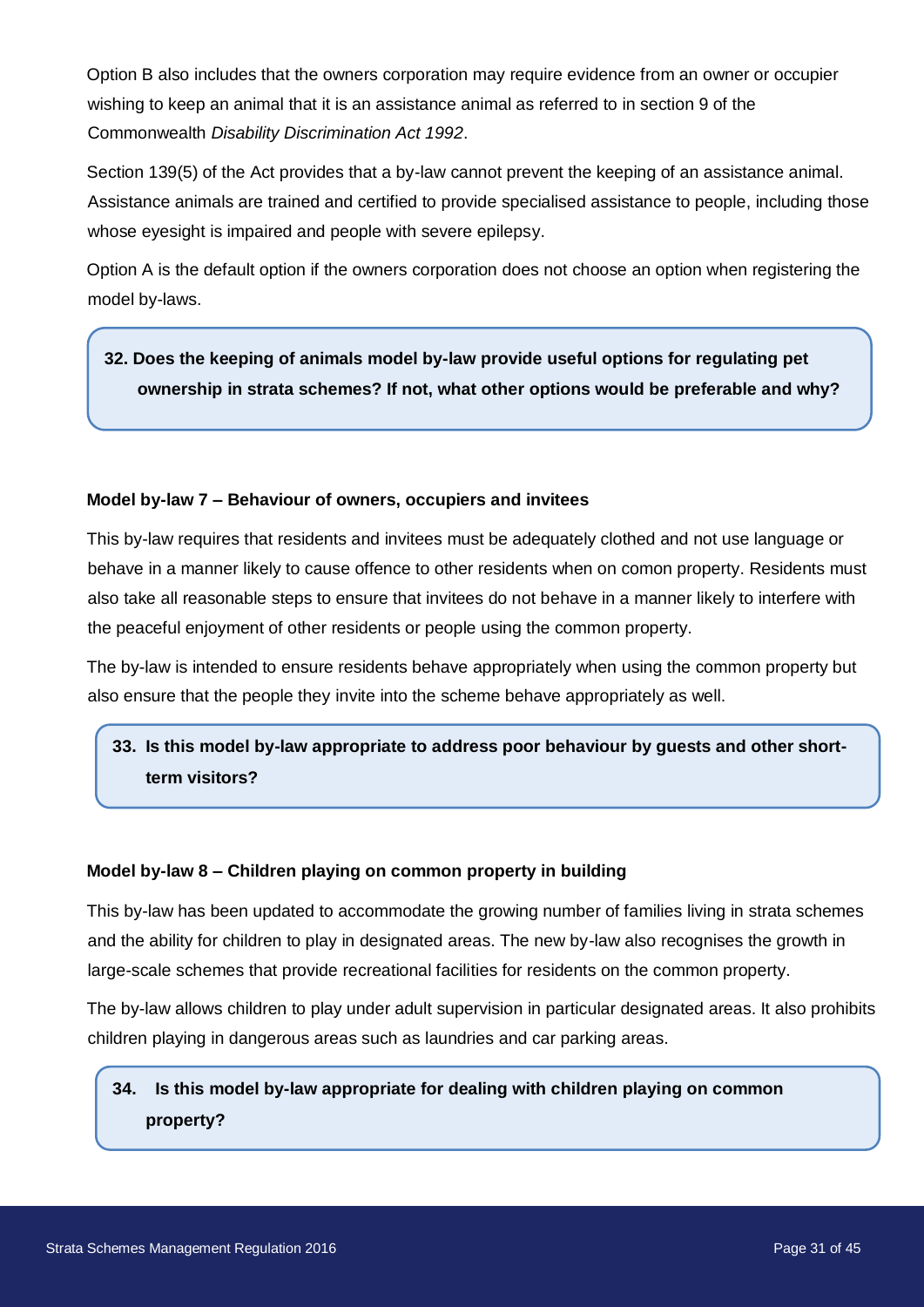#### **Model by-law 9 – Smoke penetration**

A new model by-law concerning smoke penetration has been included in the proposed Regulation. The by-law specifically addresses the problem created by smoking tobacco products or any other substance on a lot and allowing smoke to drift into the common property or another lot. The by-law also addresses the issue of smoking in the common property, or part of the common property in contravention of requirements set out by the owners corporation.

The model by-law provides three options:

**Option A** – a lot owner or occupier must ensure that if they, or an invitee, smoke tobacco or any other substance on the lot then the smoke does not penetrate into the common property or any other lot.

**Option B** – includes the same prohibition on smoke drift when smoking in a lot as in Option A but also includes that a lot owner or occupier, or an invitee, is only able to smoke on the common property in an area designated as a smoking area by the owners corporation, or with the owners corporation's written approval. The smoker must ensure the smoke does not drift into any other lot.

**Option C** – includes the same prohibition on smoke drift when smoking in a lot as in Option A but also prohibits a lot owner or occupier or an invitee from smoking on the common property.

It's important to note that while the model by-law does not prohibit the smoking of tobacco or any other substance inside a person's lot, it prohibits smoke drift that may impact others living in the scheme.

For example, lot owners and occupiers would need to ensure that if they or any invitee chooses to smoke on balconies or in rooms opening to balconies, or near doors opening to common property passageways, that the smoke does not drift into another lot or the common property.

Owners corporations will be able to enforce smoke drift restrictions on residents by using the standard by-law enforcement process.

### **35. Does this model by-law provide effective options for dealing with the issue of smoke penetration that may affect other residents?**

#### **Model by-law 14 – Hanging out of washing**

This by-law provides that residents may hang out washing on lines provided by the owners corporation for that purpose, for a reasonable period. Residents may also hang washing anywhere on their lot provided it is not visible from street level outside the scheme, unless they have written permission by the owners corporation. This by-law may oblige strata residents with public-facing lots or balconies to use clothes dryers rather than air drying their washing, which is a less environmentally sustainable alternative.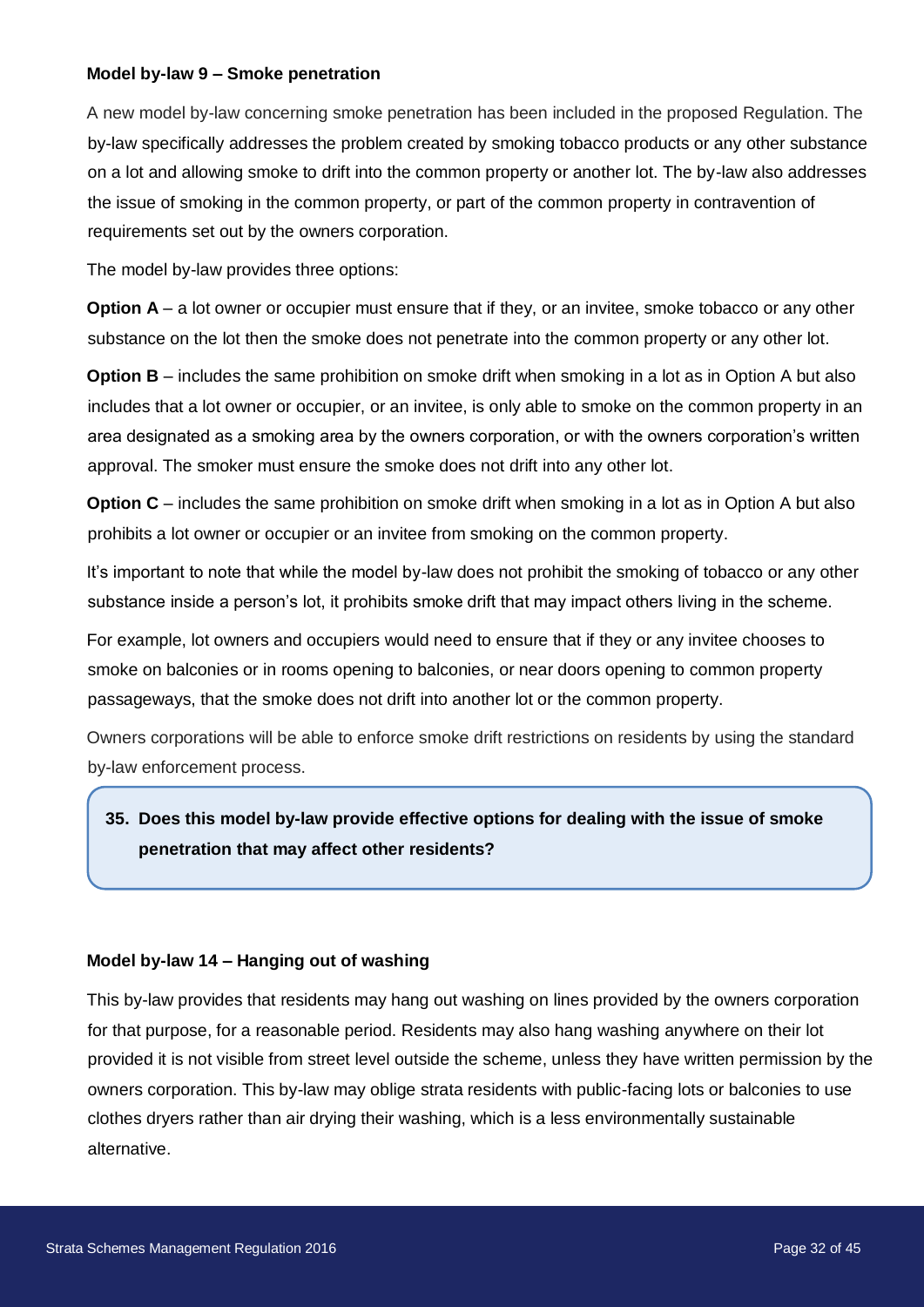**36. Is this model by-law appropriate or should it be removed to encourage strata residents to avoid using clothes dryers and reduce their energy usage?** 

#### **Model by-law 15 – Disposal of waste**

This by-law simplifies and combines by-laws 9 and 16 from the current Regulation. An owner or occupier must not deposit or throw rubbish, dirt, dust or other material on common property. An owner or occupier also must not dispose of inappropriate items into a toilet or introduce them into the plumbing system (for example, nappies, baby wipes, kitty litter).

This amendment responds to concerns raised by some stakeholders about occupants disposing of such items through the plumbing system rather than the garbage, which can result in schemes having to pay to clear these obstructions.

#### **37. Is this model by-law appropriate for the disposal of waste?**

#### **Model by-law 16 – Change in use of lot to be notified**

This by-law has been updated to require an occupier to notify the owners corporation in writing of any change of use. This includes any lease, however short, 21 days before the change occurs. Change of use that results in a lot being used for commercial or industrial purposes will also require notice being given under these arrangements.

The new notice requirements will help ensure that owners corporations are informed of leases, particularly those that may be short-term, such as AirBnB leases. Section 139(2) of the Act provides that a by-law cannot prevent the devolution of a lot or a transfer, lease, mortgage or other dealing. However, this model by-law will assist owners corporations to check compliance with development approvals and be aware of people entering and leaving the scheme to maintain the security of the premises as much as possible.

#### **38. Is the model by-law appropriate for dealing with change of use notification?**

### <span id="page-33-0"></span>**Fees and penalties**

#### **Fees (Schedule 4)**

Schedule 5 prescribes the fees payable under the Act to an owners corporation or to the Secretary of DFSI. The fees payable to an owners corporation assist in recovering the costs involved in identifying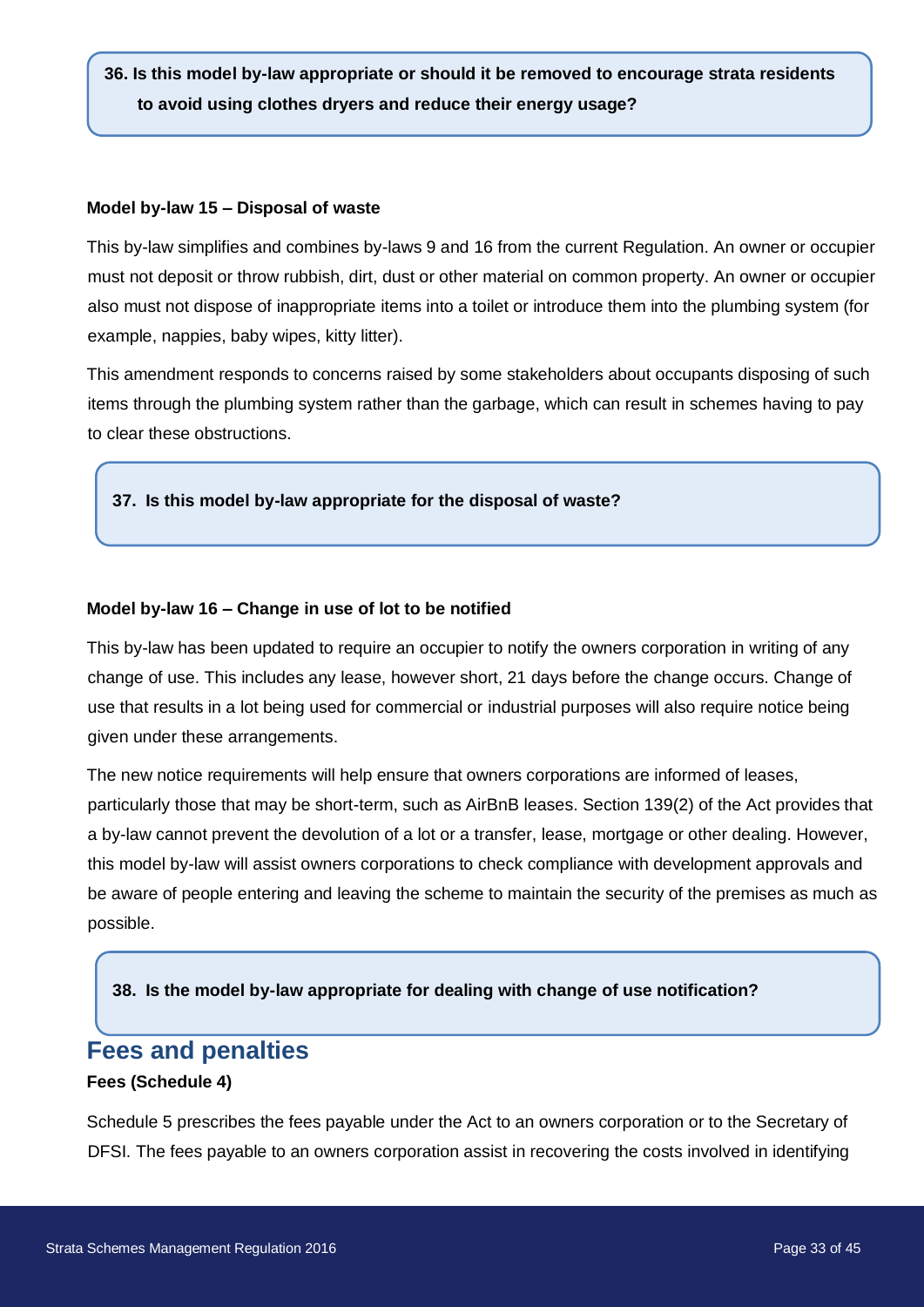and providing records of the scheme as required by the Act and Regulation. The fees payable to the Secretary help to fund the mediation services provided for in the Act.

The Secretary may waive the fee for mediation, or repay the fee, if the Secretary considers it appropriate to do so, as is the case under the current Regulation.

#### **Penalty notice offences (Clause 64 and Schedule 5)**

Section 250 of the Act provides that the regulations can prescribe an offence as a penalty notice offence. Penalty notices are an effective tool for ensuring compliance with the legislation. Schedule 5 lists the offences for which a penalty notice may be issued and the penalty notice amounts for each offence.

Notices can be issued for offences such as strata managing agents not reporting commissions or other benefits at an AGM and owners corporations not providing access to the scheme for a fire safety inspection under section 123 of the Act.

If a person does not wish to have the offence determined by a court, they can pay the penalty within the time specified in the notice. By paying the penalty, it precludes further action from being taken for the offence and is not regarded as an admission of liability. However it does not affect any civil claim arising from the matter.

NSW Fair Trading has established guidelines on the use of penalty notices to ensure that the integrity of the penalty notice scheme is maintained and that it is used consistently for appropriate offences. Circumstances where stronger disciplinary action may be more appropriate might include repeat or deliberate offences or behaviour that has caused serious detriment to consumers.

# <span id="page-34-0"></span>**Appendix 1**

### <span id="page-34-1"></span>**Background information**

In NSW, strata schemes are regulated by two legislative frameworks – a management Act, and development legislation which is administered by NSW Land and Property Information.

On 27 October 2015, the NSW Parliament passed the new Act, together with the Strata Schemes Development Act 2015. The new laws contain around 90 changes to the existing laws and will replace the Strata Schemes Management Act 1996, the Strata Schemes (Freehold Development) Act 1973, and the Strata Schemes (Leasehold Development) Act 1986.

The development of the new Act followed over four years of exhaustive consultation with the community and industry, beginning in late 2011 with an online consultation forum hosted by Global Access Partners. In September 2012, the release of the Strata and Community Title Law Reform Discussion Paper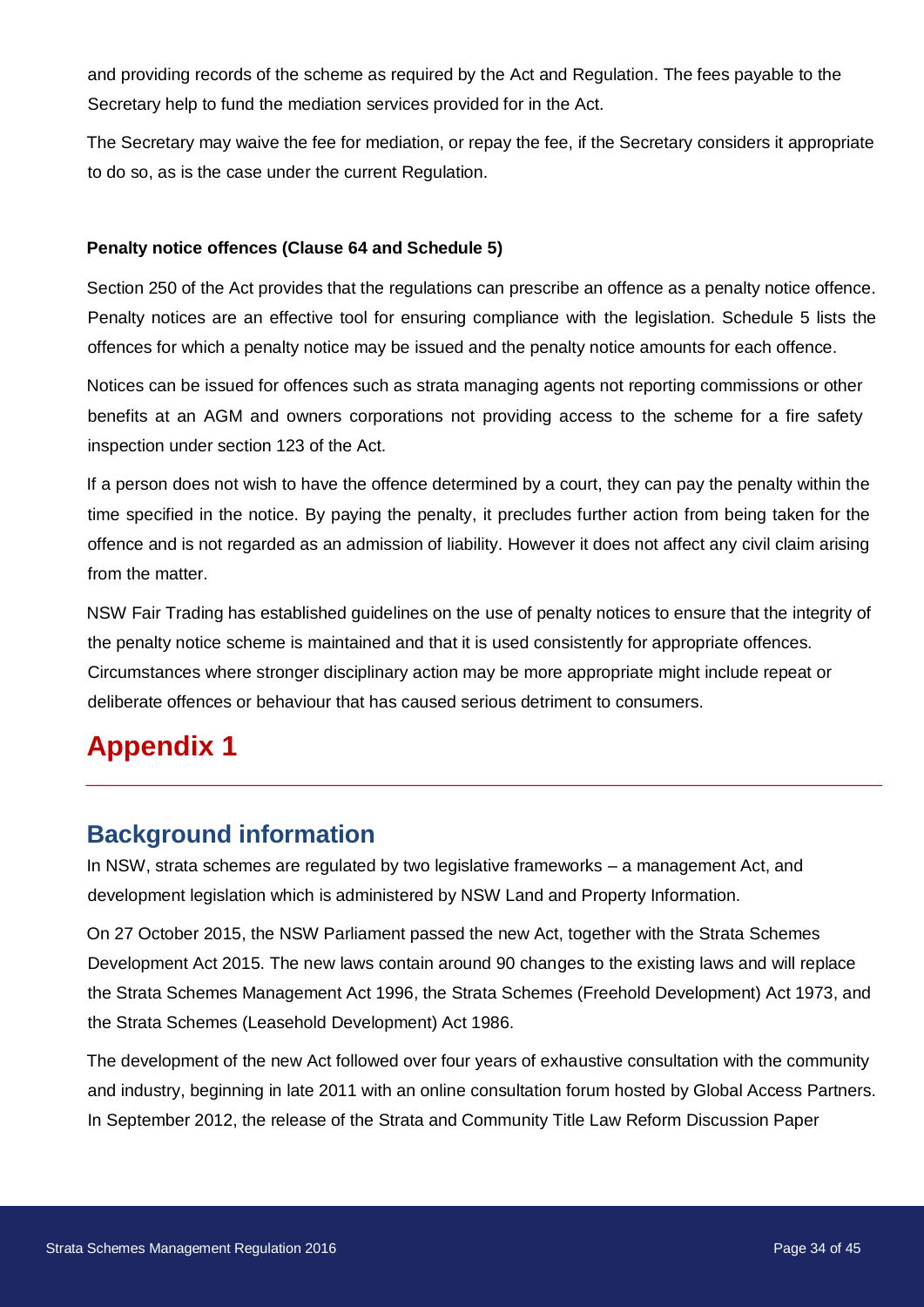attracted more than 1,900 submissions. A series of roundtable meetings were then held with key stakeholders in 2013 which examined options for reform in more detail.

In November 2013, a Position Paper was released proposing a range of wide-ranging reforms. Further targeted consultation was then undertaken on two drafts of the Strata Schemes Management Bill in mid2015.

Over 3,000 submissions and comments were received from the community during these extensive rounds of consultation and emerging from this process was a blueprint for reform of strata title laws in NSW.

These reforms signal one of the biggest overhauls of the laws since 1961 when strata schemes were introduced. The changes will update the 50-year-old laws and improve day-to-day strata living for the 2 million people living and working in strata schemes across the state.

The new laws seek to create a modern framework for managing strata schemes providing flexibility, encouraging participation, improving governance and accountability and ensuring that schemes are supported to manage their community's needs into the future.

# <span id="page-35-0"></span>**Appendix 2**

# <span id="page-35-1"></span>**Common Property Memorandum**

#### **Owners corporations responsibilities for maintenance, repair or replacement**

| 1. Balcony and    | columns and railings door,<br>(a)                                                                      |
|-------------------|--------------------------------------------------------------------------------------------------------|
| <b>Courtyards</b> | windows and wall<br>(b)                                                                                |
|                   | balcony ceilings (including painting)<br>(c)                                                           |
|                   | security doors, other than those installed by an owner after registration of the<br>(d)<br>strata plan |
|                   | tiles and associated waterproofing, affixed at the time of registration of the<br>(e)<br>strata plan   |
|                   | common wall fencing, shown as a thick line on the strata plan<br>(f)                                   |
|                   | awnings within common property outside the cubic space of a balcony or<br>(g)<br>courtyard             |
|                   | walls of planter boxes shown by a thick line on the strata plan<br>(h)                                 |
|                   |                                                                                                        |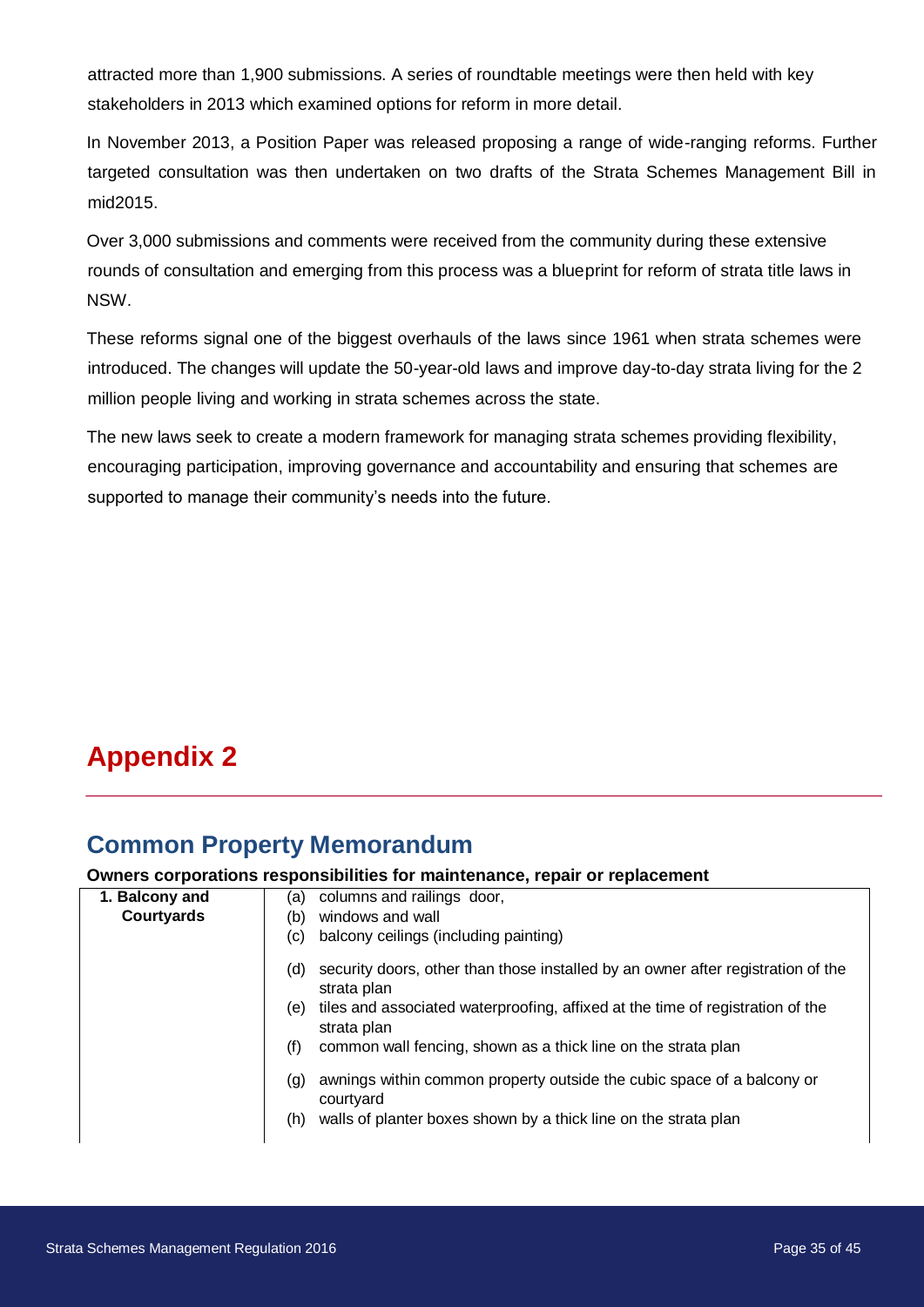|                  | (i)        | trees – that part of a tree which exists within common property.                                                                             |
|------------------|------------|----------------------------------------------------------------------------------------------------------------------------------------------|
| 2. Ceiling/Roof  | (a)        | false ceilings installed at the time of registration of the strata plan (other than                                                          |
|                  | (b)        | painting, which shall be the lot owner's responsibility)<br>plastered ceilings and vermiculite ceilings (other than painting, which shall be |
|                  |            | the lot owner's responsibility)                                                                                                              |
|                  | (c)        | ceiling cornices (other than painting, which shall be the lot owner's<br>responsibility)                                                     |
|                  | (d)        | guttering                                                                                                                                    |
|                  | (e)        | membranes                                                                                                                                    |
| 3. Electrical    | (a)        | air conditioning systems serving more than one lot                                                                                           |
|                  | (b)        | automatic garage door opener, other than those installed by an owner after the                                                               |
|                  | (c)        | registration of the strata plan and not including any related remote controller<br>fuses and fuse board in meter room                        |
|                  |            |                                                                                                                                              |
|                  | (d)        | intercom handset and wiring serving more than one lot                                                                                        |
|                  | (e)        | electrical wiring serving more than one lot                                                                                                  |
|                  | (f)        | light fittings serving more than one lot                                                                                                     |
|                  | (g)        | power point sockets serving more than one lot                                                                                                |
|                  | (h)        | smoke detectors connected to the fire board in the building                                                                                  |
|                  | (i)        | telephone, television, internet and cable wiring within common property walls                                                                |
|                  | (j)        | television aerial or satellite dish serving more than one lot and regardless of                                                              |
| 4. Entrance Door |            | whether it is contained within any lot or on common property                                                                                 |
|                  | (a)<br>(b) | original door lock or its subsequent replacement<br>entrance door to lot including all door furniture and automatic closer                   |
|                  | (c)        | security doors, other than those installed by an owner after registration of the                                                             |
|                  |            | strata plan                                                                                                                                  |
| 5. Floor         | (a)        | original floorboards or parquetry flooring affixed to common property floors                                                                 |
|                  | (b)        | mezzanines and stairs within lots, if shown as a separate level in the strata<br>plan                                                        |
|                  | (c)        | original floor tiles and associated waterproofing affixed to common property                                                                 |
|                  |            | floors<br>sound proofing floor base (eg magnesite), but not including any sound proofing                                                     |
|                  | (d)        | installed by an owner after the registration of the strata plan                                                                              |
| 6. General       | (a)        | common property walls                                                                                                                        |
|                  | (b)        | any window or door in a common property wall (including all window and door                                                                  |
|                  | (c)        | furniture)<br>skirting boards, architraves and cornices on common property walls                                                             |
|                  |            |                                                                                                                                              |
|                  |            | (d) tiles and associated waterproofing affixed to the common property walls at the<br>time of registration of the strata plan.               |
|                  | (e)        | ducting covering stack                                                                                                                       |
|                  | (f)        | ducting for the purposes of carrying pipes servicing more than one lot                                                                       |
|                  | (g)        | exhaust fans outside the lot                                                                                                                 |
|                  | (h)        | hot water service serving more than one lot                                                                                                  |
|                  | (i)        | letter boxes within common property                                                                                                          |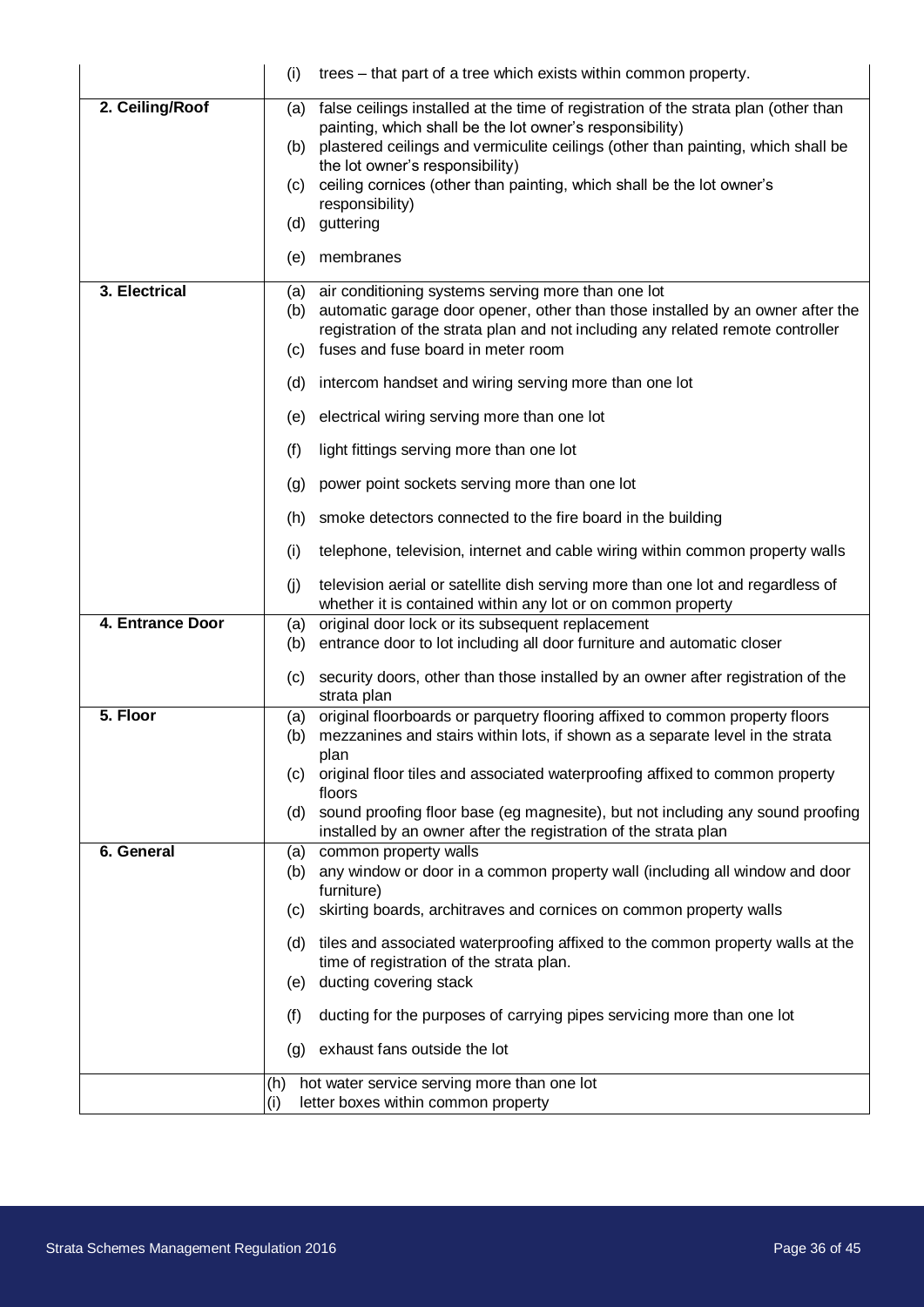| 7. Parking / Garage | (a) | carports, other than those within the cubic space of a lot and referred to in the                                               |
|---------------------|-----|---------------------------------------------------------------------------------------------------------------------------------|
|                     |     | strata plan, or which have been installed by an owner after registration of the<br>strata plan                                  |
|                     | (b) | electric garage door opener (motor and device) including automatic opening<br>mechanism which serves more than one lot          |
|                     | (C) | garage doors, hinge mechanism and lock, if shown by a thick line on the strata<br>plan or if outside the cubic space of the lot |
|                     | (d) | mesh between parking spaces, if shown by a thick line on the strata plan                                                        |
| 8. Plumbing         | (a) | floor drain or sewer in common property                                                                                         |
|                     | (b) | pipes within common property wall, floor or ceiling                                                                             |
|                     | (c) | main stopcock to unit                                                                                                           |
|                     | (d) | storm water and on-site detention systems below ground.                                                                         |
| 9. Windows          | (a) | windows in common property walls, including window furniture, sash cord and<br>window seal                                      |
|                     | (b) | insect-screens, other than those installed by an owner after the registration of the<br>strata plan                             |
|                     | (C) | original lock or subsequent replacement, other than those installed by an owner<br>after registration of the strata plan.       |

### **Lot owner responsibilities for maintenance, repair or replacement**

| 1. Balcony and    | Awnings, deck, pergola, privacy screen, louvres, retaining walls,<br>(a)                                              |
|-------------------|-----------------------------------------------------------------------------------------------------------------------|
| <b>Courtyards</b> | planter walls, steps or other structures within the cubic space of a                                                  |
|                   | balcony or courtyard and not shown as common property on the                                                          |
|                   | strata plan                                                                                                           |
|                   | Trees: that part of a tree within the cubic space of a lot<br>(b)                                                     |
| 2. Ceiling/Roof   | (a) False ceilings inside the lot installed by an owner after the registration                                        |
|                   | of the strata plan                                                                                                    |
| 3. Electrical     | air conditioning systems, whether inside or outside of a lot, which<br>(a)                                            |
|                   | serve only that one lot                                                                                               |
|                   | fuses and fuse board within the lot and serving only that lot<br>(b)                                                  |
|                   | in-sink food waste disposal systems and water filtration systems<br>(c)                                               |
|                   | electrical wiring in non-common property walls within a lot and<br>(d)                                                |
|                   | serving only that lot.                                                                                                |
|                   | light fittings, light switches and power point sockets within the lot<br>(e)                                          |
|                   | serving only that lot                                                                                                 |
|                   | smoke detectors in the lot which are not connected to the fire board<br>(f)                                           |
|                   | in the building                                                                                                       |
|                   | telephone, television, internet and cable wiring within non-common<br>(g)<br>property walls and serving only that lot |
|                   | telephone, television, internet and cable service and connection<br>(h)                                               |
|                   | sockets                                                                                                               |
| 4. Entrance Door  | door locks additional to the original lock (or subsequent replacement<br>(a)                                          |
|                   | of the original lock)                                                                                                 |
|                   | keys, security cards and access passes<br>(b)                                                                         |
| 5. Floor          | Floor tiles affixed after registration of the strata plan;<br>(a)                                                     |
|                   | Lacquer and staining on surface of floorboards or parquetry flooring;<br>(b)                                          |
|                   | Internal carpeting and floor coverings, unfixed floating floors<br>(c)                                                |
|                   | mezzanines and stairs within lots, and not shown or referred to in the<br>(d)                                         |
|                   | strata plan                                                                                                           |
|                   | original floor tiles and associated waterproofing affixed to common<br>(e)                                            |
|                   | property floors                                                                                                       |
| 6. General        | internal (non-common property) walls<br>(a)                                                                           |
|                   | paintwork inside the lot (including ceiling and entrance door)<br>(b)                                                 |
|                   | built in wardrobes, cupboards, shelving<br>(c)                                                                        |
|                   | dishwasher<br>(d)                                                                                                     |
|                   | stove<br>(e)                                                                                                          |
|                   | (f)<br>washing machine                                                                                                |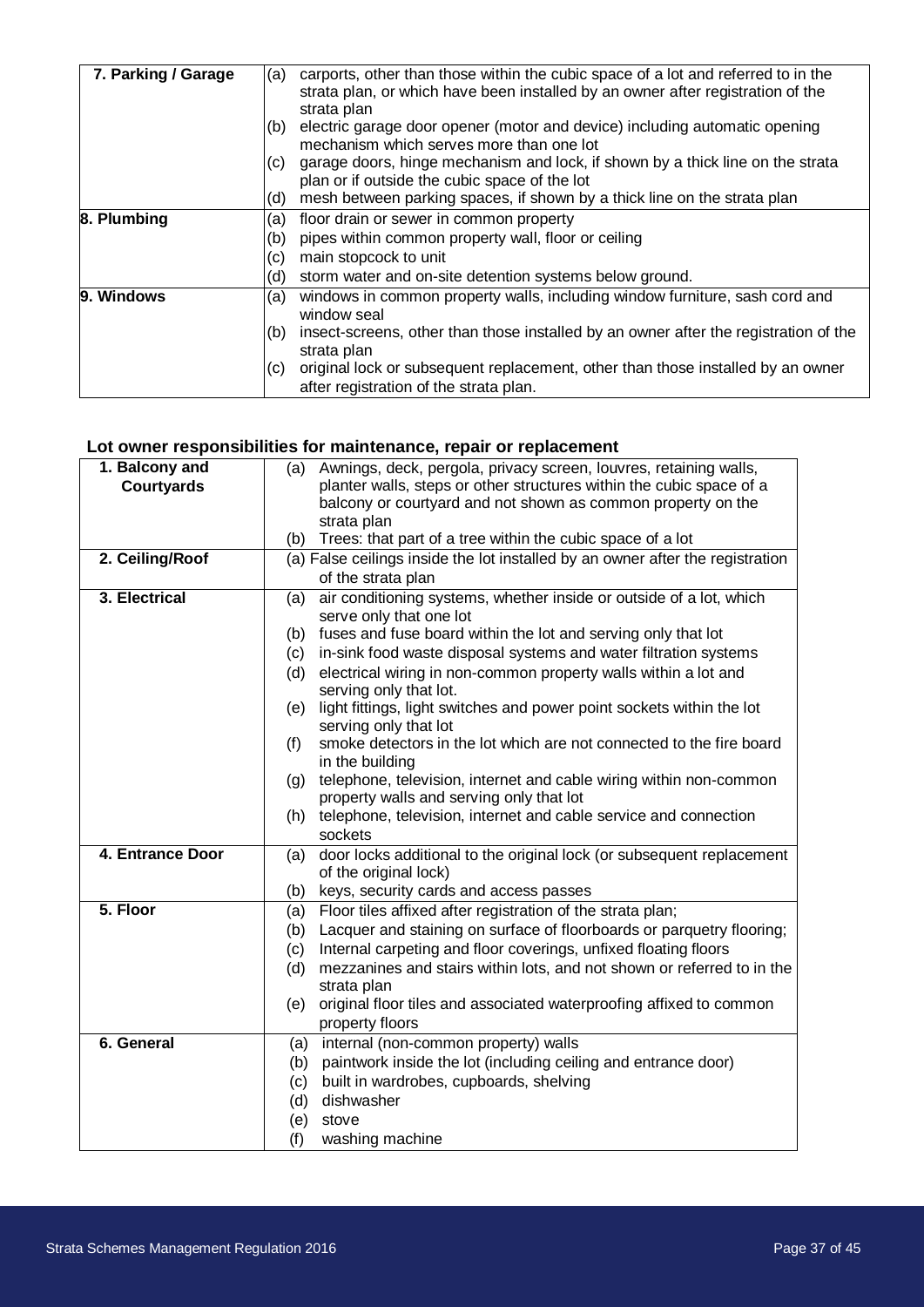|                     |     | (g) hot water service exclusive to a single lot (whether inside or outside |
|---------------------|-----|----------------------------------------------------------------------------|
|                     |     | of the cubic space of that lot)                                            |
|                     | (h) | internal doors (including door furniture)                                  |
|                     | (i) | skirting boards and architraves on non-common property walls               |
|                     | (j) | tiles and associated waterproofing affixed to non-common property<br>walls |
|                     | (k) | letterbox within a lot                                                     |
|                     | (1) | pavers                                                                     |
| 7. Parking / Garage | (a) | garage door remote controller                                              |
|                     | (b) | garage doors, hinge mechanism and lock where the lot boundary is           |
|                     |     | shown as a thin line on the strata plan and the door is inside the lot     |
|                     |     | boundary.                                                                  |
|                     | (c) | light fittings inside the lot                                              |
|                     |     | (d) mesh between parking spaces where shown as a thin line, dotted         |
|                     |     | line or no line on the strata plan. This will be treated as a dividing     |
|                     |     | fence to which the Dividing Fences Act, 1991 applies.                      |
| 8. Plumbing         | (a) | pipes within a lot, serving only that lot                                  |
|                     | (b) | pipes and "S" bend beneath sink, laundry tub or hand basin                 |
|                     | (c) | sink, laundry tub and hand basin                                           |
|                     | (d) | toilet bowl and cistern                                                    |
|                     | (e) | bath                                                                       |
|                     | (f) | shower screen                                                              |
|                     | (g) | bathroom cabinet and mirror                                                |
| 9. Windows          | (a) | window cleaning – interior and exterior surfaces (other than those         |
|                     |     | which cannot safely be accessed by the lot owner or occupier)              |
|                     | (b) | locks additional to the original (or subsequent replacement of the         |
|                     |     | original)                                                                  |
|                     | (c) | window lock keys                                                           |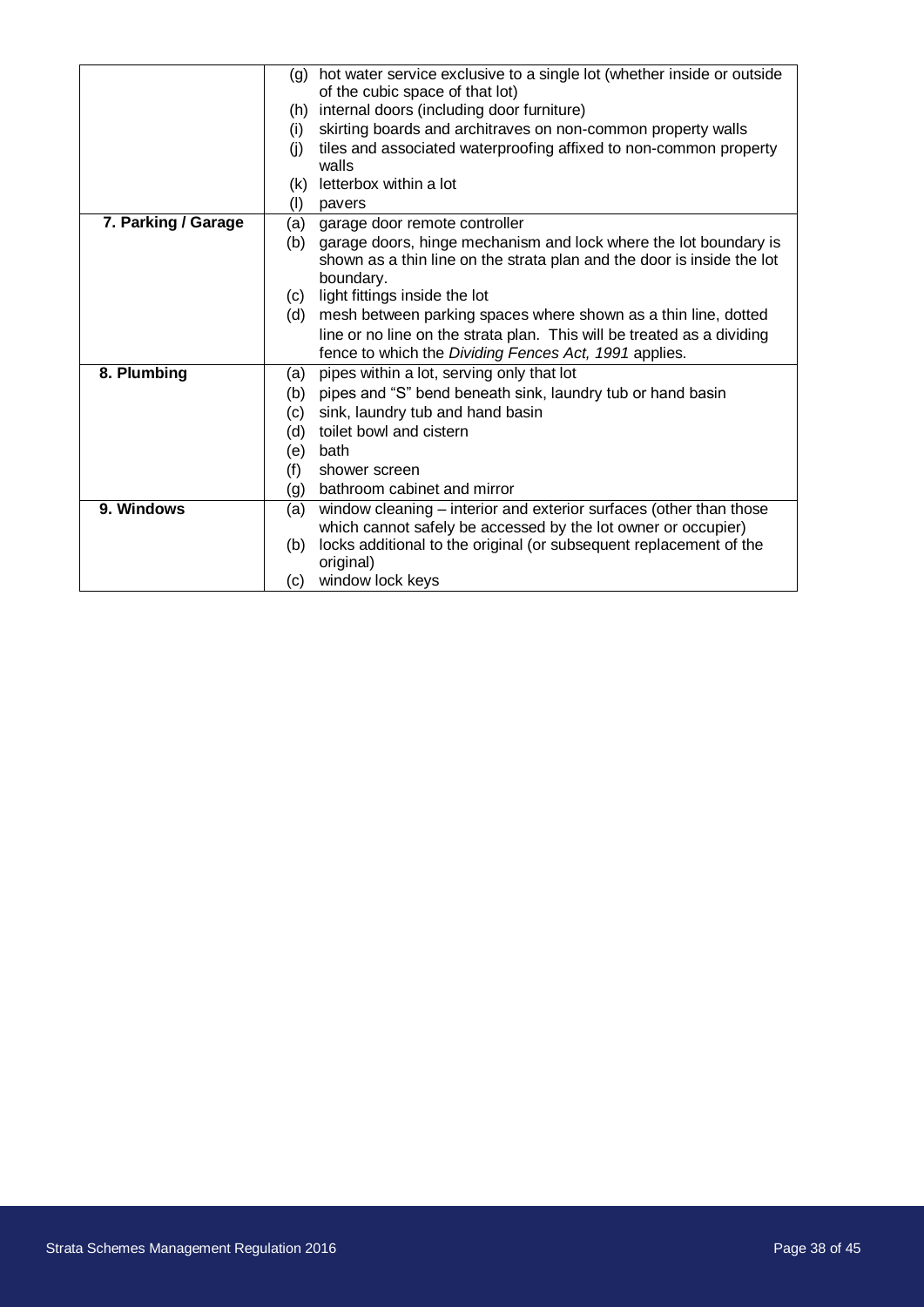# <span id="page-39-1"></span><span id="page-39-0"></span>**Summary of the Regulation**

**Clauses 1** and **2** provide the name and date of commencement of the Regulation.

**Clause 3** provides references to definitions included in the Regulation.

**Clause 4** sets out the functions that may only be delegated to a strata committee member or strata managing agent by the owners corporation.

**Clause 5** sets out the additional matters that must be included in the agenda for the first AGM of the owners corporation.

**Clause 6** prescribes the additional documents and records that the original owner must provide to the owners corporation prior to the first AGM of the owners corporation.

**Clause 7** sets out the nomination procedures for the appointment of a tenant representative.

**Clause 8** sets out the circumstances when a tenant representative will cease to be a tenant representative, and the procedures for replacing that representative.

**Clause 9** sets out the procedures for the nomination and election of the members of the strata committee by the owners corporation.

**Clause 10** sets out the procedures if a ballot is required for the election of members of the strata committee by the owners corporation.

**Clause 11** sets out the procedures for nomination of officers of the strata committee.

**Clause 12** provides that a priority vote may be cast on a motion if the motion would require expenditure that exceeds the amount calculated by multiplying \$1,000 by the number of lots in the strata scheme.

**Clause 13** provides that for the purposes of clause 26(2) of Schedule 1 to the Act, an instrument appointing a proxy is to be in or to the effect of Form 1 in Schedule 1.

**Clause 14** sets out the other means of voting that an owners corporation or strata committee may adopt by resolution, including telephone, video-conferencing, email or other electronic means, and postal voting (except for elections).

**Clause 15** sets out the procedures that must be followed in relation to pre-meeting electronic voting by means of email or accessing a voting website.

**Clause 16** sets out the procedures that an owners corporation must follow for the determination of a vote (other than for an election) by postal voting.

**Clause 17** sets out when a vote is considered to be an informal vote, and the consequences of such a vote.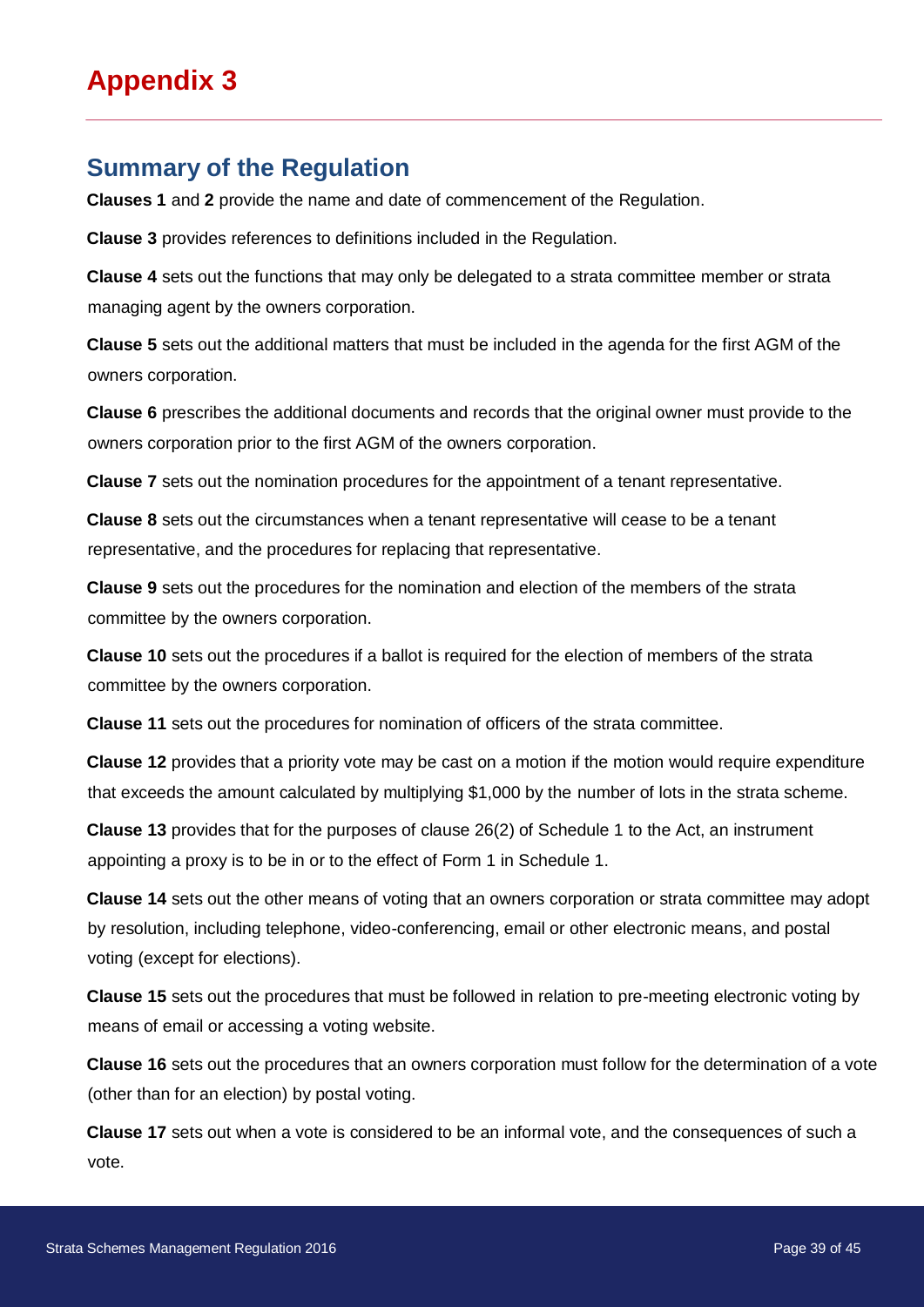**Clause 18** sets out the responsibilities of the secretary of an owners corporation after the close of the ballot for a postal vote, or a pre-meeting electronic vote.

**Clause 19** sets out the requirements for payments plans for the payment of overdue contributions.

**Clause 20** sets out the information that a notice of recovery action for unpaid contributions.

**Clause 21** provides that for the purposes of section 94(1) of the Act, the statement of key financial information for an administrative fund or capital works fund must be in or to the effect of Form 2 in Schedule 1. It also provides that for the purposes of section 94(2) of the Act, the statement of key financial information for any other fund must be in or to the effect of Form 3 in Schedule 1.

**Clause 22** provides that for the purposes of section 95(4) of the Act, the amount of the annual budget is to be the amount of contributions levied for the year concerned (whether or not they have been paid).

**Clause 23** sets out the accounting records required to be kept for the purposes of section 96(4) of the Act.

**Clause 24** sets out the information that the levy register is required to have recorded in respect of each lot in a scheme that is not a utility lot.

**Clause 25** sets out the information that each receipt issued by the treasurer of the owners corporation must contain, as required by section 97(2) of the Act.

**Clause 26** provides that for the purposes of section 102(1) of the Act, the amount over which large schemes must obtain at least 2 quotations for expenditure (except for emergency purposes) is \$30,000.

**Clause 27** prescribes the common property memoranda that may be adopted by the by-laws for a strata scheme for the purposes of section 107(1) of the Act.

**Clause 28** prescribes additional work that is prescribed as a minor renovation for the purposes of section 110(3) of the Act, requiring a general resolution of the owners corporation for approval.

**Clause 29** sets out the things that an initial maintenance schedule for the maintenance of the common property must contain in accordance with section 115 of the Act.

**Clauses 30 and 31** set out the requirements for window safety devices under section 118 of the Act.

**Clause 32** sets out the procedures (including notice provisions) that an owners corporation is required to follow in order to dispose of goods (other than motor vehicles), that have been left on the common property. Owners corporations will be able to move goods that block an entrance or exit.

**Clause 33** provides that the Tribunal may, on application by the owner of goods sold by the owners corporation under clause 32, order that the owners corporation pay the proceeds of the sale to the owner, less the reasonable costs incurred by the owners corporation in selling the goods.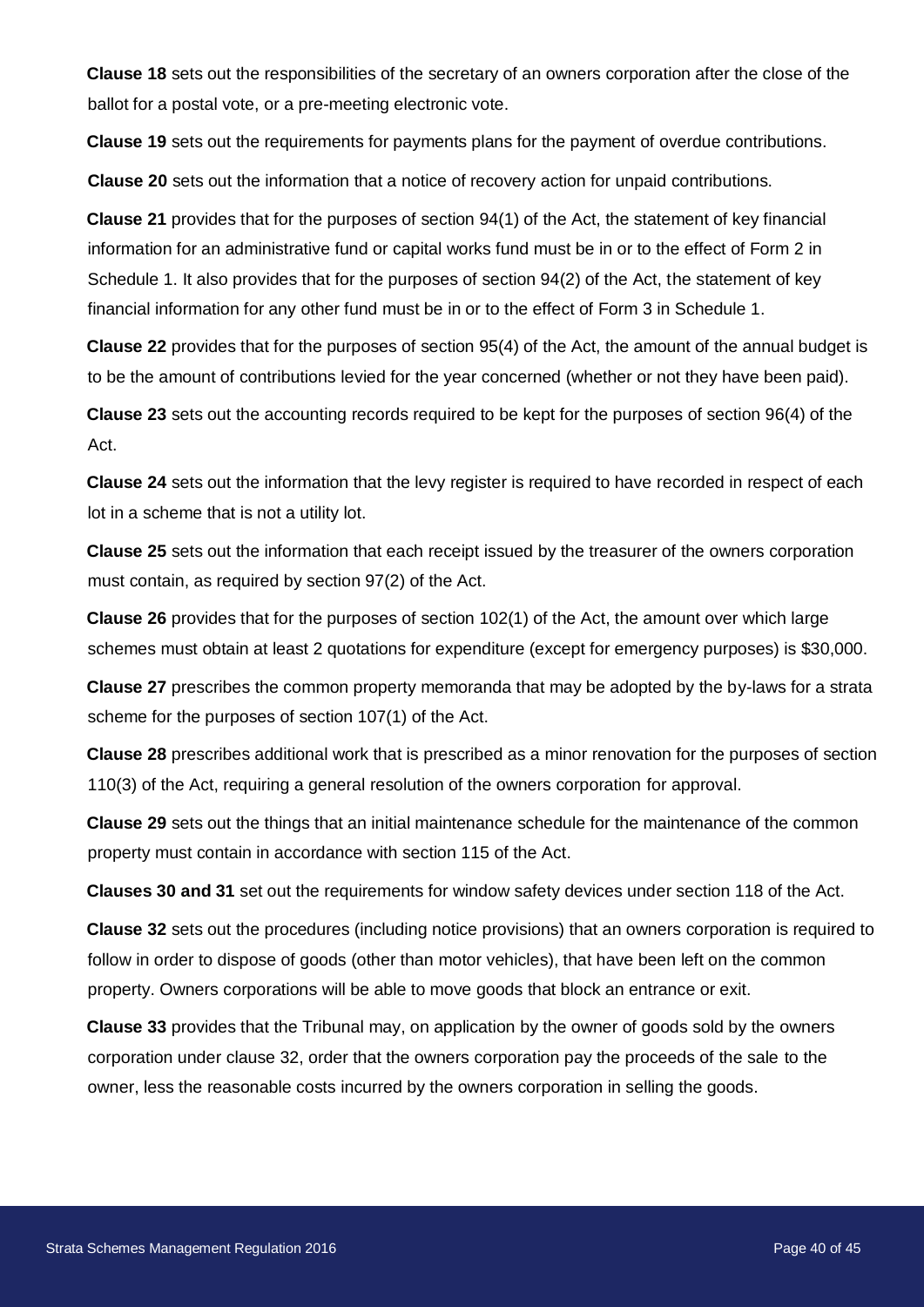**Clause 34** sets out the procedures (including notice provisions) that an owners corporation is required to follow in order to move a motor vehicle left on the common property so that it blocks an entrance or exit or otherwise obstructs the use of the common property.

**Clause 35** provides that for the purposes of section 134(3) of the Act, the by-laws for a strata scheme that was in existence before the commencement of the *Strata Schemes Management Act 1996* are the by-laws set out in Schedule 2, and any amendments or repeals to those by-laws registered for a strata scheme as in force immediately before the repeal of section 42 of that Act.

**Clause 36** provides that for the purposes of section 137(3)(b) of the Act, a by-law that limits the number of adults who may reside in a lot has no effect if all of the adults who reside in the lot are related to each other. The clause provides a definition of when a person may be considered to be related to another person.

**Clause 37** sets out when a person may be considered to be a *resident* for the purposes of section 137(5) of the Act (occupancy limits).

**Clause 38** provides that for the purposes of section 138 of the Act, the by-laws set out in Schedule 3 are the model by-laws that may be adopted as the by-laws for a strata scheme.

**Clause 39** provides that a Lloyds underwriter authorised to carry on insurance business, or exempted from authorisation, under the *Insurance Act 1973* of the Commonwealth is an approved insurer for the purposes of paragraph (b) of the definition of *approved insurer* in section 4(1) of the Act.

**Clause 40** provides the method for calculating the minimum amount for which a building is to be insured under a damage policy, which is also the amount to which an insurer may limit their liability under a damage policy.

**Clause 41** provides that for the purposes of section 180(1)(j) of the Act, records of electronic voting for the purposes of resolutions must be retained by the owners corporation. It also requires that records relating to voting on resolutions and elections only be retained for a period of 13 months, unless the papers relate to decisions in connection with Part 10 of the *Strata Schemes Development Act 2015*, which relates to collective sale and renewal. The clause restricts who may access the records whilst they are retained by the owners corporation.

**Clause 42** provides that for the purposes of section 182(3)(k) of the Act, the owners corporation must make available for inspection the accounting records and other records relating to the strata scheme that are kept by the strata managing agent.

**Clause 43** provides that for the purposes of section 184(6) of the Act, the strata information certificate must be in or to the effect of Form 4 in Schedule 1.

**Clause 44** provides that words and expressions used in Part 8 of the Regulation (*Building defects*) have the same meaning as they have in Part 11 of the Act, which also deals with building defects.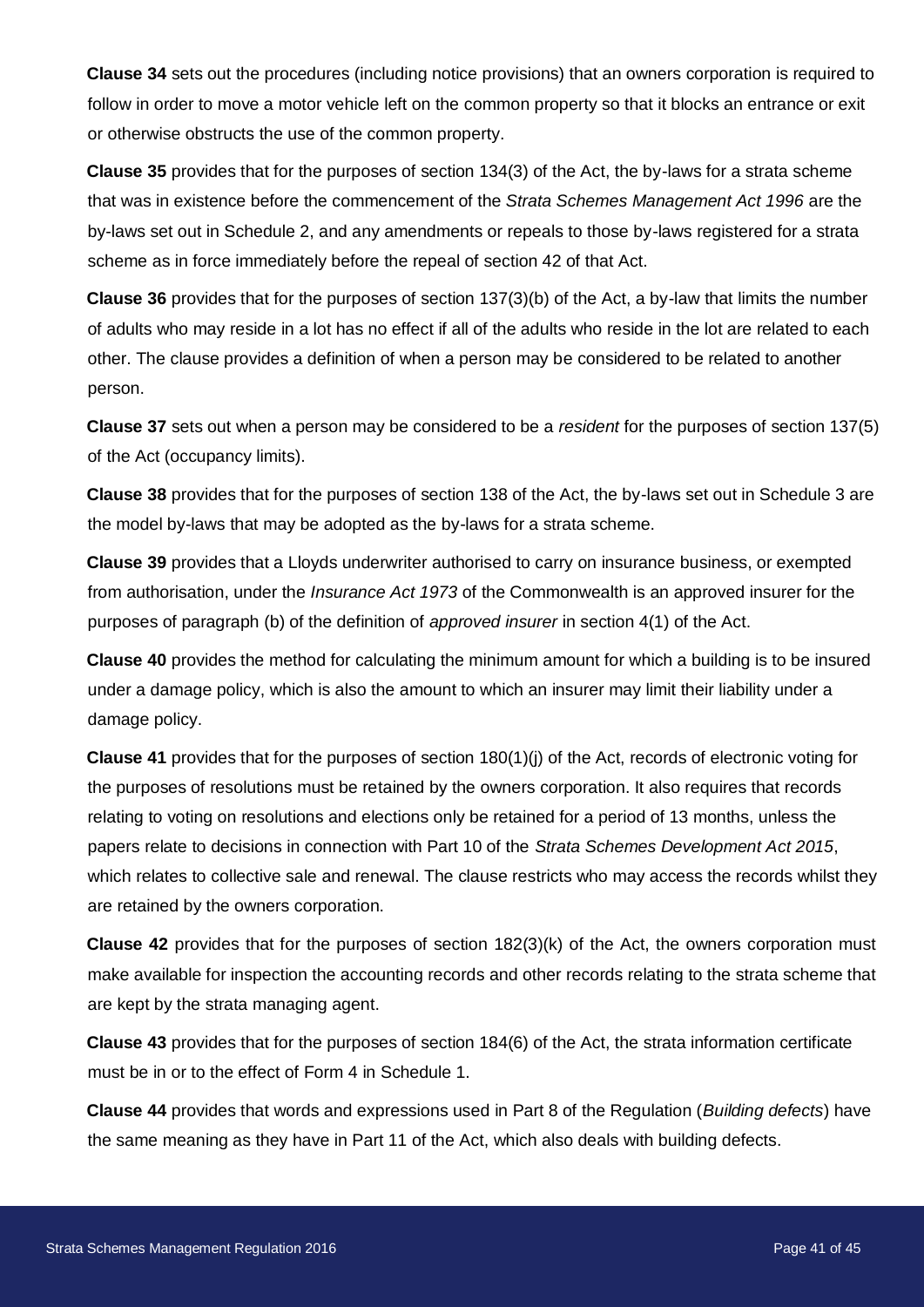**Clause 45** sets out, for the purposes of section 193(2) of the Act, the bodies whose membership of its strata inspector panel qualifies a person to be appointed as a building inspector.

**Clause 46** provides for the purposes of section 195(2) of the Act, the disclosure period for building inspectors in relation to their previous employment with, or contractor work for, a developer.

**Clause 47** prescribes the form of the Interim Report for the purposes of section 199(2) of the Act.

**Clause 48** prescribes the form of the Final Report for the purposes of section 201(2) of the Act and the matters that it must contain.

**Clause 49** sets out the requirements for the Notice to owners of receipt of Reports under section 202(3) of the Act.

**Clause 50** defines *contract price* for the purposes of section 189 of the Act, and that for the purposes of section 208 of the Act, a building bond must be in the form of an insurance bond.

**Clause 51** provides that the maturity date for a building bond must not be more than 3 years after it is given to the Secretary.

**Clause 52** sets out the additional information that a developer must give to the Secretary when giving a building bond.

**Clause 53** provides that for the purposes of section 209(2) of the Act, an application to pay a building bond to the owners corporation must be made not later than 14 days before the last day on which the building bond must be claimed or realised under that section.

**Clause 54** provides that for the purposes of section 210 of the Act, an amount secured by a building bond may be used to meet the costs of an inspection or a report under Division 2 of Part 11 of the Act, including any fee for the appointment of a building inspector by the Secretary, if the developer of the strata scheme is bankrupt or insolvent and the costs or any fee have not been paid.

**Clause 55** provides that the Secretary must provide at least 14 days written notice to the owners corporation and the developer before paying the whole or part of an amount secured by a building bond. It also provides that if an application to review a decision to pay the whole or part of the building bond is made, payment is not to be made until the application is determined or withdrawn.

**Clause 56** sets out the decisions made by the Secretary that are reviewable decisions and the requirements for making an application for a review of a decision.

**Clause 57** provides that Part 9 applies to a mediation conducted under section 218 of the Act.

**Clause 58** provides that subject to the Act, the Secretary may give written directions for regulating and prescribing the practice and procedure to be followed in connection with a mediation session, including the preparation and service of documents.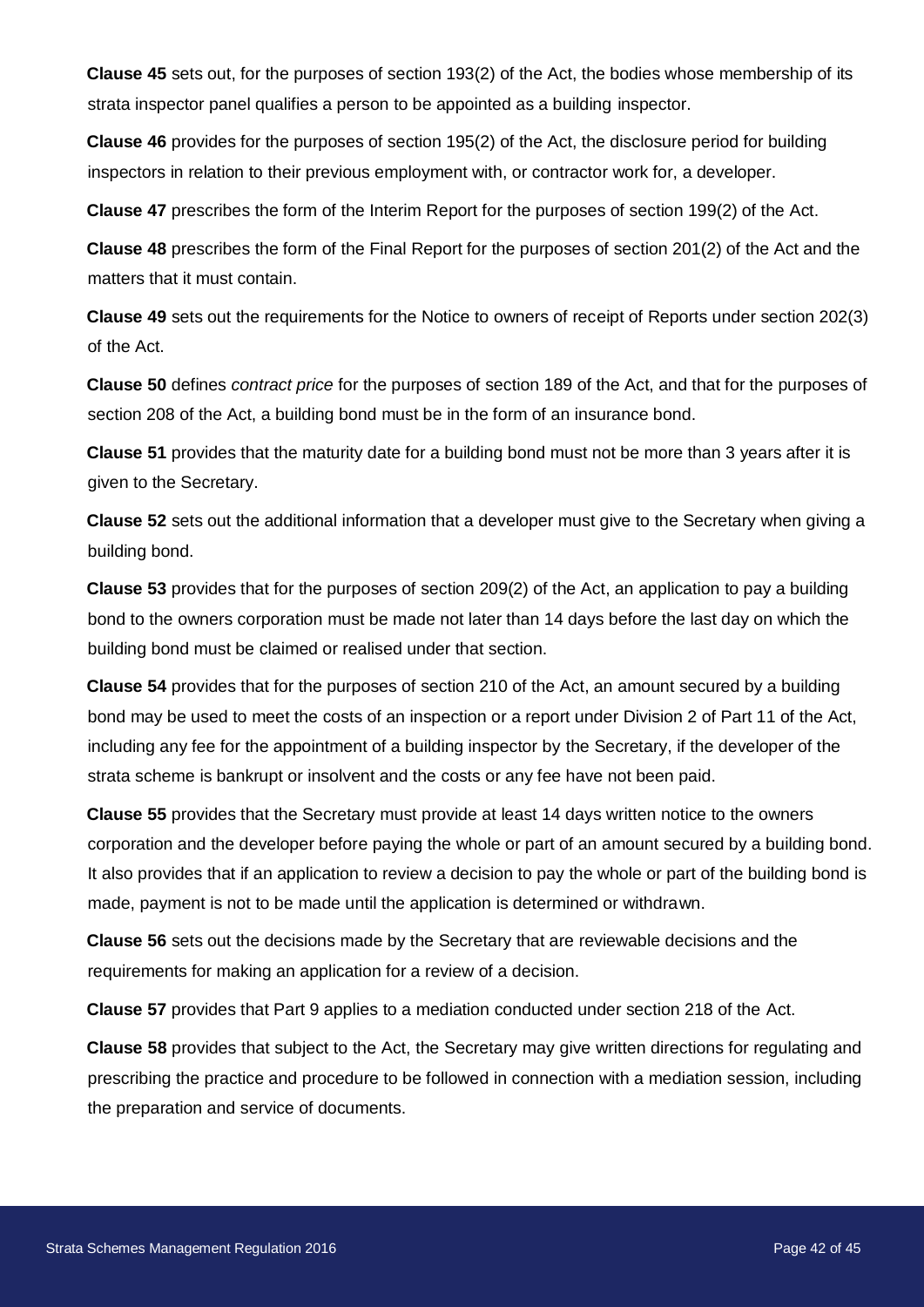**Clause 59** sets out the attendance and representation requirements for persons participating in a mediation session.

**Clause 60** provides that the parties to a mediation are to pay their own costs associated with the mediation.

**Clause 61** provides that a mediator may terminate a mediation at any time, and that a party to a mediation may also terminate a mediation at any time by giving notice of the termination to the mediator and each other party.

**Clause 62** provides that for the purposes of section 57(3)(d) of the Act, the amount prescribed as the limit for gifts to strata managing agents is \$60.

**Clause 63** provides that the fees payable under the Act are set out in Schedule 9

**Clause 64** provides that for the purposes of section 250 of the Act, the penalty notice provisions, including the offences created, and the penalty amounts for each offence are as set out in Column 1 and Column 2 in Schedule 9 respectively.

**Clause 65** provides a saving provision relating to the seals of owners corporations.

**Clause 66** amends Clause 1(5) of Schedule 3 to the Act by omitting clause 14(1) and inserting a replacement clause to clarify the effect of the rollover provisions that may be included in a strata managing agent's agreement, in relation to section 50(1) of the Act.

**Schedule 1** sets out the forms referred to in the Regulation.

**Schedule 2** sets out the by-laws for pre-1996 strata schemes.

**Schedules 3** sets out the model by-laws that may be adopted by residential strata schemes.

**Schedule 4** sets out the fees payable to the Secretary of the DFSI and fees payable to an owners corporation.

**Schedule 5** sets out the offences under the Act for which penalty notices apply in column 1, and the penalty amounts that apply to each offence in column 2.

# <span id="page-43-0"></span>**Appendix 4**

# <span id="page-43-1"></span>**List of stakeholders**

#### **Key stakeholders**

The following key stakeholders have been provided with a copy of the proposed Regulation and this RIS:

- Strata Community Australia (NSW)
- **Owners Corporation Network**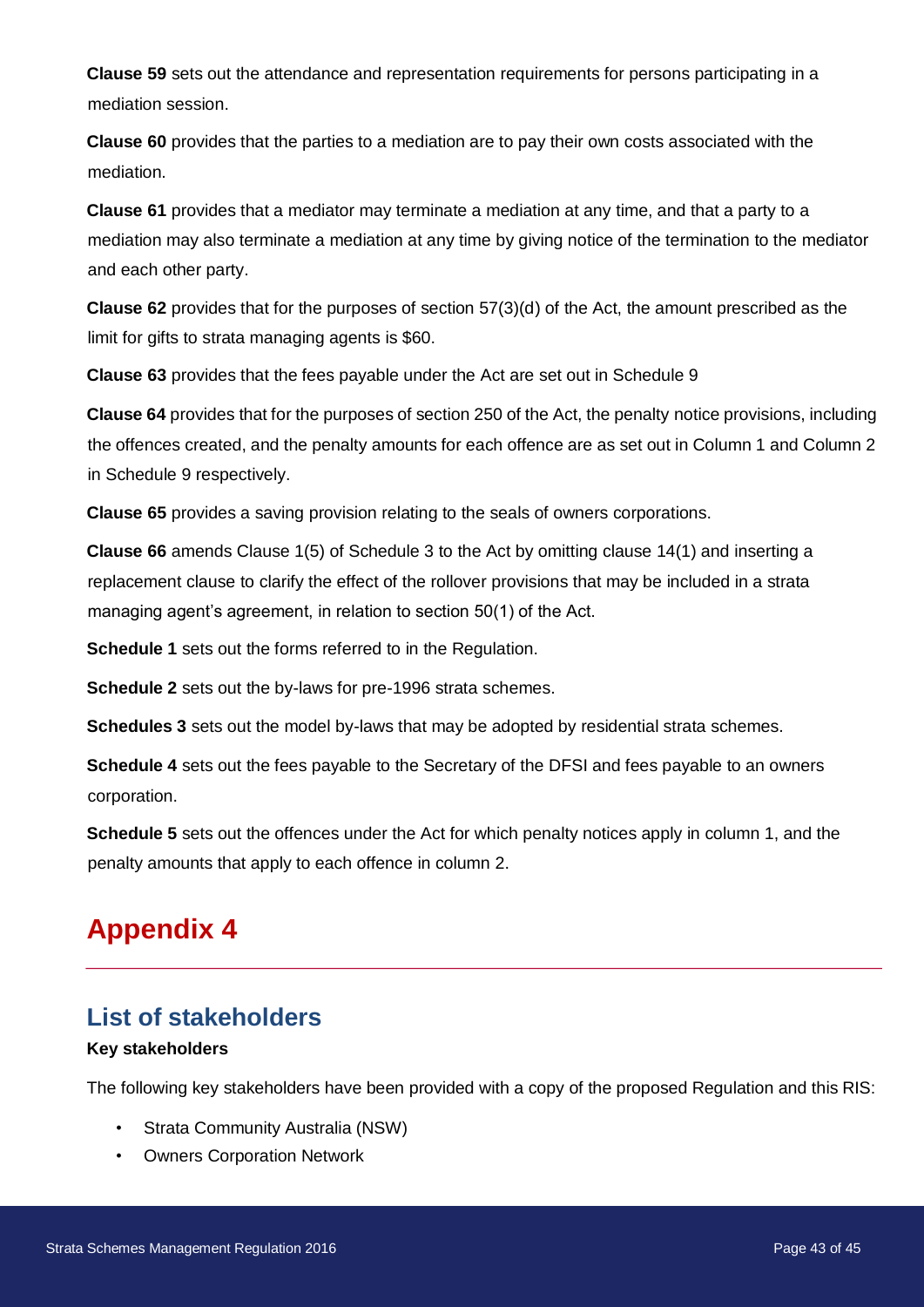- Urban Development Institute of Australia (NSW)
- Real Estate Institute NSW
- Property Council of Australia (NSW)
- Law Society of NSW
- Australian Property Institute
- Urban Taskforce
- Housing Industry Association (NSW)
- Master Builders Association (NSW)
- EAC Multilist
- Council on the Ageing
- City Futures Research Centre, UNSW
- Combined Pensioners & Superannuants' Association
- Australian College of Community Association Lawyers
- Brookfield Multiplex
- Meriton
- The Australian Institute of Building
- The Australian Institute of Building Surveyors
- The Australian Institute of Building Consultants
- Engineers Australia
- The Australian Institute of Architects
- The Association of Accredited Certifiers
- Building Professionals Board
- Fire Protection Association Australia
- Cancer Council of Australia
- Royal Society for the Prevention of Cruelty to Animals (RSPCA)
- Insurance Council of Australia
- CHU Strata Insurance